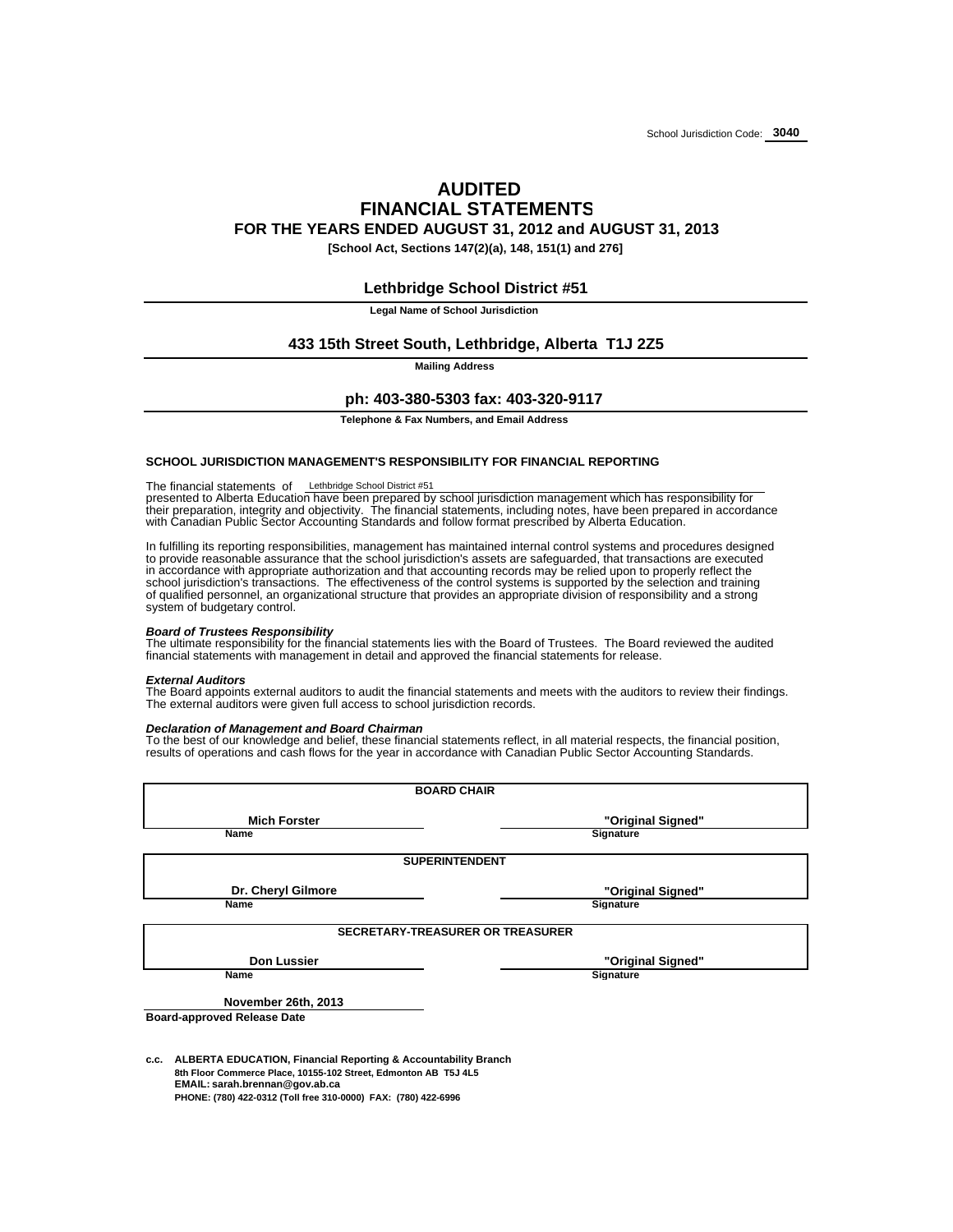#### **TABLE OF CONTENTS**

|                                                          | Page           |
|----------------------------------------------------------|----------------|
| <b>INDEPENDENT AUDITOR'S REPORT</b>                      | 3              |
| <b>STATEMENTS OF FINANCIAL POSITION</b>                  | 4              |
| <b>STATEMENTS OF OPERATIONS</b>                          | 5              |
| <b>STATEMENTS OF CASH FLOWS</b>                          | 6              |
| <b>STATEMENTS OF CHANGE IN NET DEBT</b>                  | $\overline{7}$ |
| STATEMENT OF REMEASUREMENT GAINS AND LOSSES              | 8              |
| SCHEDULE OF CHANGES IN ACCUMULATED SURPLUS (2012 - 2013) | 9              |
| SCHEDULE OF CHANGES IN ACCUMULATED SURPLUS (2011 - 2012) | 11             |
| <b>SCHEDULE OF CAPITAL REVENUE (2012 - 2013)</b>         | 13             |
| SCHEDULE OF CAPITAL REVENUE (2011 - 2012)                | 14             |
| <b>SCHEDULE OF PROGRAM OPERATIONS</b>                    | 15             |
| <b>NOTES TO THE FINANCIAL STATEMENTS</b>                 | 16             |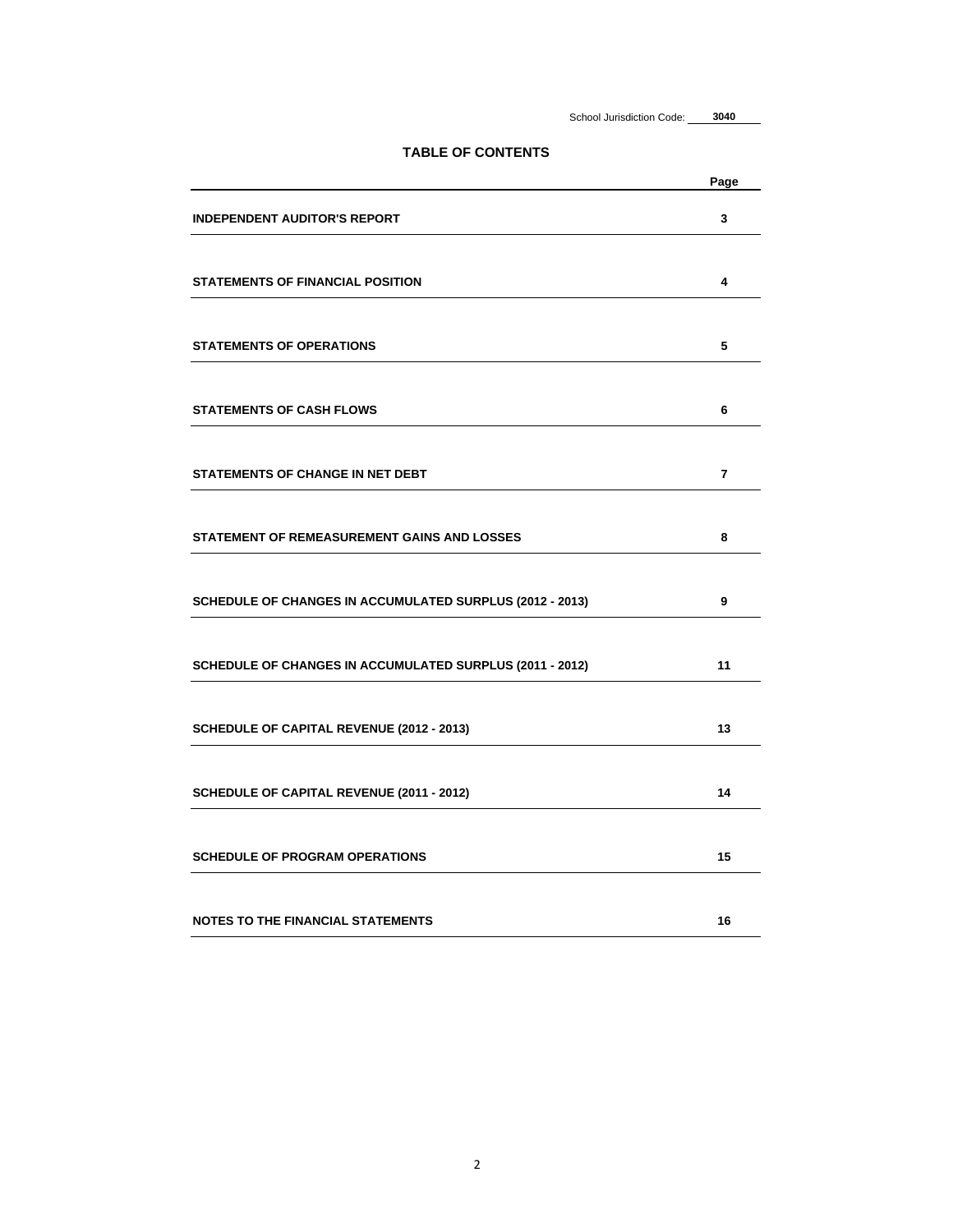

Tel: 403 328 5292 Fax: 403 328 9534 www.bdo.ca

**BDO Canada LLP** 200 Commerce Court 220 - 3rd Avenue S Lethbridge AB T1J 0G9 Canada

### Independent Auditor's Report

#### To Board of Trustees of Lethbridge School District No. 51

We have audited the accompanying financial statements of Lethbridge School District No. 51, which comprise the statements of financial position as at August 31, 2013, August 31, 2012 and September 1, 2011, and the statements of operations, cash flows, change in net debt and remeasurement gains and losses for the years ended August 31, 2013 and August 31, 2012, and a summary of significant accounting policies and other explanatory information.

#### Management's Responsibility for the Financial Statements

Management is responsible for the preparation and fair presentation of these financial statements in accordance with Canadian public sector accounting standards, and for such internal control as management determines is necessary to enable the preparation of financial statements that are free from material misstatement, whether due to fraud or error.

#### **Auditor's Responsibility**

Our responsibility is to express an opinion on these financial statements based on our audit. We conducted our audit in accordance with Canadian generally accepted auditing standards. Those standards require that we comply with ethical requirements and plan and perform the audit to obtain reasonable assurance about whether the financial statements are free from material misstatement.

An audit involves performing procedures to obtain audit evidence about the amounts and disclosures in the financial statements. The procedures selected depend on the auditor's judgment, including the assessment of the risks of material misstatement of the financial statements, whether due to fraud or error. In making those risk assessments, the auditor considers internal control relevant to the entity's preparation and fair presentation of the financial statements in order to design audit procedures that are appropriate in the circumstances, but not for the purpose of expressing an opinion on the effectiveness of the entity's internal control. An audit also includes evaluating the appropriateness of accounting policies used and the reasonableness of accounting estimates made by management, as well as evaluating the overall presentation of the financial statements.

We believe that the audit evidence we have obtained is sufficient and appropriate to provide a basis for our audit opinion.

#### Opinion

In our opinion, the financial statements present fairly, in all material respects, the financial position of Lethbridge School District No. 51 as at August 31, 2013, August 31, 2012 and September 1, 2011 and the results of its operations, change in its net debt and its cash flows for the years ended August 31, 2013 and August 31, 2012 in accordance with Canadian public sector accounting standards.

BDO Canada LLP

**Chartered Accountants** 

Lethbridge, Alberta November 26, 2013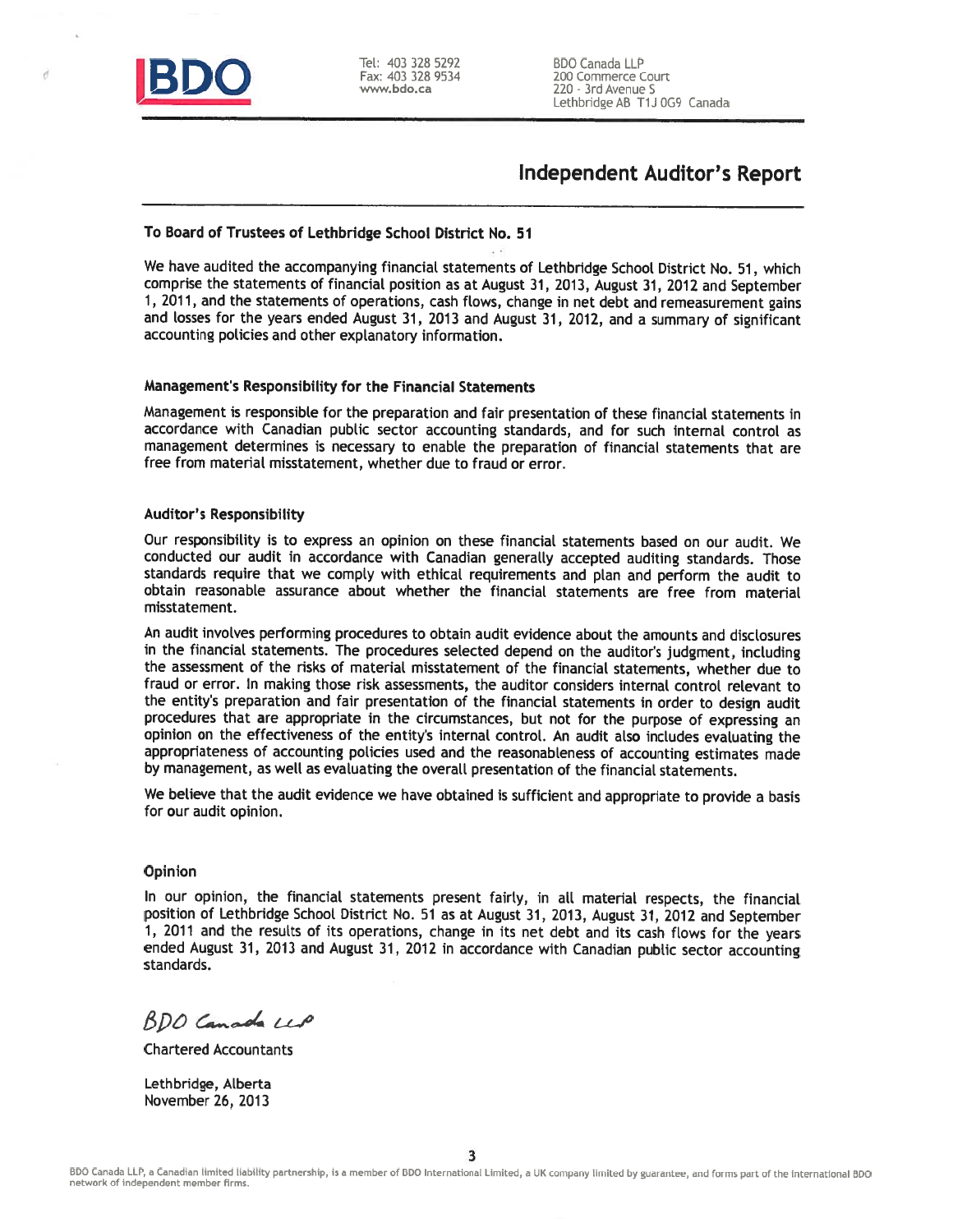**School Jurisdiction Code: 3040**

#### **STATEMENTS OF FINANCIAL POSITION**

**As at** (in dollars)

|                                                                |                 | August 31      |                   |                   |
|----------------------------------------------------------------|-----------------|----------------|-------------------|-------------------|
|                                                                |                 | 2013           | 2012              | 2011              |
|                                                                |                 |                | Restated          | Restated          |
| <b>FINANCIAL ASSETS</b>                                        |                 |                |                   |                   |
| Cash and cash equivalents                                      | (Note 4)        | \$12,989,701   | \$9,765,306       | \$9,377,699       |
| Accounts receivable (net after allowances)                     | (Note 5)        | \$2,804,850    | \$3,000,490       | \$3,272,846       |
| Portfolio investments                                          | (Note 6)        | \$83,584       | \$150,862         | \$149,880         |
| Other financial assets                                         | (Note 7)        | \$130,545      | \$141,274         | \$161,909         |
| Total financial assets                                         |                 | \$16,008,680   | \$13,057,932      | \$12,962,334      |
|                                                                |                 |                |                   |                   |
| <b>LIABILITIES</b>                                             |                 |                |                   |                   |
| <b>Bank indebtedness</b>                                       | (Note 8)        | \$0            | \$0               | \$0               |
| Accounts payable and accrued liabilities                       | (Note 9)        | \$2,869,352    | \$2,418,822       | \$2,184,743       |
| Deferred revenue                                               | (Note 10)       | \$87,566,627   | \$89,313,363      | \$90,514,484      |
| Employee future benefit liabilities                            | (Note 11)       | \$518,342      | \$508,676         | \$459,813         |
| Other liabilities                                              |                 | \$0            | \$0               | \$0               |
| Debt                                                           | (Note 12)       |                |                   |                   |
| Supported:<br>Debentures and other supported debt              |                 | \$899,660      | \$1,324,545       | \$2,079,790       |
| Unsupported:<br>Debentures and capital loans                   |                 | \$0            | \$0               | \$0               |
| Capital leases                                                 |                 | \$0            | \$0               | \$0               |
| Mortgages                                                      |                 | \$0            | \$0               | \$0               |
| <b>Total liabilities</b>                                       |                 | \$91,853,981   | \$93,565,406      | \$95,238,830      |
|                                                                |                 |                |                   |                   |
| Net financial assets (debt)                                    |                 | (\$75,845,301) | $($ \$80,507,474) | $($ \$82,276,496) |
| <b>NON-FINANCIAL ASSETS</b><br>Tangible capital assets<br>Land | (Note 13)       | \$1,715,118    | \$1,715,118       | \$1,715,118       |
| Construction in progress                                       |                 | \$0            | \$0               | \$0               |
| <b>Buildings</b>                                               | \$127,786,290   |                |                   |                   |
| Less: Accumulated amortization                                 | ( \$41,445,612] | \$86,340,678   | \$87,171,170      | \$88,050,326      |
| Equipment                                                      | \$4,590,315     |                |                   |                   |
| Less: Accumulated amortization                                 | ( \$2,493,190)  | \$2,097,125    | \$2,424,253       | \$2,663,436       |
| Vehicles                                                       | \$650,323       |                |                   |                   |
| Less: Accumulated amortization                                 | ( \$280, 156)   | \$370,167      | \$311,722         | \$168,660         |
| Computer Equipment                                             | \$300,887       |                |                   |                   |
| Less: Accumulated amortization                                 | ( \$245,791)    | \$55,096       | \$110,249         | \$47,988          |
| Total tangible capital assets                                  |                 | \$90,578,184   | \$91,732,512      | \$92,645,528      |
| Prepaid expenses                                               |                 | \$495,164      | \$340,947         | \$321,219         |
| Other non-financial assets                                     |                 | \$0            | \$0               | \$0               |
| <b>Total non-financial assets</b>                              |                 | \$91,073,348   | \$92,073,459      | \$92,966,747      |
|                                                                |                 |                |                   |                   |
| <b>Accumulated surplus</b>                                     | (Note 14)       | \$15,228,047   | \$11,565,985      | \$10,690,251      |
| Accumulating surplus / (deficit) is comprised of:              |                 |                |                   |                   |
| Accumulated operating surplus (deficit)                        |                 | \$15,228,047   | \$11,565,985      | \$10,690,251      |
| Accumulated remeasurement gains (losses)                       |                 | \$0            | \$0               | \$0               |
|                                                                |                 | \$15,228,047   | \$11,565,985      | \$10,690,251      |
| <b>Contractual obligations</b>                                 | (Note 15)       |                |                   |                   |
| <b>Contingent liabilities</b>                                  | (Note 16)       |                |                   |                   |
|                                                                |                 |                |                   |                   |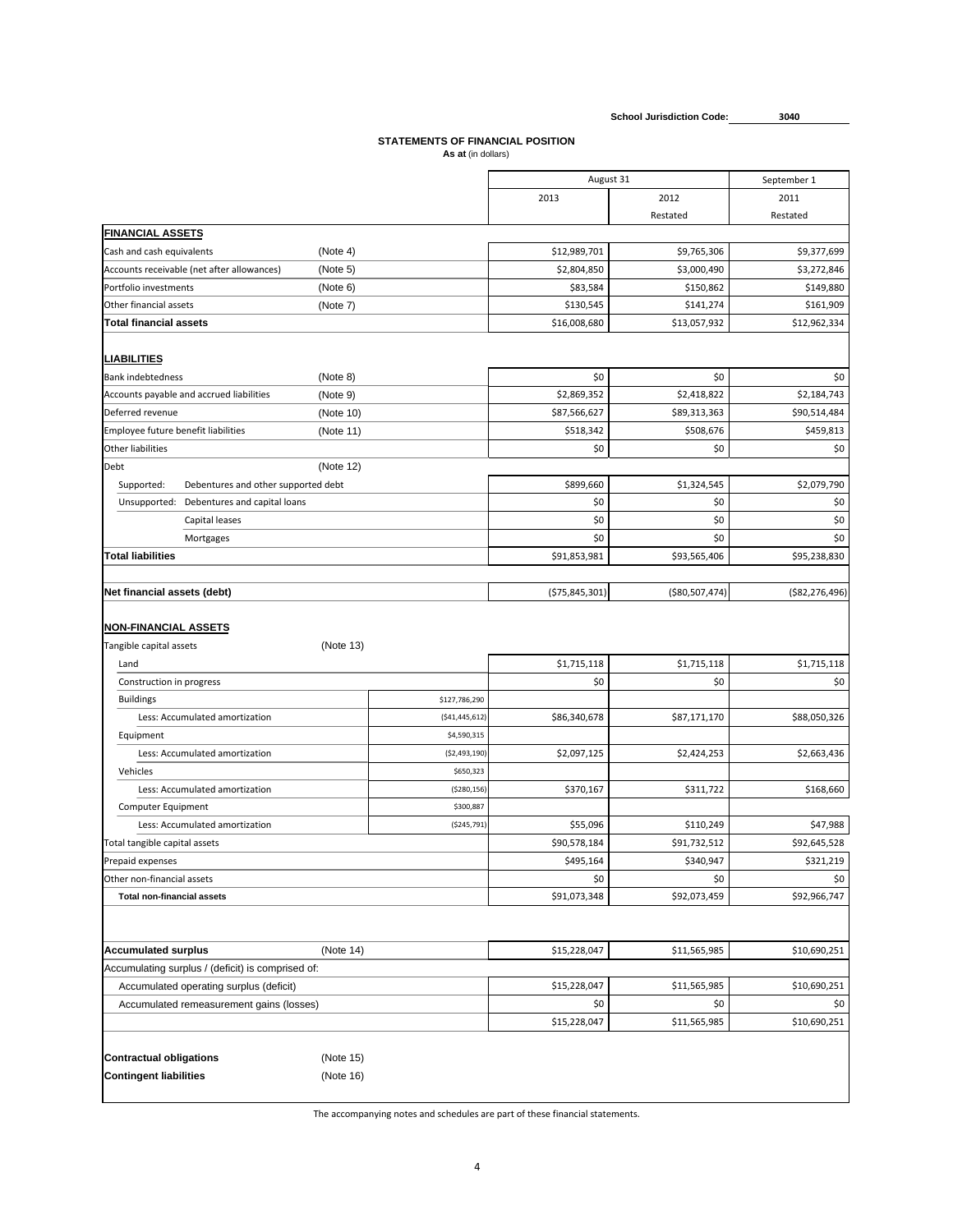**School Jurisdiction Code: 3040**

#### **STATEMENTS OF OPERATIONS**

#### **For the Years Ended August 31** (in dollars)

|                                              | <b>Budget</b><br>2013 | Actual<br>2013 | Actual<br>2012 |
|----------------------------------------------|-----------------------|----------------|----------------|
|                                              |                       |                | Restated       |
| <b>REVENUES</b>                              |                       |                |                |
| <b>Alberta Education</b>                     | \$90,954,097          | \$93,679,657   | \$88,803,965   |
| Other - Government of Alberta                | \$146,161             | \$577,070      | \$645,256      |
| <b>Federal Government and First Nations</b>  | \$248,595             | \$393,702      | \$376,564      |
| Other Alberta school authorities             | \$0                   | \$0            | \$0            |
| Out of province authorities                  |                       | \$0            | \$0            |
| Alberta Municipalities-special tax levies    |                       | \$0            | \$0            |
| <b>Property taxes</b>                        |                       | \$0            | \$0            |
| (Note 17)<br>Fees                            | \$1,375,912           | \$2,879,254    | \$1,717,590    |
| Other sales and services                     | \$393,193             | \$797,656      | \$725,281      |
| <b>Investment income</b>                     | \$90,000              | \$117,983      | \$113,483      |
| <b>Gifts and donations</b>                   | \$282,909             | \$469,881      | \$397,552      |
| <b>Rental of facilities</b>                  | \$35,900              | \$35,954       | \$34,704       |
| <b>Fundraising</b>                           | \$2,549,702           | \$2,581,387    | \$2,568,652    |
| Gains (losses) on disposal of capital assets | \$0                   | \$0            | \$0            |
| Other revenue                                | \$0                   | \$0            | \$0            |
| <b>Total revenues</b>                        | \$96,076,469          | \$101,532,544  | \$95,383,047   |
| <u>EXPENSES</u>                              |                       |                |                |
| <b>Instruction</b>                           | \$78,062,300          | \$79,621,222   | \$76,882,287   |
| Plant operations and maintenance             | \$12,318,243          | \$12,552,084   | \$12,250,385   |
| Transportation                               | \$2,128,121           | \$2,161,427    | \$2,016,225    |
| <b>Administration</b>                        | \$3,312,421           | \$3,377,468    | \$3,181,825    |
| <b>External services</b>                     | \$178,200             | \$158,281      | \$94,094       |
| <b>Total expenses</b>                        | \$95,999,285          | \$97,870,482   | \$94,424,816   |
|                                              |                       |                |                |
| <b>Operating surplus (deficit)</b>           | \$77,184              | \$3,662,062    | \$958,231      |
|                                              |                       |                |                |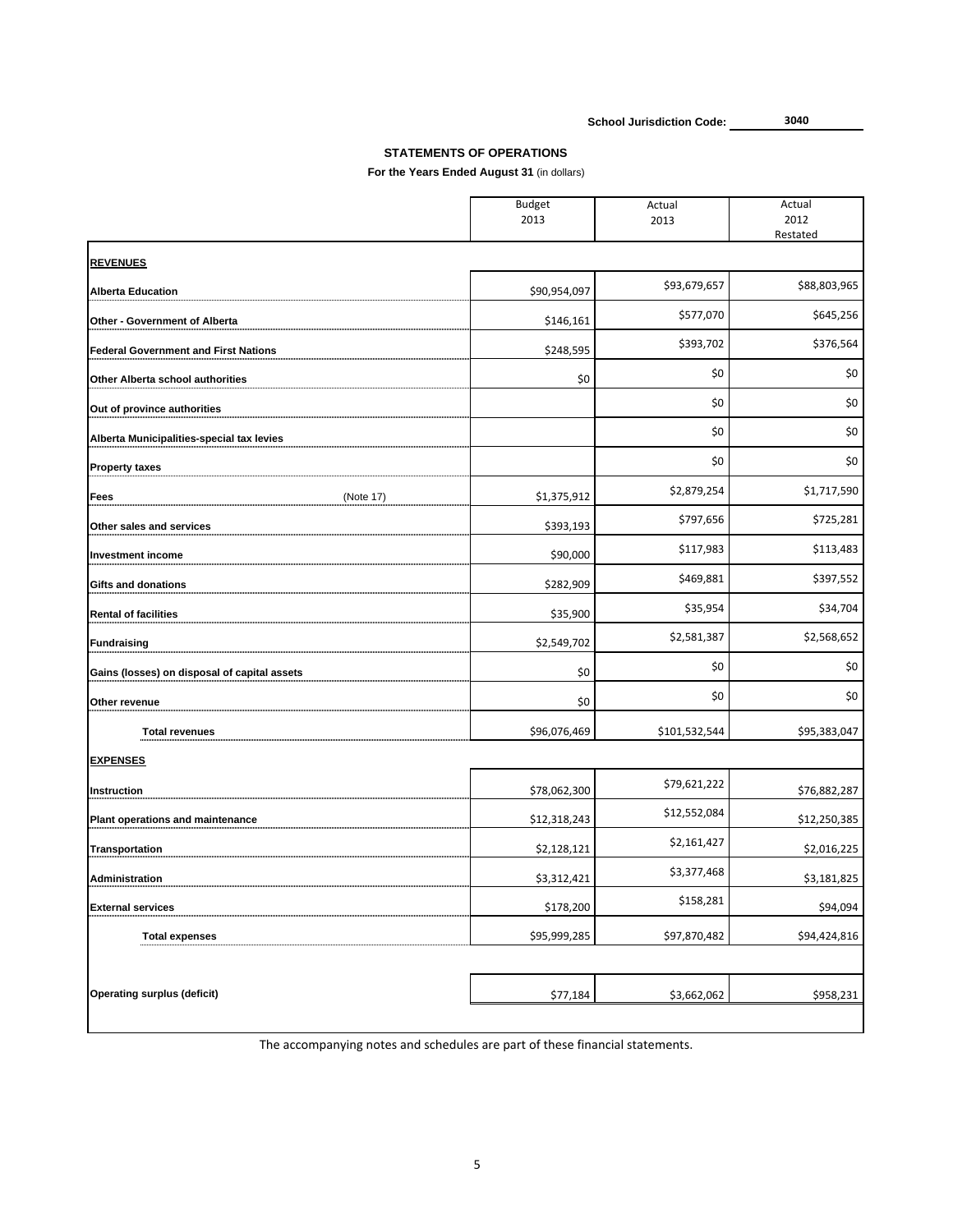#### **FOR STATEMENTS OF CASH FLOWS**<br>**For the Years Ended August 31** (in dollars)

|                                                                                | 2013           | 2012<br>Restated |
|--------------------------------------------------------------------------------|----------------|------------------|
| <b>CASH FLOWS FROM:</b>                                                        |                |                  |
| <b>A. OPERATING TRANSACTIONS</b>                                               |                |                  |
| Operating surplus (deficit)                                                    | \$3,662,062    | \$958,231        |
| Add (Deduct) items not affecting cash:                                         |                |                  |
| Total amortization expense                                                     | \$3,546,052    | \$3,375,133      |
| Gains on disposal of tangible capital assets                                   | \$0            | \$0              |
| Losses on disposal of tangible capital assets                                  | \$0            | \$0              |
| Changes in:                                                                    |                |                  |
| Accounts receivable                                                            | \$195,640      | \$272,356        |
| Prepaids                                                                       | ( \$154, 217)  | (519, 728)       |
| Other financial assets                                                         | \$10,729       | \$20,635         |
| Non-financial assets                                                           | \$0            | \$0              |
| Accounts payable and accrued liabilities                                       | \$450,530      | \$234,079        |
| Deferred revenue (excluding EDCR)                                              | (\$1,746,736)  | ( \$1,201,121)   |
| Employee future benefit liabilitiies                                           | \$9,666        | \$48.863         |
| Other (describe)                                                               | \$0            | \$0              |
| Total cash flows from operating transactions                                   | \$5,973,726    | \$3,688,448      |
| <b>B. CAPITAL TRANSACTIONS</b><br>Purchases of tangible capital assets<br>Land | \$0            | \$0              |
| <b>Buildings</b>                                                               | (\$2,174,825)  | ( \$2,139,315)   |
| Equipment                                                                      | ( \$104, 981)  | (5277,046)       |
| Vehicles                                                                       | ( \$111, 918)  | ( \$128, 253)    |
| Computer equipment                                                             | \$0            | \$0              |
| Net proceeds from disposal of unsupported capital assets                       | \$0            | \$0              |
| Other (describe)                                                               | \$0            | \$0              |
| Total cash flows from capital transactions                                     | ( \$2,391,724) | ( \$2,544,614)   |
| <b>C. INVESTING TRANSACTIONS</b>                                               |                |                  |
| Changes in portfolio investments                                               | \$67,278       | (5982)           |
| Remeasurement gains (losses) reclassified to the statement of operations       | \$0            | \$0              |
| Other (describe)                                                               | \$0            | \$0              |
| Total cash flows from investing transactions                                   | \$67,278       | (5982)           |
| <b>D. FINANCING TRANSACTIONS</b>                                               |                |                  |
| Issue of debt                                                                  | \$0            | \$0              |
| Repayment of debt                                                              | ( \$424, 885)  | ( \$755, 245)    |
| Other (describe)                                                               | \$0            | \$0              |
| Total cash flows from financing transactions                                   | ( \$424, 885)  | ( \$755, 245)    |
| Increase (decrease) in cash and cash equivalents                               | \$3,224,395    | \$387,607        |
| Cash and cash equivalents, at beginning of year                                | \$9,765,306    | \$9,377,699      |
| Cash and cash equivalents, at end of year                                      | \$12,989,701   | \$9,765,306      |
|                                                                                |                |                  |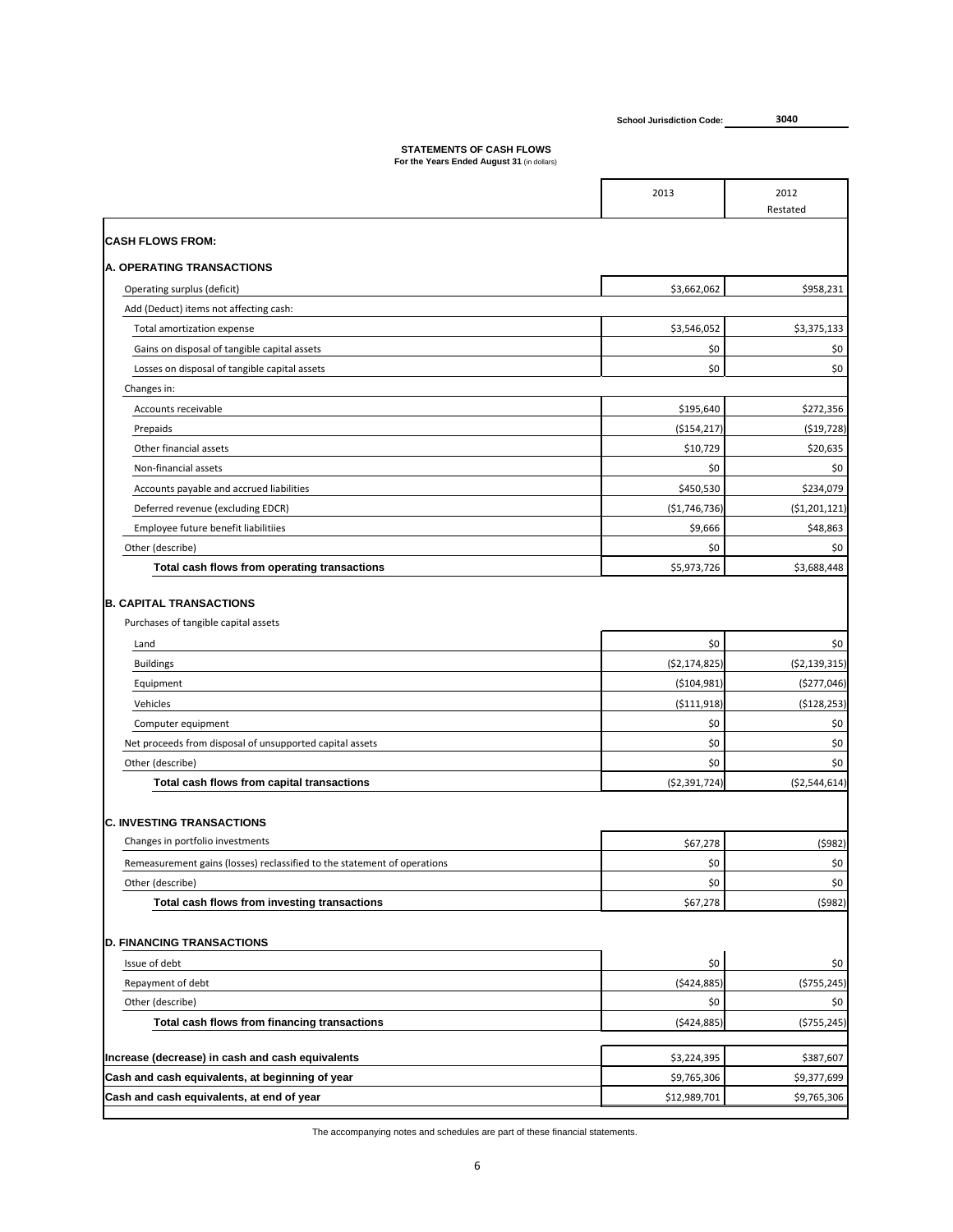#### **STATEMENTS OF CHANGE IN NET DEBT**

**For the Years Ended August 31** (in dollars)

|                                                           | 2013              | 2012              |
|-----------------------------------------------------------|-------------------|-------------------|
|                                                           |                   |                   |
| Operating surplus (deficit)                               | \$3,662,062       | \$958,231         |
| Effect of changes in tangible capital assets              |                   |                   |
| Aquisition of tangible capital assets                     | ( \$2,391,724)    | ( \$2,544,614)    |
| Amortization of tangible capital assets                   | \$3,546,052       | \$3,375,133       |
| Net carrying value of tangible capital assets disposed of | \$0               | \$0               |
| Write-down carrying value of tangible capital assets      | \$0               | \$0               |
| Total effect of changes in tangible capital assets        | \$1,154,328       | \$830,519         |
| Changes in:                                               |                   |                   |
| Prepaid expenses                                          | ( \$154, 217)     | (\$19,728)        |
| Other non-financial assets                                | \$0               | \$0               |
|                                                           |                   |                   |
| Net remeasurement gains and (losses)                      | \$0               | \$0               |
| Change in Endowments                                      | \$0               | \$0               |
| Increase (decrease) in net financial assets (net debt)    | \$4,662,173       | \$1,769,022       |
| Net debt at beginning of year                             | ( \$80,507,474)   | ( \$82, 276, 496) |
| Net debt at end of year                                   | ( \$75, 845, 301) | (\$80,507,474)    |
|                                                           |                   |                   |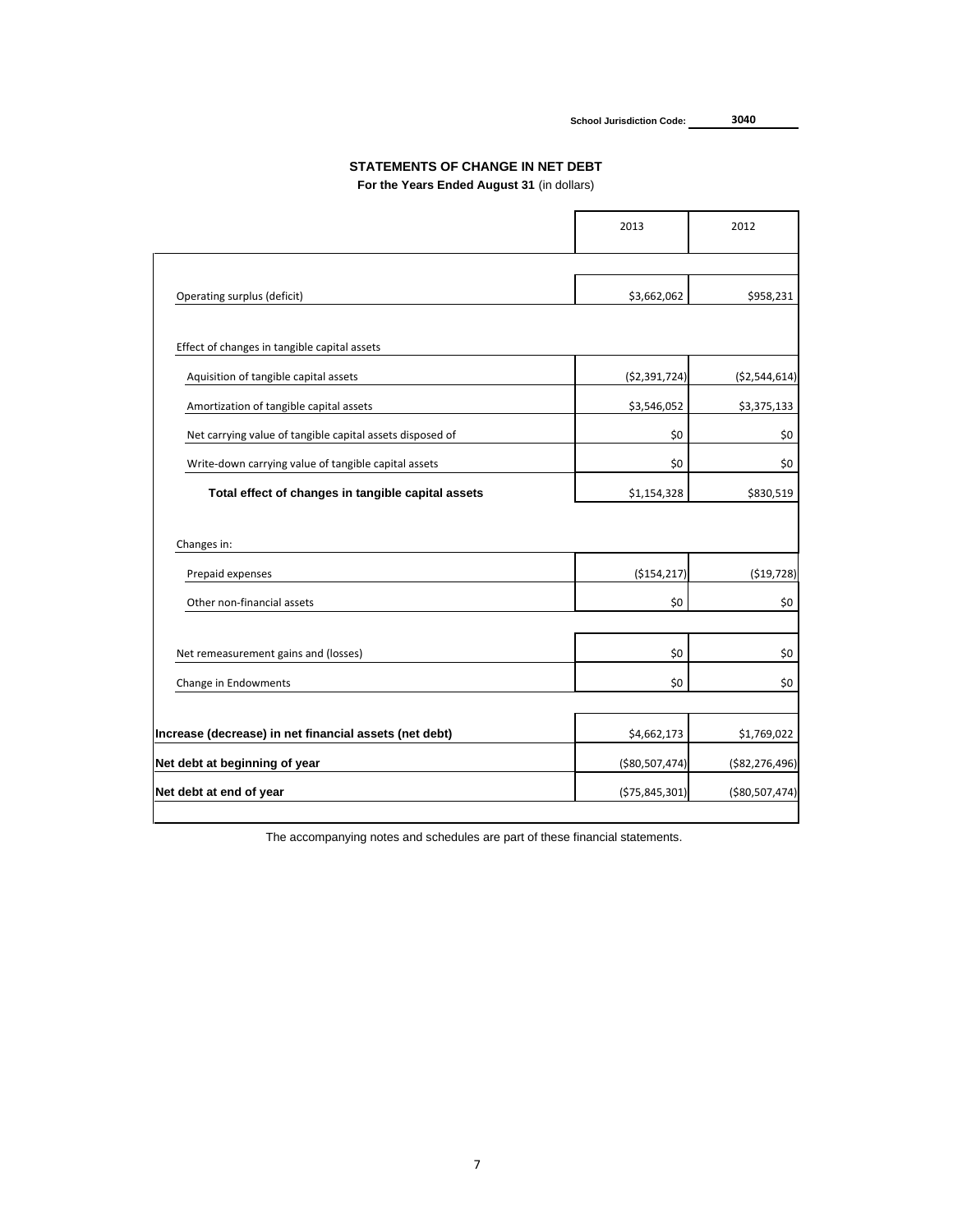#### **STATEMENT OF REMEASUREMENT GAINS AND LOSSES**

**For the Year Ended August 31, 2013** (in dollars)

|                                                                                         | 2013 |
|-----------------------------------------------------------------------------------------|------|
|                                                                                         |      |
| Opening accumulated remeasurement gains and (losses) upon adoption on September 1, 2012 | \$0  |
| Unrealized gains (losses) attributable to:                                              |      |
| Portfolio investments                                                                   | \$0  |
| Other                                                                                   | \$0  |
| Amounts reclassified to the statement of operations:                                    |      |
| Portfolio investments                                                                   | \$0  |
| Other                                                                                   | \$0  |
| Net remeasurement gains (losses) for the year                                           | \$0  |
| Accumulated remeasurement gains (losses) at end of year                                 | \$0  |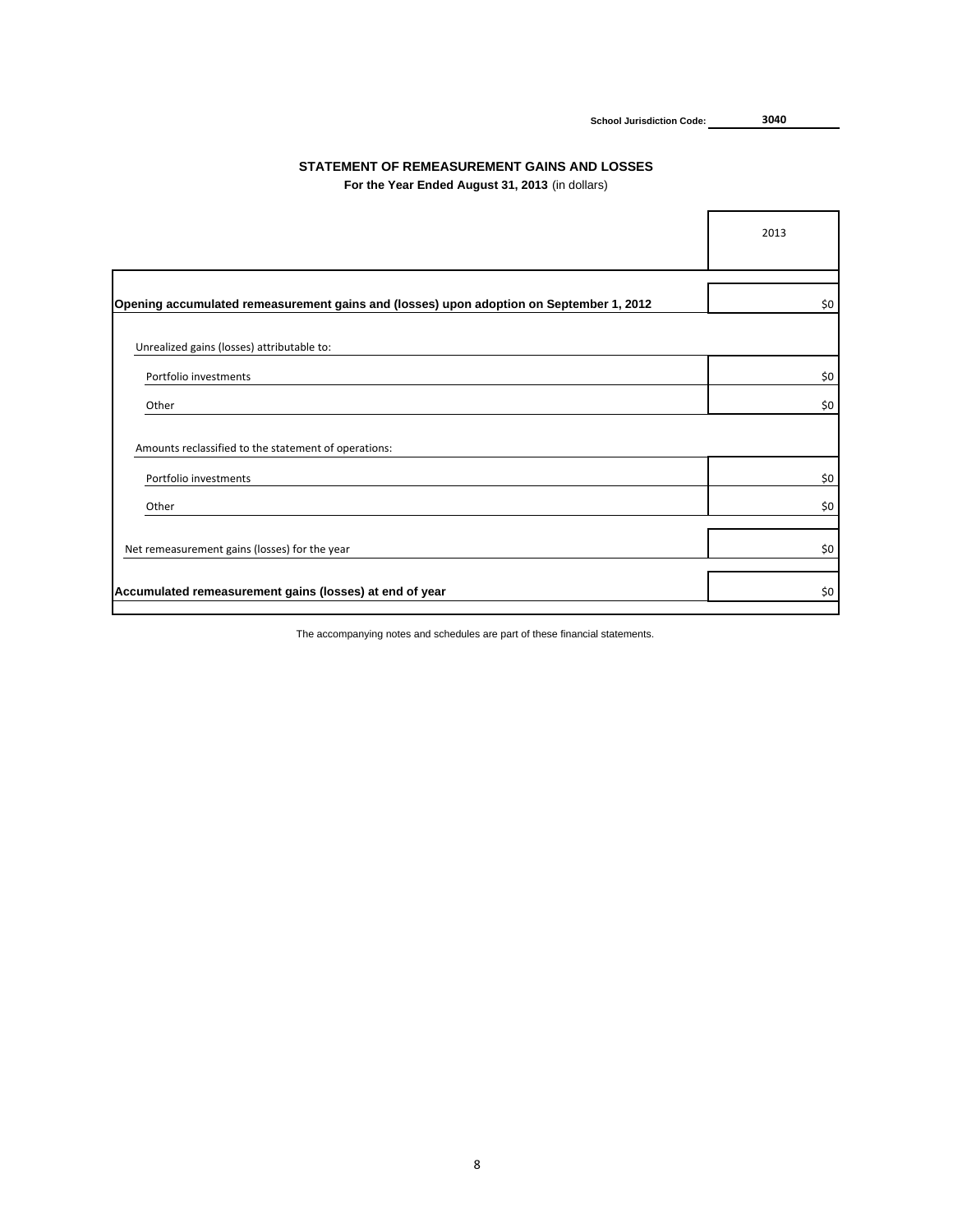**School Jurisdiction Code: 3040**

#### **SCHEDULE OF CHANGES IN ACCUMULATED SURPLUS for the Year Ended August 31, 2013** (in dollars)

|                                                                           |                                      |                                                                     |                                                          |                                                                            |                   |                                       |                                                     | <b>INTERNALLY RESTRICTED</b>                      |
|---------------------------------------------------------------------------|--------------------------------------|---------------------------------------------------------------------|----------------------------------------------------------|----------------------------------------------------------------------------|-------------------|---------------------------------------|-----------------------------------------------------|---------------------------------------------------|
|                                                                           | <b>ACCUMULATED</b><br><b>SURPLUS</b> | <b>ACCUMULATED</b><br><b>REMEASUREMENT</b><br><b>GAINS (LOSSES)</b> | <b>ACCUMULATED</b><br><b>OPERATING</b><br><b>SURPLUS</b> | <b>INVESTMENT</b><br><b>IN TANGIBLE</b><br><b>CAPITAL</b><br><b>ASSETS</b> | <b>ENDOWMENTS</b> | <b>UNRESTRICTED</b><br><b>SURPLUS</b> | <b>TOTAL</b><br><b>OPERATING</b><br><b>RESERVES</b> | <b>TOTAL</b><br><b>CAPITAL</b><br><b>RESERVES</b> |
| Balance at August 31, 2012                                                | \$9,640,099                          | \$0                                                                 | \$9,640,099                                              | \$4,542,608                                                                | \$0               | \$726,137                             | \$3,465,326                                         | \$906,028                                         |
| Prior period adjustments:                                                 |                                      |                                                                     |                                                          |                                                                            |                   |                                       |                                                     |                                                   |
| <b>Record Endowments</b>                                                  | \$317,674                            | \$0                                                                 | \$317,674                                                | \$0                                                                        | \$317,674         | \$0                                   | \$0                                                 | \$0                                               |
| Non-Deferred School Generated Funds                                       | \$1,608,212                          | \$0                                                                 | \$1,608,212                                              | \$0                                                                        | \$0               | \$0                                   | \$1,608,212                                         | \$0                                               |
| Reclassification to External Services                                     | \$0                                  | \$0                                                                 | \$0                                                      | \$0                                                                        | \$0               | \$0                                   | \$0                                                 | \$0                                               |
|                                                                           | \$0                                  | \$0                                                                 | \$0                                                      | \$0                                                                        | \$0               | \$0                                   | \$0                                                 | \$0                                               |
|                                                                           | \$0                                  | \$0                                                                 | \$0                                                      | \$0                                                                        | \$0               | \$0                                   | \$0                                                 | \$0                                               |
|                                                                           | \$0                                  | \$0                                                                 | \$0                                                      | \$0                                                                        | \$0               | \$0                                   | \$0                                                 | \$0                                               |
|                                                                           | \$0                                  | \$0                                                                 | \$0                                                      | \$0                                                                        | \$0               | \$0                                   | \$0                                                 | \$0                                               |
|                                                                           | \$0                                  | \$0                                                                 | \$0                                                      | \$0                                                                        | \$0               | \$0                                   | \$0                                                 | \$0                                               |
| Adjusted Balance, Aug. 31, 2012                                           | \$11,565,985                         | \$0                                                                 | \$11,565,985                                             | \$4,542,608                                                                | \$317,674         | \$726,137                             | \$5,073,538                                         | \$906,028                                         |
| Operating surplus (deficit)                                               | \$3,662,062                          |                                                                     | \$3,662,062                                              |                                                                            |                   | \$3,662,062                           |                                                     |                                                   |
| Board funded tangible capital asset<br>additions                          |                                      |                                                                     |                                                          | \$172,489                                                                  |                   | (\$172,489)                           | \$0                                                 | \$0                                               |
| Disposal of unsupported tangible capital<br>assets                        | \$0                                  |                                                                     | \$0                                                      | \$0                                                                        |                   | \$0                                   |                                                     | \$0                                               |
| Disposal of supported tangible capital<br>assets (board funded portion)   | \$0                                  |                                                                     | \$0                                                      | \$0                                                                        |                   | \$0                                   |                                                     | \$0                                               |
| Write-down of unsupported tangible capital<br>assets                      | \$0                                  |                                                                     | \$0                                                      | \$0                                                                        |                   | \$0                                   |                                                     | \$0                                               |
| Write-down of supported tangible capital<br>assets (board funded portion) | \$0                                  |                                                                     | \$0                                                      | \$0                                                                        |                   | \$0                                   |                                                     | \$0                                               |
| Net remeasurement gains (losses) for the<br>year                          | \$0                                  | \$0                                                                 |                                                          |                                                                            |                   |                                       |                                                     |                                                   |
| <b>Endowment expenses</b>                                                 | \$0                                  |                                                                     | \$0                                                      |                                                                            | \$0               |                                       |                                                     |                                                   |
| Direct credits to accumulated surplus                                     | \$0                                  |                                                                     | \$0                                                      |                                                                            | \$0               | \$0                                   |                                                     |                                                   |
| Amortization of tangible capital assets                                   | \$0                                  |                                                                     |                                                          | (\$3,546,052)                                                              |                   | \$3,546,052                           |                                                     |                                                   |
| Capital revenue recognized                                                | \$0                                  |                                                                     |                                                          | \$3,280,397                                                                |                   | (\$3,280,397)                         |                                                     |                                                   |
| Debt principal repayments (unsupported)                                   | \$0                                  |                                                                     |                                                          | \$0                                                                        |                   | \$0                                   |                                                     |                                                   |
| Externally imposed endowment restrictions                                 | \$0                                  |                                                                     |                                                          |                                                                            | \$0               | \$0                                   | \$0                                                 |                                                   |
| Net transfers to operating reserves                                       | \$0                                  |                                                                     |                                                          |                                                                            |                   | (\$3,438,902)                         | \$3,438,902                                         |                                                   |
| Net transfers from operating reserves                                     | \$0                                  |                                                                     |                                                          |                                                                            |                   | \$0                                   | \$0                                                 |                                                   |
| Net transfers to capital reserves                                         | \$0                                  |                                                                     |                                                          |                                                                            |                   | (\$242,551)                           |                                                     | \$242,551                                         |
| Net transfers from capital reserves                                       | \$0                                  |                                                                     |                                                          |                                                                            |                   | \$0                                   |                                                     | \$0                                               |
| Assumption/transfer of other operations'<br>surplus                       | \$0                                  |                                                                     | \$0                                                      | \$0                                                                        | \$0               | \$0                                   | \$0                                                 | \$0                                               |
| Balance at August 31, 2013                                                | \$15,228,047                         | \$0                                                                 | \$15,228,047                                             | \$4,449,442                                                                | \$317,674         | \$799,912                             | \$8,512,440                                         | \$1,148,579                                       |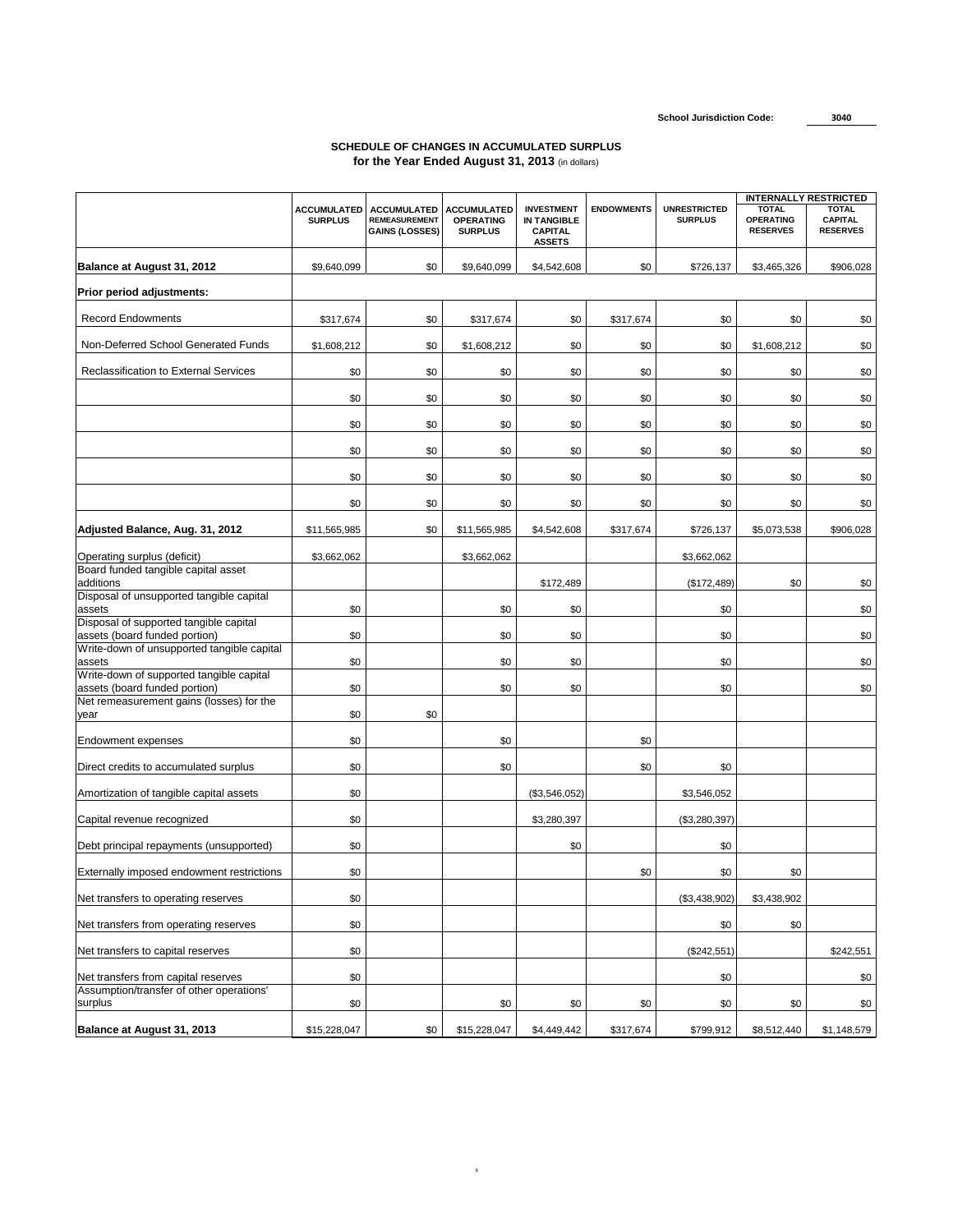#### **SCHEDULE OF CHANGES IN ACCUMULATED SURPLUS for the Year Ended August 31, 2013** (in dollars)

| <b>School &amp; Instruction</b><br>Board & System<br><b>Operations &amp; Maintenance</b><br><b>External Services</b><br>Transportation<br>Administration<br>Related<br>Operating<br>Operating<br>Capital<br>Operating<br>Operating<br>Capital<br>Operating<br>Capital<br>Capital<br>Capital<br>Reserves<br>Reserves<br>Reserves<br>Reserves<br>Reserves<br>Reserves<br>Reserves<br>Reserves<br>Reserves<br>Reserves<br>\$0<br>\$0<br>Balance at August 31, 2012<br>\$253,289<br>\$252,831<br>\$0<br>\$1,942,050<br>\$563,165<br>\$1,017,156<br>\$158,222<br>\$184,641<br>Prior period adjustments:<br><b>Record Endowments</b><br>\$0<br>\$0<br>\$0<br>\$0<br>\$0<br>\$0<br>\$0<br>\$0<br>\$0<br>\$0<br>Non-Deferred School Generated Funds<br>\$1,608,212<br>\$0<br>\$0<br>\$0<br>\$0<br>\$0<br>\$0<br>\$0<br>\$0<br>\$0<br><b>Reclassification to External Services</b><br>\$0<br>\$0<br>\$0<br>\$0<br>\$0<br>(\$69, 163)<br>\$0<br>\$0<br>\$69,163<br>\$0<br>\$0<br>\$0<br>\$0<br>\$0<br>\$0<br>\$0<br>\$0<br>\$0<br>\$0<br>\$0<br>\$0<br>\$0<br>\$0<br>\$0<br>\$0<br>\$0<br>\$0<br>\$0<br>\$0<br>\$0<br>\$0<br>\$0<br>\$0<br>\$0<br>\$0<br>\$0<br>\$0<br>\$0<br>\$0<br>\$0<br>\$0<br>\$0<br>\$0<br>\$0<br>\$0<br>\$0<br>\$0<br>\$0<br>\$0<br>\$0<br>\$0<br>\$0<br>\$0<br>\$0<br>\$0<br>\$0<br>\$0<br>\$0<br>\$0<br>\$0<br>Adjusted Balance, Aug. 31, 2012<br>\$3,481,099<br>\$563,165<br>\$1,017,156<br>\$158,222<br>\$253,289<br>\$184,641<br>\$252,831<br>\$0<br>\$69,163<br>\$0<br>Operating surplus (deficit)<br>Board funded tangible capital asset<br>additions<br>\$0<br>\$0<br>\$0<br>\$0<br>\$0<br>\$0<br>\$0<br>\$0<br>\$0<br>\$0<br>Disposal of unsupported tangible capital<br>\$0<br>\$0<br>assets<br>\$0<br>\$0<br>\$0<br>Disposal of supported tangible capital<br>assets (board funded portion)<br>\$0<br>\$0<br>\$0<br>\$0<br>\$0<br>Write-down of unsupported tangible capital<br>\$0<br>assets<br>\$0<br>\$0<br>\$0<br>\$0<br>Write-down of supported tangible capital<br>assets (board funded portion)<br>\$0<br>\$0<br>\$0<br>\$0<br>\$0<br>Net remeasurement gains (losses) for the<br>year<br><b>Endowment expenses</b><br>Direct credits to accumulated surplus<br>Amortization of tangible capital assets<br>Capital revenue recognized<br>Debt principal repayments (unsupported)<br>Externally imposed endowment restrictions<br>\$0<br>\$0<br>\$0<br>\$0<br>\$0<br>\$2,878,023<br>\$230,116<br>\$37,631<br>\$293,132<br>\$0 |                                     | <b>INTERNALLY RESTRICTED RESERVES BY PROGRAM</b> |  |  |  |  |  |  |  |  |  |  |
|-------------------------------------------------------------------------------------------------------------------------------------------------------------------------------------------------------------------------------------------------------------------------------------------------------------------------------------------------------------------------------------------------------------------------------------------------------------------------------------------------------------------------------------------------------------------------------------------------------------------------------------------------------------------------------------------------------------------------------------------------------------------------------------------------------------------------------------------------------------------------------------------------------------------------------------------------------------------------------------------------------------------------------------------------------------------------------------------------------------------------------------------------------------------------------------------------------------------------------------------------------------------------------------------------------------------------------------------------------------------------------------------------------------------------------------------------------------------------------------------------------------------------------------------------------------------------------------------------------------------------------------------------------------------------------------------------------------------------------------------------------------------------------------------------------------------------------------------------------------------------------------------------------------------------------------------------------------------------------------------------------------------------------------------------------------------------------------------------------------------------------------------------------------------------------------------------------------------------------------------------------------------------------------------------------------------------------------------------------------------------------------------------------------------------------------------------------------|-------------------------------------|--------------------------------------------------|--|--|--|--|--|--|--|--|--|--|
|                                                                                                                                                                                                                                                                                                                                                                                                                                                                                                                                                                                                                                                                                                                                                                                                                                                                                                                                                                                                                                                                                                                                                                                                                                                                                                                                                                                                                                                                                                                                                                                                                                                                                                                                                                                                                                                                                                                                                                                                                                                                                                                                                                                                                                                                                                                                                                                                                                                             |                                     |                                                  |  |  |  |  |  |  |  |  |  |  |
|                                                                                                                                                                                                                                                                                                                                                                                                                                                                                                                                                                                                                                                                                                                                                                                                                                                                                                                                                                                                                                                                                                                                                                                                                                                                                                                                                                                                                                                                                                                                                                                                                                                                                                                                                                                                                                                                                                                                                                                                                                                                                                                                                                                                                                                                                                                                                                                                                                                             |                                     |                                                  |  |  |  |  |  |  |  |  |  |  |
|                                                                                                                                                                                                                                                                                                                                                                                                                                                                                                                                                                                                                                                                                                                                                                                                                                                                                                                                                                                                                                                                                                                                                                                                                                                                                                                                                                                                                                                                                                                                                                                                                                                                                                                                                                                                                                                                                                                                                                                                                                                                                                                                                                                                                                                                                                                                                                                                                                                             |                                     |                                                  |  |  |  |  |  |  |  |  |  |  |
|                                                                                                                                                                                                                                                                                                                                                                                                                                                                                                                                                                                                                                                                                                                                                                                                                                                                                                                                                                                                                                                                                                                                                                                                                                                                                                                                                                                                                                                                                                                                                                                                                                                                                                                                                                                                                                                                                                                                                                                                                                                                                                                                                                                                                                                                                                                                                                                                                                                             |                                     |                                                  |  |  |  |  |  |  |  |  |  |  |
|                                                                                                                                                                                                                                                                                                                                                                                                                                                                                                                                                                                                                                                                                                                                                                                                                                                                                                                                                                                                                                                                                                                                                                                                                                                                                                                                                                                                                                                                                                                                                                                                                                                                                                                                                                                                                                                                                                                                                                                                                                                                                                                                                                                                                                                                                                                                                                                                                                                             |                                     |                                                  |  |  |  |  |  |  |  |  |  |  |
|                                                                                                                                                                                                                                                                                                                                                                                                                                                                                                                                                                                                                                                                                                                                                                                                                                                                                                                                                                                                                                                                                                                                                                                                                                                                                                                                                                                                                                                                                                                                                                                                                                                                                                                                                                                                                                                                                                                                                                                                                                                                                                                                                                                                                                                                                                                                                                                                                                                             |                                     |                                                  |  |  |  |  |  |  |  |  |  |  |
|                                                                                                                                                                                                                                                                                                                                                                                                                                                                                                                                                                                                                                                                                                                                                                                                                                                                                                                                                                                                                                                                                                                                                                                                                                                                                                                                                                                                                                                                                                                                                                                                                                                                                                                                                                                                                                                                                                                                                                                                                                                                                                                                                                                                                                                                                                                                                                                                                                                             |                                     |                                                  |  |  |  |  |  |  |  |  |  |  |
|                                                                                                                                                                                                                                                                                                                                                                                                                                                                                                                                                                                                                                                                                                                                                                                                                                                                                                                                                                                                                                                                                                                                                                                                                                                                                                                                                                                                                                                                                                                                                                                                                                                                                                                                                                                                                                                                                                                                                                                                                                                                                                                                                                                                                                                                                                                                                                                                                                                             |                                     |                                                  |  |  |  |  |  |  |  |  |  |  |
|                                                                                                                                                                                                                                                                                                                                                                                                                                                                                                                                                                                                                                                                                                                                                                                                                                                                                                                                                                                                                                                                                                                                                                                                                                                                                                                                                                                                                                                                                                                                                                                                                                                                                                                                                                                                                                                                                                                                                                                                                                                                                                                                                                                                                                                                                                                                                                                                                                                             |                                     |                                                  |  |  |  |  |  |  |  |  |  |  |
|                                                                                                                                                                                                                                                                                                                                                                                                                                                                                                                                                                                                                                                                                                                                                                                                                                                                                                                                                                                                                                                                                                                                                                                                                                                                                                                                                                                                                                                                                                                                                                                                                                                                                                                                                                                                                                                                                                                                                                                                                                                                                                                                                                                                                                                                                                                                                                                                                                                             |                                     |                                                  |  |  |  |  |  |  |  |  |  |  |
|                                                                                                                                                                                                                                                                                                                                                                                                                                                                                                                                                                                                                                                                                                                                                                                                                                                                                                                                                                                                                                                                                                                                                                                                                                                                                                                                                                                                                                                                                                                                                                                                                                                                                                                                                                                                                                                                                                                                                                                                                                                                                                                                                                                                                                                                                                                                                                                                                                                             |                                     |                                                  |  |  |  |  |  |  |  |  |  |  |
|                                                                                                                                                                                                                                                                                                                                                                                                                                                                                                                                                                                                                                                                                                                                                                                                                                                                                                                                                                                                                                                                                                                                                                                                                                                                                                                                                                                                                                                                                                                                                                                                                                                                                                                                                                                                                                                                                                                                                                                                                                                                                                                                                                                                                                                                                                                                                                                                                                                             |                                     |                                                  |  |  |  |  |  |  |  |  |  |  |
|                                                                                                                                                                                                                                                                                                                                                                                                                                                                                                                                                                                                                                                                                                                                                                                                                                                                                                                                                                                                                                                                                                                                                                                                                                                                                                                                                                                                                                                                                                                                                                                                                                                                                                                                                                                                                                                                                                                                                                                                                                                                                                                                                                                                                                                                                                                                                                                                                                                             |                                     |                                                  |  |  |  |  |  |  |  |  |  |  |
|                                                                                                                                                                                                                                                                                                                                                                                                                                                                                                                                                                                                                                                                                                                                                                                                                                                                                                                                                                                                                                                                                                                                                                                                                                                                                                                                                                                                                                                                                                                                                                                                                                                                                                                                                                                                                                                                                                                                                                                                                                                                                                                                                                                                                                                                                                                                                                                                                                                             |                                     |                                                  |  |  |  |  |  |  |  |  |  |  |
|                                                                                                                                                                                                                                                                                                                                                                                                                                                                                                                                                                                                                                                                                                                                                                                                                                                                                                                                                                                                                                                                                                                                                                                                                                                                                                                                                                                                                                                                                                                                                                                                                                                                                                                                                                                                                                                                                                                                                                                                                                                                                                                                                                                                                                                                                                                                                                                                                                                             |                                     |                                                  |  |  |  |  |  |  |  |  |  |  |
|                                                                                                                                                                                                                                                                                                                                                                                                                                                                                                                                                                                                                                                                                                                                                                                                                                                                                                                                                                                                                                                                                                                                                                                                                                                                                                                                                                                                                                                                                                                                                                                                                                                                                                                                                                                                                                                                                                                                                                                                                                                                                                                                                                                                                                                                                                                                                                                                                                                             |                                     |                                                  |  |  |  |  |  |  |  |  |  |  |
|                                                                                                                                                                                                                                                                                                                                                                                                                                                                                                                                                                                                                                                                                                                                                                                                                                                                                                                                                                                                                                                                                                                                                                                                                                                                                                                                                                                                                                                                                                                                                                                                                                                                                                                                                                                                                                                                                                                                                                                                                                                                                                                                                                                                                                                                                                                                                                                                                                                             |                                     |                                                  |  |  |  |  |  |  |  |  |  |  |
|                                                                                                                                                                                                                                                                                                                                                                                                                                                                                                                                                                                                                                                                                                                                                                                                                                                                                                                                                                                                                                                                                                                                                                                                                                                                                                                                                                                                                                                                                                                                                                                                                                                                                                                                                                                                                                                                                                                                                                                                                                                                                                                                                                                                                                                                                                                                                                                                                                                             |                                     |                                                  |  |  |  |  |  |  |  |  |  |  |
|                                                                                                                                                                                                                                                                                                                                                                                                                                                                                                                                                                                                                                                                                                                                                                                                                                                                                                                                                                                                                                                                                                                                                                                                                                                                                                                                                                                                                                                                                                                                                                                                                                                                                                                                                                                                                                                                                                                                                                                                                                                                                                                                                                                                                                                                                                                                                                                                                                                             |                                     |                                                  |  |  |  |  |  |  |  |  |  |  |
|                                                                                                                                                                                                                                                                                                                                                                                                                                                                                                                                                                                                                                                                                                                                                                                                                                                                                                                                                                                                                                                                                                                                                                                                                                                                                                                                                                                                                                                                                                                                                                                                                                                                                                                                                                                                                                                                                                                                                                                                                                                                                                                                                                                                                                                                                                                                                                                                                                                             |                                     |                                                  |  |  |  |  |  |  |  |  |  |  |
|                                                                                                                                                                                                                                                                                                                                                                                                                                                                                                                                                                                                                                                                                                                                                                                                                                                                                                                                                                                                                                                                                                                                                                                                                                                                                                                                                                                                                                                                                                                                                                                                                                                                                                                                                                                                                                                                                                                                                                                                                                                                                                                                                                                                                                                                                                                                                                                                                                                             |                                     |                                                  |  |  |  |  |  |  |  |  |  |  |
|                                                                                                                                                                                                                                                                                                                                                                                                                                                                                                                                                                                                                                                                                                                                                                                                                                                                                                                                                                                                                                                                                                                                                                                                                                                                                                                                                                                                                                                                                                                                                                                                                                                                                                                                                                                                                                                                                                                                                                                                                                                                                                                                                                                                                                                                                                                                                                                                                                                             |                                     |                                                  |  |  |  |  |  |  |  |  |  |  |
|                                                                                                                                                                                                                                                                                                                                                                                                                                                                                                                                                                                                                                                                                                                                                                                                                                                                                                                                                                                                                                                                                                                                                                                                                                                                                                                                                                                                                                                                                                                                                                                                                                                                                                                                                                                                                                                                                                                                                                                                                                                                                                                                                                                                                                                                                                                                                                                                                                                             |                                     |                                                  |  |  |  |  |  |  |  |  |  |  |
|                                                                                                                                                                                                                                                                                                                                                                                                                                                                                                                                                                                                                                                                                                                                                                                                                                                                                                                                                                                                                                                                                                                                                                                                                                                                                                                                                                                                                                                                                                                                                                                                                                                                                                                                                                                                                                                                                                                                                                                                                                                                                                                                                                                                                                                                                                                                                                                                                                                             |                                     |                                                  |  |  |  |  |  |  |  |  |  |  |
|                                                                                                                                                                                                                                                                                                                                                                                                                                                                                                                                                                                                                                                                                                                                                                                                                                                                                                                                                                                                                                                                                                                                                                                                                                                                                                                                                                                                                                                                                                                                                                                                                                                                                                                                                                                                                                                                                                                                                                                                                                                                                                                                                                                                                                                                                                                                                                                                                                                             |                                     |                                                  |  |  |  |  |  |  |  |  |  |  |
|                                                                                                                                                                                                                                                                                                                                                                                                                                                                                                                                                                                                                                                                                                                                                                                                                                                                                                                                                                                                                                                                                                                                                                                                                                                                                                                                                                                                                                                                                                                                                                                                                                                                                                                                                                                                                                                                                                                                                                                                                                                                                                                                                                                                                                                                                                                                                                                                                                                             |                                     |                                                  |  |  |  |  |  |  |  |  |  |  |
|                                                                                                                                                                                                                                                                                                                                                                                                                                                                                                                                                                                                                                                                                                                                                                                                                                                                                                                                                                                                                                                                                                                                                                                                                                                                                                                                                                                                                                                                                                                                                                                                                                                                                                                                                                                                                                                                                                                                                                                                                                                                                                                                                                                                                                                                                                                                                                                                                                                             |                                     |                                                  |  |  |  |  |  |  |  |  |  |  |
|                                                                                                                                                                                                                                                                                                                                                                                                                                                                                                                                                                                                                                                                                                                                                                                                                                                                                                                                                                                                                                                                                                                                                                                                                                                                                                                                                                                                                                                                                                                                                                                                                                                                                                                                                                                                                                                                                                                                                                                                                                                                                                                                                                                                                                                                                                                                                                                                                                                             |                                     |                                                  |  |  |  |  |  |  |  |  |  |  |
|                                                                                                                                                                                                                                                                                                                                                                                                                                                                                                                                                                                                                                                                                                                                                                                                                                                                                                                                                                                                                                                                                                                                                                                                                                                                                                                                                                                                                                                                                                                                                                                                                                                                                                                                                                                                                                                                                                                                                                                                                                                                                                                                                                                                                                                                                                                                                                                                                                                             | Net transfers to operating reserves |                                                  |  |  |  |  |  |  |  |  |  |  |
| Net transfers from operating reserves<br>\$0<br>\$0<br>\$0<br>\$0<br>\$0                                                                                                                                                                                                                                                                                                                                                                                                                                                                                                                                                                                                                                                                                                                                                                                                                                                                                                                                                                                                                                                                                                                                                                                                                                                                                                                                                                                                                                                                                                                                                                                                                                                                                                                                                                                                                                                                                                                                                                                                                                                                                                                                                                                                                                                                                                                                                                                    |                                     |                                                  |  |  |  |  |  |  |  |  |  |  |
| Net transfers to capital reserves<br>\$62,337<br>\$97,087<br>\$0<br>\$83,127<br>\$0                                                                                                                                                                                                                                                                                                                                                                                                                                                                                                                                                                                                                                                                                                                                                                                                                                                                                                                                                                                                                                                                                                                                                                                                                                                                                                                                                                                                                                                                                                                                                                                                                                                                                                                                                                                                                                                                                                                                                                                                                                                                                                                                                                                                                                                                                                                                                                         |                                     |                                                  |  |  |  |  |  |  |  |  |  |  |
| Net transfers from capital reserves<br>(\$570,974)<br>\$570,974<br>\$0<br>\$0<br>\$0                                                                                                                                                                                                                                                                                                                                                                                                                                                                                                                                                                                                                                                                                                                                                                                                                                                                                                                                                                                                                                                                                                                                                                                                                                                                                                                                                                                                                                                                                                                                                                                                                                                                                                                                                                                                                                                                                                                                                                                                                                                                                                                                                                                                                                                                                                                                                                        |                                     |                                                  |  |  |  |  |  |  |  |  |  |  |
| Assumption/transfer of other operations'<br>surplus<br>\$0<br>\$0<br>\$0<br>\$0<br>\$0<br>\$0<br>\$0<br>\$0<br>\$0<br>\$0                                                                                                                                                                                                                                                                                                                                                                                                                                                                                                                                                                                                                                                                                                                                                                                                                                                                                                                                                                                                                                                                                                                                                                                                                                                                                                                                                                                                                                                                                                                                                                                                                                                                                                                                                                                                                                                                                                                                                                                                                                                                                                                                                                                                                                                                                                                                   |                                     |                                                  |  |  |  |  |  |  |  |  |  |  |
| \$791,533<br>\$290,920<br>\$0<br>\$69,163<br>\$0<br>\$6,359,122<br>\$75,318 \$1,247,272<br>\$281,728<br>\$545,963                                                                                                                                                                                                                                                                                                                                                                                                                                                                                                                                                                                                                                                                                                                                                                                                                                                                                                                                                                                                                                                                                                                                                                                                                                                                                                                                                                                                                                                                                                                                                                                                                                                                                                                                                                                                                                                                                                                                                                                                                                                                                                                                                                                                                                                                                                                                           | Balance at August 31, 2013          |                                                  |  |  |  |  |  |  |  |  |  |  |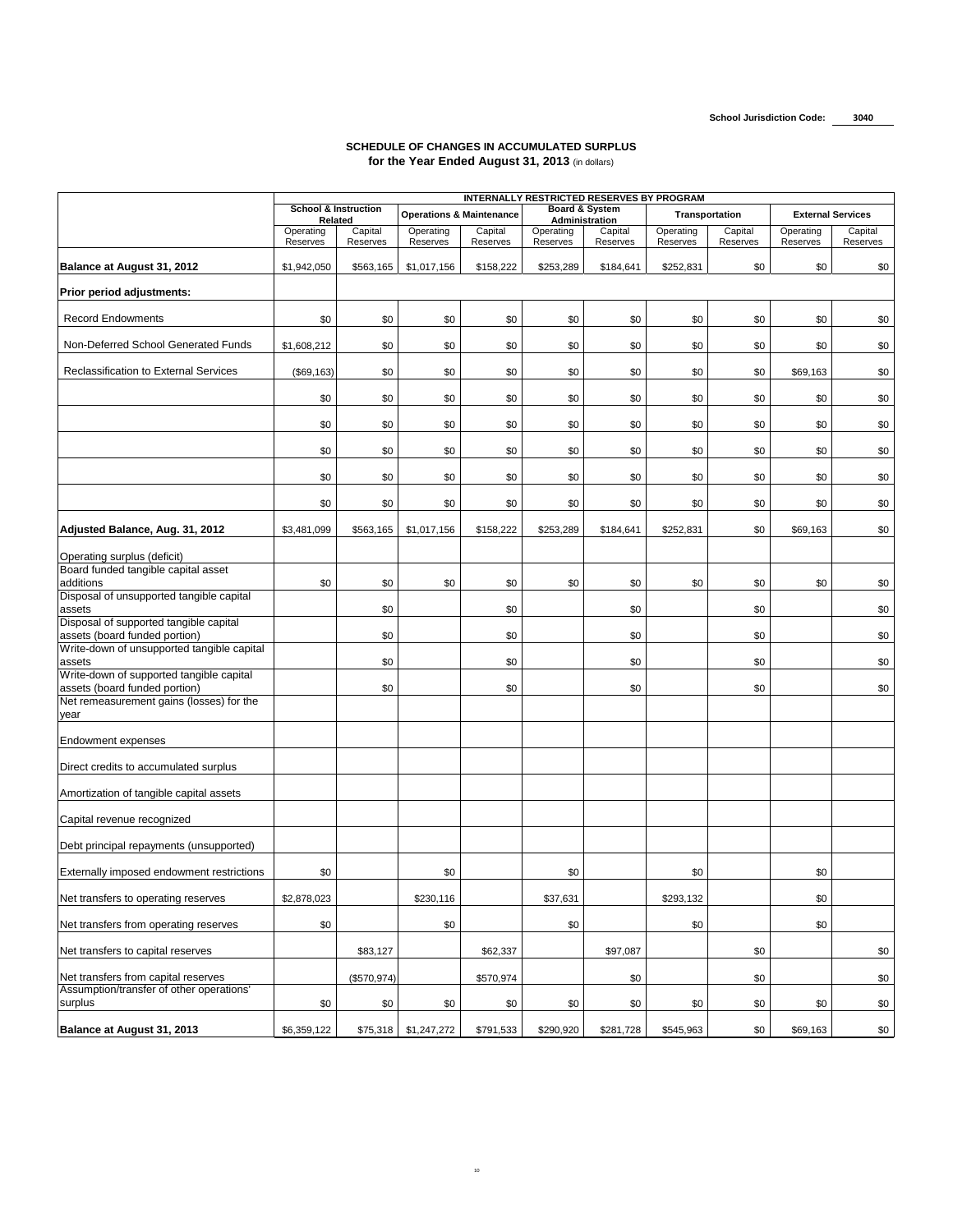**School Jurisdiction Code: 3040**

#### **SCHEDULE OF CHANGES IN ACCUMULATED SURPLUS for the Year Ended August 31, 2012** (in dollars)

|                                                                           |                                      |                                                                     |                                                          |                                                                     |                   |                                       |                                                     | <b>INTERNALLY RESTRICTED</b>                      |
|---------------------------------------------------------------------------|--------------------------------------|---------------------------------------------------------------------|----------------------------------------------------------|---------------------------------------------------------------------|-------------------|---------------------------------------|-----------------------------------------------------|---------------------------------------------------|
|                                                                           | <b>ACCUMULATED</b><br><b>SURPLUS</b> | <b>ACCUMULATED</b><br><b>REMEASUREMENT</b><br><b>GAINS (LOSSES)</b> | <b>ACCUMULATED</b><br><b>OPERATING</b><br><b>SURPLUS</b> | <b>INVESTMENT</b><br>IN TANGIBLE<br><b>CAPITAL</b><br><b>ASSETS</b> | <b>ENDOWMENTS</b> | <b>UNRESTRICTED</b><br><b>SURPLUS</b> | <b>TOTAL</b><br><b>OPERATING</b><br><b>RESERVES</b> | <b>TOTAL</b><br><b>CAPITAL</b><br><b>RESERVES</b> |
| Balance at August 31, 2011                                                | \$8,872,156                          | \$0                                                                 | \$8,872,156                                              | \$4,335,143                                                         | \$0               | \$486,933                             | \$3,237,573                                         | \$812,507                                         |
| Prior period adjustments:                                                 |                                      |                                                                     |                                                          |                                                                     |                   |                                       |                                                     |                                                   |
| <b>Record Endowments</b>                                                  | \$317,674                            | \$0                                                                 | \$317,674                                                | \$0                                                                 | \$317,674         | \$0                                   | \$0                                                 | \$0                                               |
| Non-Deferred School Generated Funds                                       | \$1,500,421                          | \$0                                                                 | \$1,500,421                                              | \$0                                                                 | \$0               | \$0                                   | \$1,500,421                                         | \$0                                               |
|                                                                           | \$0                                  | \$0                                                                 | \$0                                                      | \$0                                                                 | \$0               | \$0                                   | \$0                                                 | \$0                                               |
|                                                                           | \$0                                  | \$0                                                                 | \$0                                                      | \$0                                                                 | \$0               | \$0                                   | \$0                                                 | \$0                                               |
|                                                                           | \$0                                  | \$0                                                                 | \$0                                                      | \$0                                                                 | \$0               | \$0                                   | \$0                                                 | \$0                                               |
|                                                                           | \$0                                  | \$0                                                                 | \$0                                                      | \$0                                                                 | \$0               | \$0                                   | \$0                                                 | \$0                                               |
|                                                                           | \$0                                  | \$0                                                                 | \$0                                                      | \$0                                                                 | \$0               | \$0                                   | \$0                                                 | \$0                                               |
|                                                                           | \$0                                  | \$0                                                                 | \$0                                                      | \$0                                                                 | \$0               | \$0                                   | \$0                                                 | \$0                                               |
| Adjusted Balance, Aug. 31, 2011                                           | \$10,690,251                         | \$0                                                                 | \$10,690,251                                             | \$4,335,143                                                         | \$317,674         | \$486,933                             | \$4,737,994                                         | \$812,507                                         |
| Operating surplus (deficit)                                               | \$958,231                            |                                                                     | \$958,231                                                |                                                                     |                   | \$958,231                             |                                                     |                                                   |
| Board funded tangible capital asset<br>additions                          |                                      |                                                                     |                                                          | \$463,568                                                           |                   | \$0                                   | (\$463,568)                                         | \$0                                               |
| Disposal of unsupported tangible capital<br>assets                        | (\$82,497)                           |                                                                     | (\$82,497)                                               | (\$82,497)                                                          |                   | \$0                                   |                                                     | \$0                                               |
| Disposal of supported tangible capital<br>assets (board funded portion)   | \$0                                  |                                                                     | \$0                                                      | \$0                                                                 |                   | \$0                                   |                                                     | \$0                                               |
| Write-down of unsupported tangible capital<br>assets                      | \$0                                  |                                                                     | \$0                                                      | \$0                                                                 |                   | \$0                                   |                                                     | \$0                                               |
| Write-down of supported tangible capital<br>assets (board funded portion) | \$0                                  |                                                                     | \$0                                                      | \$0                                                                 |                   | \$0                                   |                                                     | \$0                                               |
| Net remeasurement gains (losses) for the<br>year                          | \$0                                  | \$0                                                                 |                                                          |                                                                     |                   |                                       |                                                     |                                                   |
| Endowment expenses                                                        | \$0                                  |                                                                     | \$0                                                      |                                                                     | \$0               |                                       |                                                     |                                                   |
| Direct credits to accumulated surplus                                     | \$0                                  |                                                                     | \$0                                                      |                                                                     | \$0               | \$0                                   |                                                     |                                                   |
| Amortization of tangible capital assets                                   | \$0                                  |                                                                     |                                                          | (\$3,375,133)                                                       |                   | \$3,375,133                           |                                                     |                                                   |
| Capital revenue recognized                                                | \$0                                  |                                                                     |                                                          | \$3,201,527                                                         |                   | (\$3,201,527)                         |                                                     |                                                   |
| Debt principal repayments (unsupported)                                   | \$0                                  |                                                                     |                                                          | \$0                                                                 |                   | \$0                                   |                                                     |                                                   |
| Externally imposed endowment restrictions                                 | \$0                                  |                                                                     |                                                          |                                                                     | \$0               | \$0                                   | \$0                                                 |                                                   |
| Net transfers to operating reserves                                       | \$0                                  |                                                                     |                                                          |                                                                     |                   | (\$799, 112)                          | \$799,112                                           |                                                   |
| Net transfers from operating reserves                                     | \$0                                  |                                                                     |                                                          |                                                                     |                   | \$0                                   | \$0                                                 |                                                   |
| Net transfers to capital reserves                                         | \$0                                  |                                                                     |                                                          |                                                                     |                   | (\$93,521)                            |                                                     | \$93,521                                          |
| Net transfers from capital reserves                                       | \$0                                  |                                                                     |                                                          |                                                                     |                   | \$0                                   |                                                     | \$0                                               |
| Assumption/transfer of other operations'<br>surplus                       | \$0                                  |                                                                     | \$0                                                      | \$0                                                                 | \$0               | \$0                                   | \$0                                                 | \$0                                               |
| Balance at August 31, 2012                                                | \$11,565,985                         | \$0                                                                 | \$11,565,985                                             | \$4,542,608                                                         | \$317,674         | \$726,137                             | \$5,073,538                                         | \$906,028                                         |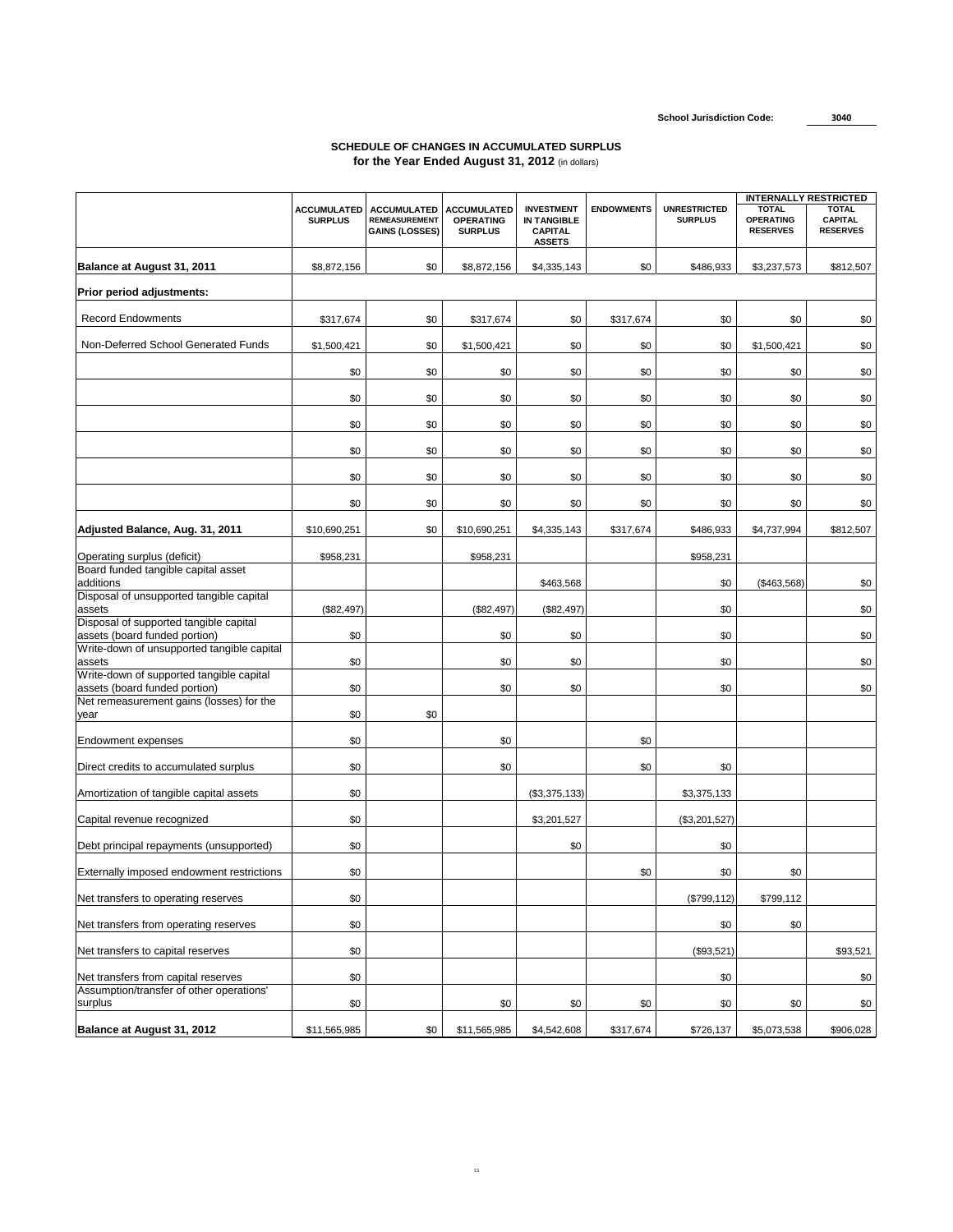#### **SCHEDULE OF CHANGES IN ACCUMULATED SURPLUS for the Year Ended August 31, 2012** (in dollars)

|                                                                           | <b>INTERNALLY RESTRICTED RESERVES BY PROGRAM</b> |                                 |                         |                                                                                    |                       |                     |                       |                     |                          |                     |
|---------------------------------------------------------------------------|--------------------------------------------------|---------------------------------|-------------------------|------------------------------------------------------------------------------------|-----------------------|---------------------|-----------------------|---------------------|--------------------------|---------------------|
|                                                                           |                                                  | <b>School &amp; Instruction</b> |                         | <b>Board &amp; System</b><br><b>Operations &amp; Maintenance</b><br>Administration |                       |                     | Transportation        |                     | <b>External Services</b> |                     |
|                                                                           | Operating<br>Reserves                            | Related<br>Capital<br>Reserves  | Operating<br>Reserves   | Capital<br>Reserves                                                                | Operating<br>Reserves | Capital<br>Reserves | Operating<br>Reserves | Capital<br>Reserves | Operating<br>Reserves    | Capital<br>Reserves |
| Balance at August 31, 2011                                                | \$1,897,312                                      | \$473,691                       | \$958,675               | \$154,175                                                                          | \$229,198             | \$184,641           | \$152,388             | \$0                 | \$0                      | \$0                 |
| Prior period adjustments:                                                 |                                                  |                                 |                         |                                                                                    |                       |                     |                       |                     |                          |                     |
| <b>Record Endowments</b>                                                  | \$0                                              | \$0                             | \$0                     | \$0                                                                                | \$0                   | \$0                 | \$0                   | \$0                 | \$0                      | \$0                 |
| Non-Deferred School Generated Funds                                       | \$1,500,421                                      | \$0                             | \$0                     | \$0                                                                                | \$0                   | \$0                 | \$0                   | \$0                 | \$0                      | \$0                 |
|                                                                           | \$0                                              | \$0                             | \$0                     | \$0                                                                                | \$0                   | \$0                 | \$0                   | \$0                 | \$0                      | \$0                 |
|                                                                           | \$0                                              | \$0                             | \$0                     | \$0                                                                                | \$0                   | \$0                 | \$0                   | \$0                 | \$0                      | \$0                 |
|                                                                           | \$0                                              | \$0                             | \$0                     | \$0                                                                                | \$0                   | \$0                 | \$0                   | \$0                 | \$0                      | \$0                 |
|                                                                           | \$0                                              | \$0                             | \$0                     | \$0                                                                                | \$0                   | \$0                 | \$0                   | \$0                 | \$0                      | \$0                 |
|                                                                           | \$0                                              | \$0                             | \$0                     | \$0                                                                                | \$0                   | \$0                 | \$0                   | \$0                 | \$0                      | \$0                 |
|                                                                           | \$0                                              | \$0                             | \$0                     | \$0                                                                                | \$0                   | \$0                 | \$0                   | \$0                 | \$0                      | \$0                 |
| Adjusted Balance, Aug. 31, 2011                                           | \$3,397,733                                      | \$473,691                       | \$958,675               | \$154,175                                                                          | \$229,198             | \$184,641           | \$152,388             | \$0                 | \$0                      | \$0                 |
| Operating surplus (deficit)                                               |                                                  |                                 |                         |                                                                                    |                       |                     |                       |                     |                          |                     |
| Board funded tangible capital asset<br>additions                          |                                                  |                                 |                         |                                                                                    |                       |                     |                       |                     |                          |                     |
| Disposal of unsupported tangible capital                                  | (\$322,667)                                      | \$0                             | (\$106,076)             | \$0                                                                                | (\$34,825)            | \$0                 | \$0                   | \$0                 | \$0                      | \$0                 |
| assets<br>Disposal of supported tangible capital                          |                                                  | \$0                             |                         | \$0                                                                                |                       | \$0                 |                       | \$0                 |                          | \$0                 |
| assets (board funded portion)                                             |                                                  | \$0                             |                         | \$0                                                                                |                       | \$0                 |                       | \$0                 |                          | \$0                 |
| Write-down of unsupported tangible capital<br>assets                      |                                                  | \$0                             |                         | \$0                                                                                |                       | \$0                 |                       | \$0                 |                          | \$0                 |
| Write-down of supported tangible capital<br>assets (board funded portion) |                                                  | \$0                             |                         | \$0                                                                                |                       | \$0                 |                       | \$0                 |                          | \$0                 |
| Net remeasurement gains (losses) for the<br>year                          |                                                  |                                 |                         |                                                                                    |                       |                     |                       |                     |                          |                     |
| <b>Endowment expenses</b>                                                 |                                                  |                                 |                         |                                                                                    |                       |                     |                       |                     |                          |                     |
| Direct credits to accumulated surplus                                     |                                                  |                                 |                         |                                                                                    |                       |                     |                       |                     |                          |                     |
| Amortization of tangible capital assets                                   |                                                  |                                 |                         |                                                                                    |                       |                     |                       |                     |                          |                     |
| Capital revenue recognized                                                |                                                  |                                 |                         |                                                                                    |                       |                     |                       |                     |                          |                     |
| Debt principal repayments (unsupported)                                   |                                                  |                                 |                         |                                                                                    |                       |                     |                       |                     |                          |                     |
| Externally imposed endowment restrictions                                 | \$0                                              |                                 | \$0                     |                                                                                    | \$0                   |                     | \$0                   |                     | \$0                      |                     |
| Net transfers to operating reserves                                       | \$406,033                                        |                                 | \$164,557               |                                                                                    | \$58,916              |                     | \$100,443             |                     | \$69,163                 |                     |
| Net transfers from operating reserves                                     | \$0                                              |                                 | \$0                     |                                                                                    | \$0                   |                     | \$0                   |                     | \$0                      |                     |
| Net transfers to capital reserves                                         |                                                  | \$89,474                        |                         | \$4,047                                                                            |                       | \$0                 |                       | \$0                 |                          | \$0                 |
| Net transfers from capital reserves                                       |                                                  | \$0                             |                         | \$0                                                                                |                       | \$0                 |                       | \$0                 |                          | \$0                 |
| Assumption/transfer of other operations'<br>surplus                       | \$0                                              | \$0                             | \$0                     | \$0                                                                                | \$0                   | \$0                 | \$0                   | \$0                 | \$0                      | \$0                 |
| Balance at August 31, 2012                                                | \$3,481,099                                      |                                 | $$563,165$ $$1,017,156$ | \$158,222                                                                          | \$253,289             | \$184,641           | \$252,831             | \$0                 | \$69,163                 | \$0                 |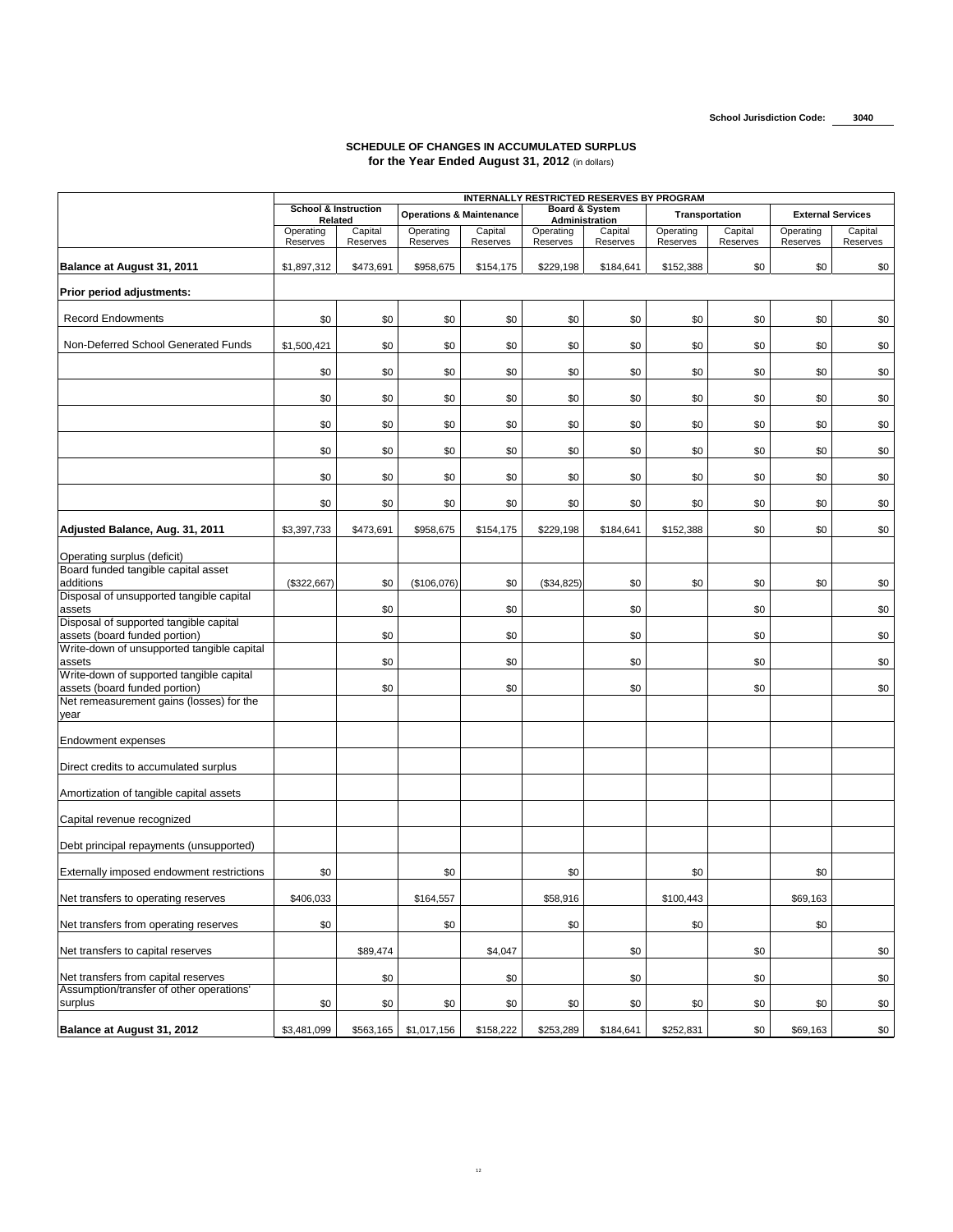#### **SCHEDULE OF CAPITAL REVENUE (EXTERNALLY RESTRICTED CAPITAL REVENUE ONLY) for the Year Ended August 31, 2013** (in dollars)

|                                                                                                                                          |                                                                 | <b>Unexpended Deferred Capital Revenue</b>                                 |                                                                                                                 |                                                                                             |                                                          |  |
|------------------------------------------------------------------------------------------------------------------------------------------|-----------------------------------------------------------------|----------------------------------------------------------------------------|-----------------------------------------------------------------------------------------------------------------|---------------------------------------------------------------------------------------------|----------------------------------------------------------|--|
|                                                                                                                                          | Provincially<br>Approved<br>& Funded<br>Projects <sup>(A)</sup> | <b>Surplus from</b><br>Provincially<br>Approved<br>Projects <sup>(B)</sup> | Proceeds on<br>Disposal of<br>Provincially<br><b>Funded</b><br><b>Tangible Capital</b><br>Assets <sup>(C)</sup> | Unexpended<br><b>Deferred</b><br>Capital<br>Revenue from<br>Other<br>Sources <sup>(D)</sup> | <b>Expended</b><br><b>Deferred</b><br>Capital<br>Revenue |  |
| Balance at August 31, 2012                                                                                                               | \$461,417                                                       | \$0                                                                        | \$0                                                                                                             | \$0                                                                                         | \$87,189,904                                             |  |
| Prior period adjustments                                                                                                                 | \$0                                                             | \$0                                                                        | \$0                                                                                                             | \$0                                                                                         | \$0                                                      |  |
| Adjusted balance, August 31, 2012                                                                                                        | \$461,417                                                       | \$0                                                                        | \$0                                                                                                             | \$0                                                                                         | \$87,189,904                                             |  |
| Add:                                                                                                                                     |                                                                 |                                                                            |                                                                                                                 |                                                                                             |                                                          |  |
| Unexpended capital revenue received from:                                                                                                |                                                                 |                                                                            |                                                                                                                 |                                                                                             |                                                          |  |
| Alberta Education school building & modular projects (excl. IMR)                                                                         | \$910,559                                                       |                                                                            |                                                                                                                 |                                                                                             |                                                          |  |
| Infrastructure Maintenance & Renewal capital related to school facilities                                                                | \$0                                                             |                                                                            |                                                                                                                 |                                                                                             |                                                          |  |
| Other Government of Alberta                                                                                                              | \$0                                                             |                                                                            |                                                                                                                 |                                                                                             |                                                          |  |
| <b>Federal Government and First Nations</b>                                                                                              |                                                                 |                                                                            |                                                                                                                 | \$0                                                                                         |                                                          |  |
| Other sources                                                                                                                            |                                                                 |                                                                            |                                                                                                                 | \$0                                                                                         |                                                          |  |
| Unexpended capital revenue receivable from                                                                                               |                                                                 |                                                                            |                                                                                                                 |                                                                                             |                                                          |  |
| Alberta Education school building & modular                                                                                              | \$1,253,454                                                     |                                                                            |                                                                                                                 |                                                                                             |                                                          |  |
| Unexpended capital revenue receivable from other than Alberta Education                                                                  | \$0                                                             |                                                                            |                                                                                                                 | \$0                                                                                         |                                                          |  |
| Interest earned on unexpended capital revenue                                                                                            | \$0                                                             | \$0                                                                        | \$0                                                                                                             | \$0                                                                                         |                                                          |  |
| Other unexpended capital revenue and donations                                                                                           |                                                                 |                                                                            |                                                                                                                 | \$0                                                                                         |                                                          |  |
| Net proceeds on disposal of supported tangible capital assets                                                                            |                                                                 |                                                                            | \$0                                                                                                             | \$0                                                                                         |                                                          |  |
| Insurance proceeds (and related interest)                                                                                                |                                                                 |                                                                            | \$0                                                                                                             | \$0                                                                                         |                                                          |  |
| Donated tangible capital assets (amortizable, @ fair market value)                                                                       |                                                                 |                                                                            |                                                                                                                 |                                                                                             | \$0                                                      |  |
| Public Private Partnership (P3), other Alberta Schools Alternative Program (ASAP) Initiative and Alberta Infrastructure managed projects |                                                                 |                                                                            |                                                                                                                 |                                                                                             | \$0                                                      |  |
| Transferred in tangible capital assets (amortizable, @ net book value)                                                                   |                                                                 |                                                                            |                                                                                                                 |                                                                                             | \$0                                                      |  |
| Expended capital revenue - current year                                                                                                  | ( \$2, 219, 235)                                                | \$0                                                                        | \$0                                                                                                             | \$0                                                                                         | \$2,219,235                                              |  |
| Surplus funds approved for future project(s)                                                                                             | \$0                                                             | \$0                                                                        |                                                                                                                 |                                                                                             |                                                          |  |
| Deduct:                                                                                                                                  |                                                                 |                                                                            |                                                                                                                 |                                                                                             |                                                          |  |
| Net book value of supported tangible capital dispositions, write-offs, or transfers                                                      | \$0                                                             | $$0\,$                                                                     | \$0                                                                                                             | \$0                                                                                         | \$0                                                      |  |
| Capital revenue recognized                                                                                                               |                                                                 |                                                                            |                                                                                                                 |                                                                                             | \$3,280,397                                              |  |
|                                                                                                                                          |                                                                 |                                                                            |                                                                                                                 |                                                                                             |                                                          |  |
| Balance at August 31, 2013                                                                                                               | \$406,195                                                       | \$0                                                                        | \$0                                                                                                             | \$0                                                                                         | \$86,128,742                                             |  |
|                                                                                                                                          | (A)                                                             | (B)                                                                        | $\overline{C}$                                                                                                  | (D)                                                                                         |                                                          |  |
| Balance of Unexpended Deferred Capital Revenue at August 31, 2013 (A) + (B) + (C) + (D)                                                  |                                                                 |                                                                            |                                                                                                                 | \$406,195                                                                                   |                                                          |  |
|                                                                                                                                          |                                                                 |                                                                            |                                                                                                                 |                                                                                             |                                                          |  |

#### **Unexpended Deferred Capital Revenue**

(A) ‐ Represents funding received from the Government of Alberta to be used toward the acquisition of new approved tangible capital assets with restricted uses only.

(B) ‐ Represents any surplus of funding over costs from column (A) approved by Minister for future capital expenditures with restricted uses only.

(C) ‐ Represents proceeds on disposal of provincially funded restricted‐use capital assets to be expended on approved tangible capital assets per 10 (2) (a) of Disposition of Property Reg. 181/2010.

(D) ‐ Represents capital revenue received from entities OTHER THAN the Government of Alberta for the acquisition of restricted‐use tangible capital assets.

**3040**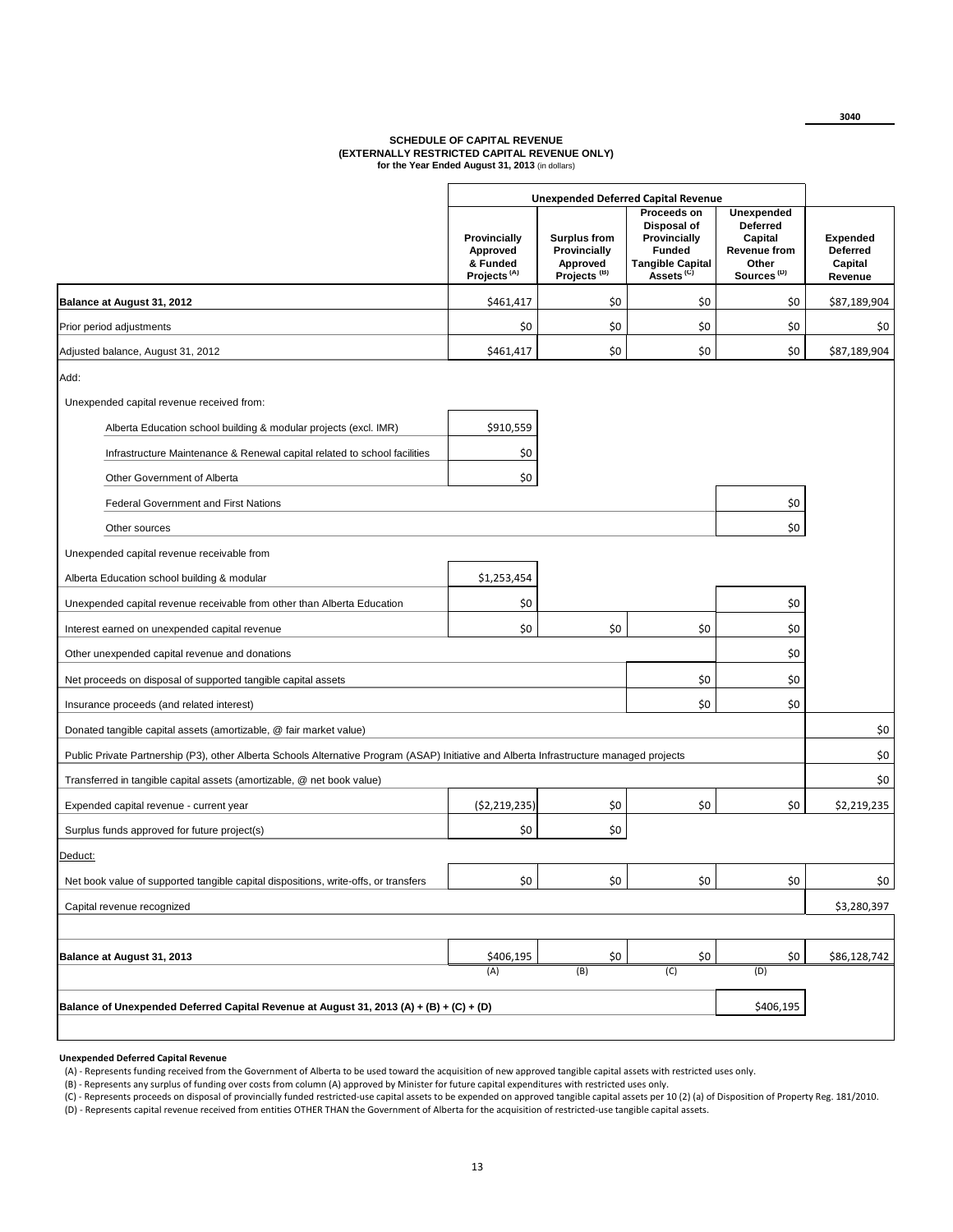#### **SCHEDULE OF CAPITAL REVENUE (EXTERNALLY RESTRICTED CAPITAL REVENUE ONLY) for the Year Ended August 31, 2012** (in dollars)

|                                                                                                                                          |                                                                 |                                                                            | <b>Unexpended Deferred Capital Revenue</b>                                                                      |                                                                                             |                                                          |
|------------------------------------------------------------------------------------------------------------------------------------------|-----------------------------------------------------------------|----------------------------------------------------------------------------|-----------------------------------------------------------------------------------------------------------------|---------------------------------------------------------------------------------------------|----------------------------------------------------------|
|                                                                                                                                          | Provincially<br>Approved<br>& Funded<br>Projects <sup>(A)</sup> | <b>Surplus from</b><br>Provincially<br>Approved<br>Projects <sup>(B)</sup> | Proceeds on<br>Disposal of<br>Provincially<br><b>Funded</b><br><b>Tangible Capital</b><br>Assets <sup>(C)</sup> | Unexpended<br><b>Deferred</b><br>Capital<br>Revenue from<br>Other<br>Sources <sup>(D)</sup> | <b>Expended</b><br><b>Deferred</b><br>Capital<br>Revenue |
| Balance at August 31, 2011                                                                                                               | \$115,416                                                       | \$0                                                                        | \$0                                                                                                             | \$0                                                                                         | \$88,310,384                                             |
| Prior period adjustments                                                                                                                 | \$0                                                             | \$0                                                                        | \$0                                                                                                             | \$0                                                                                         | \$0                                                      |
| Adjusted balance, August 31, 2011                                                                                                        | \$115,416                                                       | \$0                                                                        | \$0                                                                                                             | \$0                                                                                         | \$88,310,384                                             |
| Add:                                                                                                                                     |                                                                 |                                                                            |                                                                                                                 |                                                                                             |                                                          |
| Unexpended capital revenue received from:                                                                                                |                                                                 |                                                                            |                                                                                                                 |                                                                                             |                                                          |
| Alberta Education school building & modular projects (excl. IMR)                                                                         | \$1,616,182                                                     |                                                                            |                                                                                                                 |                                                                                             |                                                          |
| Infrastructure Maintenance & Renewal capital related to school facilities                                                                | \$0                                                             |                                                                            |                                                                                                                 |                                                                                             |                                                          |
| Other Government of Alberta                                                                                                              | \$0                                                             |                                                                            |                                                                                                                 |                                                                                             |                                                          |
| <b>Federal Government and First Nations</b>                                                                                              |                                                                 |                                                                            |                                                                                                                 | \$0                                                                                         |                                                          |
| Other sources                                                                                                                            |                                                                 |                                                                            |                                                                                                                 | \$0                                                                                         |                                                          |
| Unexpended capital revenue receivable from                                                                                               |                                                                 |                                                                            |                                                                                                                 |                                                                                             |                                                          |
| Alberta Education school building & modular                                                                                              | \$728,369                                                       |                                                                            |                                                                                                                 |                                                                                             |                                                          |
| Unexpended capital revenue receivable from other than Alberta Education                                                                  | \$0                                                             |                                                                            |                                                                                                                 | \$0                                                                                         |                                                          |
| Interest earned on unexpended capital revenue                                                                                            | \$0                                                             | \$0                                                                        | \$0                                                                                                             | \$0                                                                                         |                                                          |
| Other unexpended capital revenue and donations                                                                                           |                                                                 |                                                                            |                                                                                                                 | \$0                                                                                         |                                                          |
| Net proceeds on disposal of supported tangible capital assets                                                                            |                                                                 |                                                                            | \$0                                                                                                             | \$0                                                                                         |                                                          |
| Insurance proceeds (and related interest)                                                                                                |                                                                 |                                                                            | \$0                                                                                                             | \$0                                                                                         |                                                          |
| Donated tangible capital assets (amortizable, @ fair market value)                                                                       |                                                                 |                                                                            |                                                                                                                 |                                                                                             | \$0                                                      |
| Public Private Partnership (P3), other Alberta Schools Alternative Program (ASAP) Initiative and Alberta Infrastructure managed projects |                                                                 |                                                                            |                                                                                                                 |                                                                                             | \$0                                                      |
| Transferred in tangible capital assets (amortizable, @ net book value)                                                                   |                                                                 |                                                                            |                                                                                                                 |                                                                                             | \$82,497                                                 |
| Expended capital revenue - current year                                                                                                  | (\$1,998,550)                                                   | \$0                                                                        | \$0                                                                                                             | \$0                                                                                         | \$1,998,550                                              |
| Surplus funds approved for future project(s)                                                                                             | \$0                                                             | \$0                                                                        |                                                                                                                 |                                                                                             |                                                          |
| Deduct:                                                                                                                                  |                                                                 |                                                                            |                                                                                                                 |                                                                                             |                                                          |
| Net book value of supported tangible capital dispositions, write-offs, or transfers                                                      | \$0                                                             | \$0                                                                        | \$0                                                                                                             | \$0                                                                                         | \$0                                                      |
| Capital revenue recognition                                                                                                              |                                                                 |                                                                            |                                                                                                                 |                                                                                             | \$3,201,527                                              |
|                                                                                                                                          |                                                                 |                                                                            |                                                                                                                 |                                                                                             |                                                          |
| Balance at August 31, 2012                                                                                                               | \$461,417                                                       | \$0                                                                        | \$0                                                                                                             | \$0                                                                                         | \$87,189,904                                             |
|                                                                                                                                          | (A)                                                             | (B)                                                                        | (C)                                                                                                             | (D)                                                                                         |                                                          |
| Balance of Unexpended Deferred Capital Revenue at August 31, 2012 (A) + (B) + (C) + (D)                                                  |                                                                 |                                                                            |                                                                                                                 | \$461,417                                                                                   |                                                          |
|                                                                                                                                          |                                                                 |                                                                            |                                                                                                                 |                                                                                             |                                                          |

#### **Unexpended Deferred Capital Revenue**

(A) ‐ Represents funding received from the Government of Alberta to be used toward the acquisition of new approved tangible capital assets with restricted uses only.

(B) ‐ Represents any surplus of funding over costs from column (A) approved by Minister for future capital expenditures with restricted uses only.

(C) ‐ Represents proceeds on disposal of provincially funded restricted‐use capital assets to be expended on approved tangible capital assets per 10 (2) (a) of Disposition of Property Reg. 181/2010.

(D) ‐ Represents capital revenue received from entities OTHER THAN the Government of Alberta for the acquisition of restricted‐use tangible capital assets.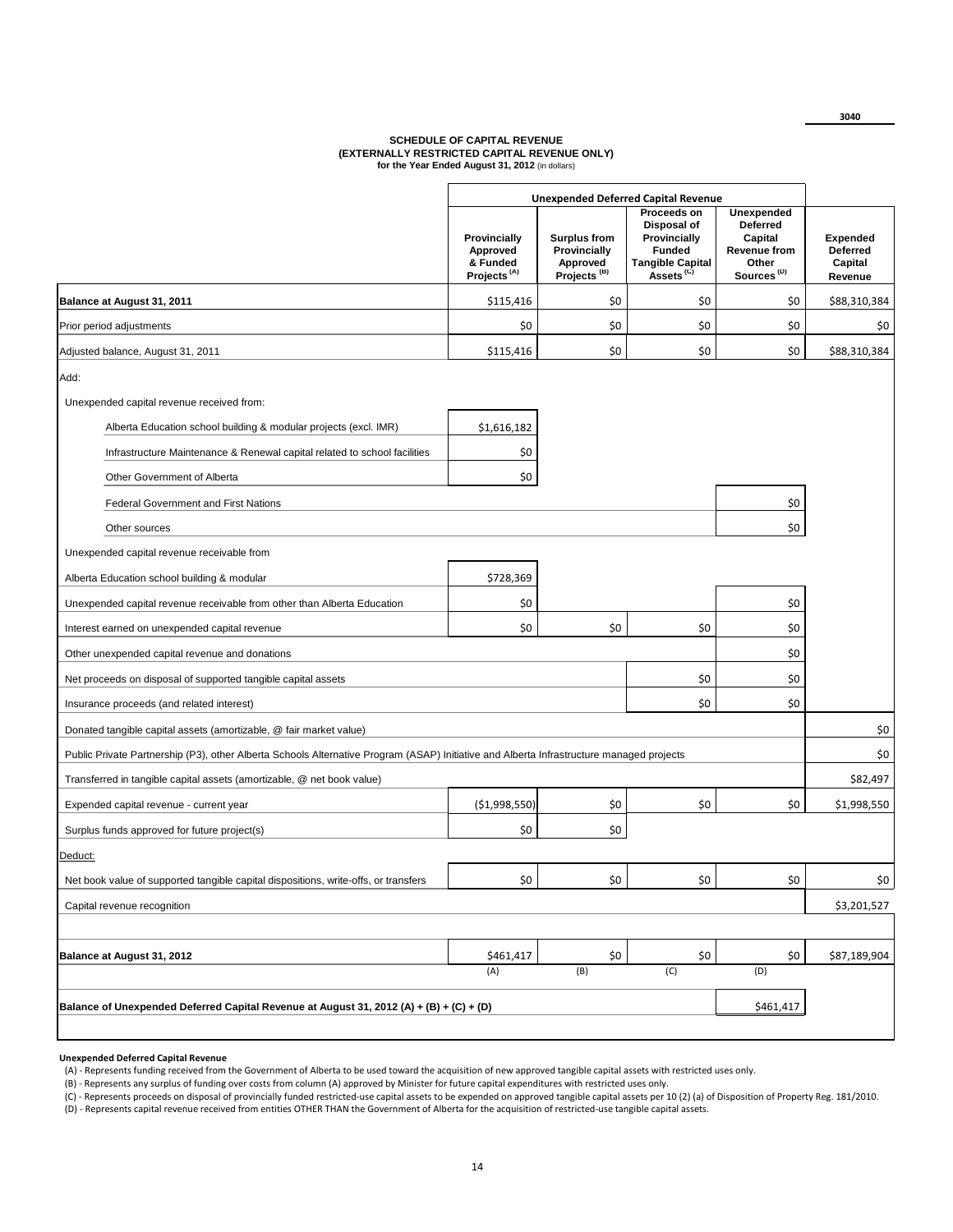|                                                                       |                               | for the Year Ended August 31, 2013 (in dollars) |                     |                      |                      |                |              |
|-----------------------------------------------------------------------|-------------------------------|-------------------------------------------------|---------------------|----------------------|----------------------|----------------|--------------|
|                                                                       |                               |                                                 | <b>2013</b>         |                      |                      |                | 2012         |
| <b>REVENUES</b>                                                       |                               | <b>Plant Operations</b><br>and                  |                     | Board &<br>System    |                      |                |              |
|                                                                       | Instruction<br>(ECS-Grade 12) | Maintenance                                     | Transportation      | Administration       | External<br>Services | <b>TOTAL</b>   | TOTAL        |
| Alberta Education<br>$\widehat{E}$                                    | \$75,415,995                  | \$12,554,144                                    | \$2,442,341         | \$3,260,147          | \$7,030              | \$93,679,657   | \$88,803,965 |
| Other - Government of Alberta<br>$\widehat{\infty}$                   | \$443,602                     | \$133,468                                       | \$O                 | \$O                  | S                    | \$577,070      | \$645,256    |
| Federal Government and First Nations<br>$\odot$                       | \$377,954                     | င္တ                                             | \$O                 | \$15,748             | \$O                  | \$393,702      | \$376,564    |
| Other Alberta school authorities<br>$\bigoplus$                       | \$Q                           | \$O                                             | $\pmb{\mathcal{G}}$ | \$O                  | S                    | œ              | ఞ            |
| Out of province authorities<br>$\widehat{\mathfrak{G}}$               | \$                            | င္တ                                             | \$O                 | င္တ                  | æ                    | \$O            | ္တ           |
| Alberta Municipalities-special tax levies<br>$\widehat{\mathfrak{G}}$ | \$                            | င္တ                                             | ₿                   | င္တ                  | \$O                  | \$Q            | င္တ          |
| <b>Property Taxes</b><br>$\epsilon$                                   | œ                             | ₿                                               | \$O                 | S                    | \$O                  | S              | န္တ          |
| Fees<br>$\circledR$                                                   | \$2,676,863                   |                                                 | \$O                 |                      | \$202,391            | \$2,879,254    | \$1,717,590  |
| Other sales and services<br>$\circledcirc$                            | \$772,880                     | \$Q                                             | ₿                   | \$24,776             | \$O                  | \$797,656      | \$725,281    |
| $(10)$ Investment income                                              | \$45,381                      | \$56,633                                        | \$11,250            | \$4,719              | င္တ                  | \$117,983      | \$113,483    |
| (11) Gifts and donations                                              | \$454,666                     | œ                                               | ₿                   | \$15,215             | င္တ                  | \$469,881      | \$397,552    |
| (12) Rental of facilities                                             | œ                             | \$33,316                                        | \$O                 | \$2,638              | င္တ                  | \$35,954       | \$34,704     |
| $(13)$ Fundraising                                                    | \$2,581,387                   | \$O                                             | \$O                 | $\pmb{\mathfrak{S}}$ | င္တ                  | \$2,581,387    | \$2,568,652  |
| (14) Gains on disposal of tangible capital assets                     | œ                             | င္တ                                             | $\pmb{\mathcal{G}}$ | င္တ                  | $\pmb{\mathcal{G}}$  | S              | င္တ          |
| (15) Other revenue                                                    | œ                             | $\mathfrak{S}$                                  | \$O                 | œ                    | \$O                  | S              | \$O          |
| (16) TOTAL REVENUES                                                   | \$82,768,728                  | \$12,777,561                                    | \$2,453,591         | \$3,323,243          | \$209,421            | \$101,532,544  | \$95,383,047 |
| <b>EXPENSES</b>                                                       |                               |                                                 |                     |                      |                      |                |              |
| (17) Certificated salaries                                            | \$45,082,125                  |                                                 |                     | \$617,409            | \$52,822             | \$45,752,356   | \$44,130,991 |
| (18) Certificated benefits                                            | \$10,461,301                  |                                                 |                     | \$134,665            | \$11,303             | \$10,607,269   | \$10,585,962 |
| (19) Non-certificated salaries and wages                              | \$11,814,522                  | \$3,320,259                                     | \$74,764            | \$1,439,681          | S                    | \$16,649,226   | \$15,629,573 |
| (20) Non-certificated benefits                                        | \$3,709,887                   | \$929,056                                       | \$19,457            | \$327,617            | င္တ                  | \$4,986,017    | \$4,534,991  |
| $(21)$ SUB - TOTAL                                                    | ,067,835<br>57                | \$4,249,315                                     | \$94,221            | \$2,519,372          | \$64,125             | \$77,994,868   | \$74,881,517 |
| (22) Services, contracts and supplies                                 | \$8,449,119                   | \$4,874,252                                     | \$2,067,206         | \$710,048            | \$94,156             | \$16,194,781   | \$15,953,77  |
| (23) Amortization of supported tangible capital assets                | œ                             | \$3,230,660                                     | $\pmb{\mathcal{G}}$ | \$49,737             | \$O                  | \$3,280,397    | \$3,201,527  |
| $(24)$ Amortization of unsupported tangible capital assets            | \$102,955                     | \$64,389                                        | œ                   | \$98,311             | င္တ                  | \$265,655      | \$173,606    |
| (25) Supported interest on capital debt                               | \$                            | \$133,468                                       | SO                  | င္တ                  | င္တ                  | \$133,468      | \$211,173    |
| (26) Unsupported interest on capital debt                             | $\pmb{\mathfrak{S}}$          | S)                                              | $\pmb{\mathcal{G}}$ | œ                    | င္တ                  | S              | \$O          |
| (27) Other interest and finance charges                               | \$1,313                       | $\pmb{\mathcal{G}}$                             | œ                   | င္တ                  | င္တ                  | \$1,313        | \$3,222      |
| (28) Losses on disposal of tangible capital assets                    | \$                            | $\mathfrak{S}$                                  | င္တ                 | $\mathfrak{S}$       | $\mathfrak{S}$       | \$Q            | SO           |
| (29) Other expense                                                    | $\mathfrak{S}$                | \$Q                                             | œ                   | S                    | \$Q                  | $\mathfrak{S}$ | œ            |
| (30) TOTAL EXPENSES                                                   | \$79,621,222                  | \$12,552,084                                    | \$2,161,427         | \$3,377,468          | \$158,281            | \$97,870,482   | \$94,424,816 |
| $(31)$ OPERATING SURPLUS (DEFICIT)                                    | \$3,147,506                   | \$225,477                                       | \$292,164           | ( \$54,225)          | \$51,140             | \$3,662,062    | \$958,231    |

SCHEDULE OF PROGRAM OPERATIONS **SCHEDULE OF PROGRAM OPERATIONS**

**School Jurisdiction Code: 3040**

School Jurisdiction Code:

3040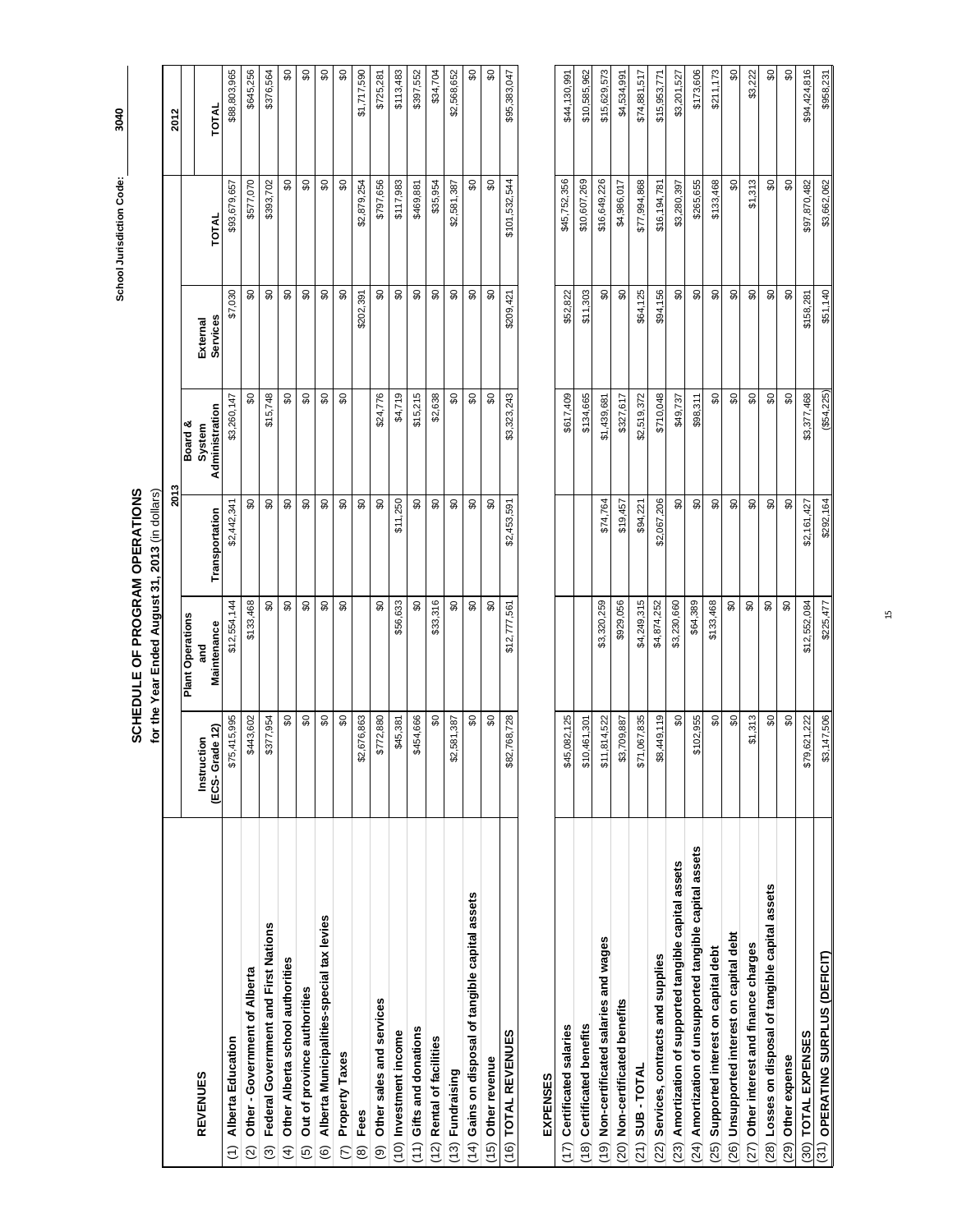Notes to Financial Statements August 31, 2013

#### **1. AUTHORITY AND PURPOSE**

Lethbridge School District No. 51 delivers education programs under the authority of the *School Act*, Revised Statutes of Alberta 2000, Chapter S-3.

The District receives funding for instruction and support under Education Grants Regulation (AR 120/2008). The regulation allows for the setting of conditions and use of grant monies. The School District is limited on certain funding allocations and administration expenses.

#### **2. CONVERSION TO PUBLIC SECTOR ACCOUNTING STANDARDS**

Commencing with the 2012/13 fiscal year, the School District has adopted Canadian Public Sector Accounting Standards (PSAS) without not-for-profit provisions. These financial statements are the first financial statements for which the School District has applied PSA standards with retroactive application.

Key adjustments to the School Division's financial statements resulting from the adoption of these accounting standards are as follows:

- Previously, the School District deferred recognition of revenue of school generated funds until the funds were spent. Under PSAS, in the absence of agreements with external parties regarding how certain fees and contributions will be spent, the School District is required to recognize the revenue and restrict its use utilizing operating reserves. Accumulated surplus has been increased by \$1,500,421 at September 1, 2011. Fundraising revenue and accumulated surplus have increased by an additional \$107,791 as at August 31, 2012. Deferred revenue has decreased by these same amounts.
- Previously, endowments were recorded as part of trust assets and trust liabilities. Under PSAS, trust assets and liabilities are no longer to be reported on the Statement of Financial Position. However, the endowments portion has been recognized as a direct increase to accumulated surplus, as these contributions will never be available to meet expenses associated with the School District's service delivery activities. As a result, cash and accumulated surplus have been increased by \$317,674 at September 1, 2011.

As a result of the adoption of Public Sector Accounting Standards, comparative information has been restated as follows: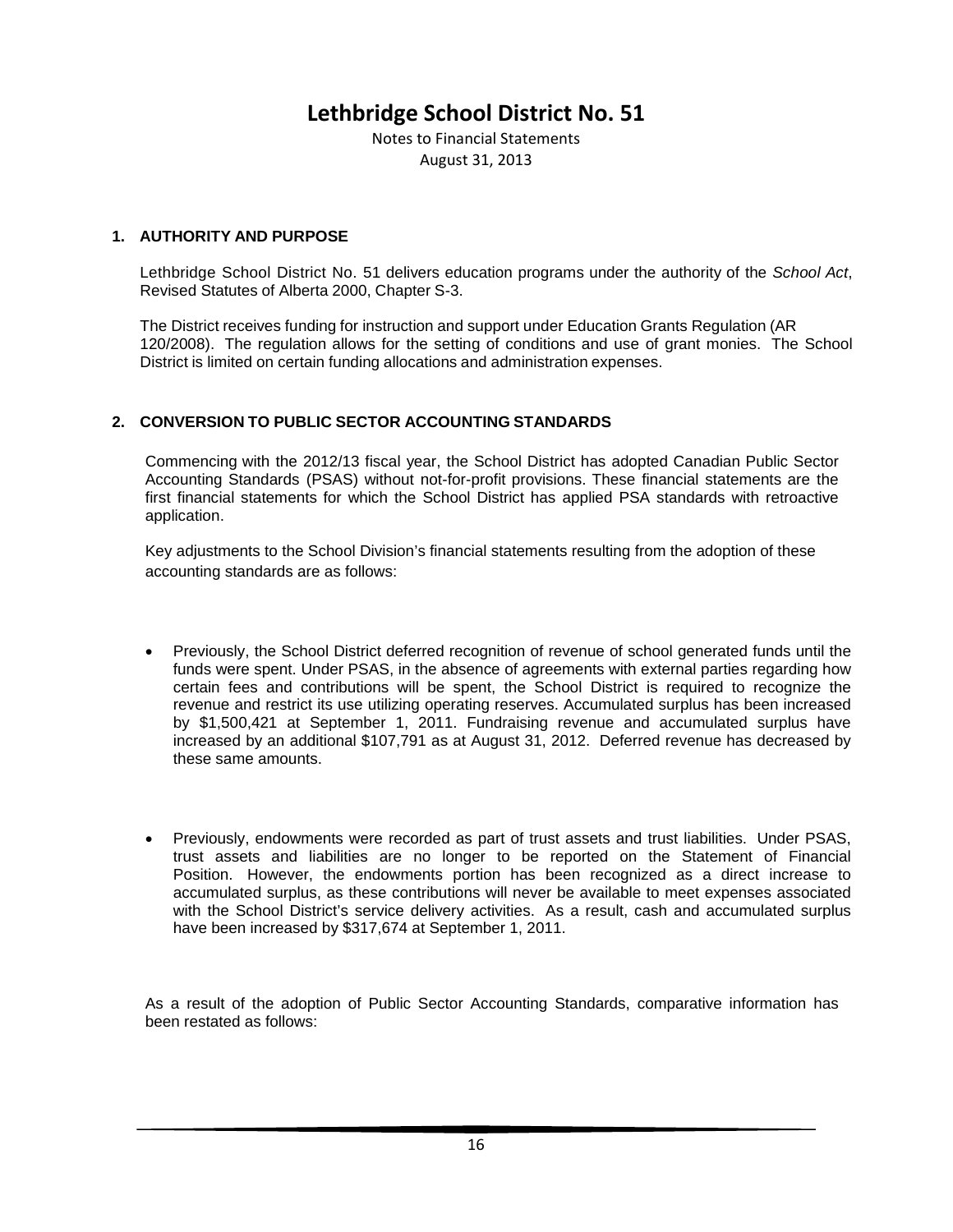Notes to Financial Statements August 31, 2013

#### a) Reconciliation of opening Statement of Financial Position

#### **SCHEDULE OF TRANSITION TO PUBLIC SECTOR ACCOUNTING STANDARDS For the Year Ended August 31, 2013** (in dollars)

|                                              |                                                         | September 1, 2011 |                   | September 1, 2011  |
|----------------------------------------------|---------------------------------------------------------|-------------------|-------------------|--------------------|
|                                              |                                                         | Not-for-Profit    | Adjustment        | <b>PSAS</b>        |
| <b>FINANCIAL ASSETS</b>                      |                                                         |                   |                   |                    |
|                                              | Cash and cash equivalents / Cash and temporary investme | \$9,175,585       | \$202,114         | \$9,377,699        |
|                                              | Accounts receivable (net after allowances)              | \$1,193,056       | \$2,079,790       | \$3,272,846        |
|                                              | Portfolio investments / Long term investments           | \$0               | \$149,880         | \$149,880          |
| Other financial assets                       |                                                         |                   | \$161,909         | \$161,909          |
| Other current assets                         |                                                         | \$161,909         | ( \$161, 909)     |                    |
| Trust assets                                 |                                                         | \$623,939         | ( \$623, 939)     |                    |
| Long term accounts receivable                |                                                         | \$0               | \$0               |                    |
| <b>Total financial assets</b>                |                                                         | \$11,154,489      | \$1,807,845       | \$12,962,334       |
| LIABILITIES                                  |                                                         |                   |                   |                    |
| Bank indebtedness                            |                                                         | \$0               | \$0               | \$0                |
| Accounts payable and accrued liabilities     |                                                         | \$2,644,556       | (5459, 813)       | \$2,184,743        |
| Deferred revenue                             |                                                         | \$3,554,785       | \$86,959,699      | \$90,514,484       |
| Deferred capital allocations                 |                                                         | \$115,416         | ( \$115, 416)     |                    |
| Trust liabilities                            |                                                         | \$623,939         | ( \$623, 939)     |                    |
| Employee future benefit liabilities          |                                                         | \$0               | \$459,813         | \$459,813          |
| Other liabilities                            |                                                         |                   | \$0               | \$0                |
| Long term debt                               |                                                         |                   |                   |                    |
| Supported:                                   | Debentures and other supported del                      | \$2,079,790       | \$0               | \$2,079,790        |
| Unsupported:                                 | Debentures and capital loans                            | \$0               | \$0               | \$0                |
|                                              | Capital leases                                          | \$0               | \$0               | \$0                |
|                                              | Mortgages                                               | \$0               | \$0               | \$0                |
| Other long-term liabilities                  |                                                         | \$0               | \$0               |                    |
| Unamortized capital allocations              |                                                         | \$86,230,594      | ( \$86, 230, 594) |                    |
| <b>Total liabilities</b>                     |                                                         | \$95,249,080      | (\$10,250)        | \$95,238,830       |
|                                              |                                                         |                   |                   |                    |
| Net Debt                                     |                                                         | ( \$84,094,591)   | \$1,818,095       | ( \$82, 276, 496)  |
| NON-FINANCIAL ASSETS                         |                                                         |                   |                   |                    |
|                                              |                                                         |                   |                   |                    |
| Tangible capital assets<br>Land              |                                                         |                   | \$0               |                    |
|                                              |                                                         | \$1,715,118       | \$0               | \$1,715,118<br>\$0 |
| Construction in progress<br><b>Buildings</b> |                                                         | \$123,554,632     | \$0               | \$123,554,632      |
|                                              | Less: Accumulated amortization                          | ( \$35,504,306)   | \$0               | ( \$35,504,306)    |
| Equipment                                    |                                                         | \$4,538,774       | (\$194,402)       | \$4,344,372        |
|                                              | Less: Accumulated amortization                          | (\$1,827,350)     | (\$146,424)       | ( \$1,973,774)     |
| Vehicles                                     |                                                         | \$410,153         | \$0               | \$410,153          |
|                                              | Less: Accumulated amortization                          | (5241, 493)       | \$0               | (S241, 493)        |
| Computer Equipment                           |                                                         |                   | \$194,402         | \$194,402          |
|                                              | Less: Accumulated amortization                          |                   | \$146,424         | \$146,424          |
| Total tangible capital assets                |                                                         | \$92,645,528      | \$0               | \$92,645,528       |
| Prepaid expenses                             |                                                         | \$321,219         | \$0               | \$321,219          |
| Other non-financial assets                   |                                                         |                   | \$0               | \$0                |
| <b>Total non-financial assets</b>            |                                                         | \$92,966,747      | \$0               | \$92,966,747       |
|                                              |                                                         |                   |                   |                    |
| Total accumulated surplus                    |                                                         | \$8,872,156       | \$1,818,095       | \$10,690,251       |
|                                              | Accumulating surplus / (deficit) is comprised of:       |                   |                   |                    |
|                                              | Accumulated operating surplus (deficit)                 | \$8,872,156       | \$1,818,095       | \$10,690,251       |
|                                              | Accumulated remeasurement gains (losses)                |                   | \$0               | \$0                |
|                                              |                                                         | \$8,872,156       | \$1,818,095       | \$10,690,251       |
|                                              |                                                         |                   |                   |                    |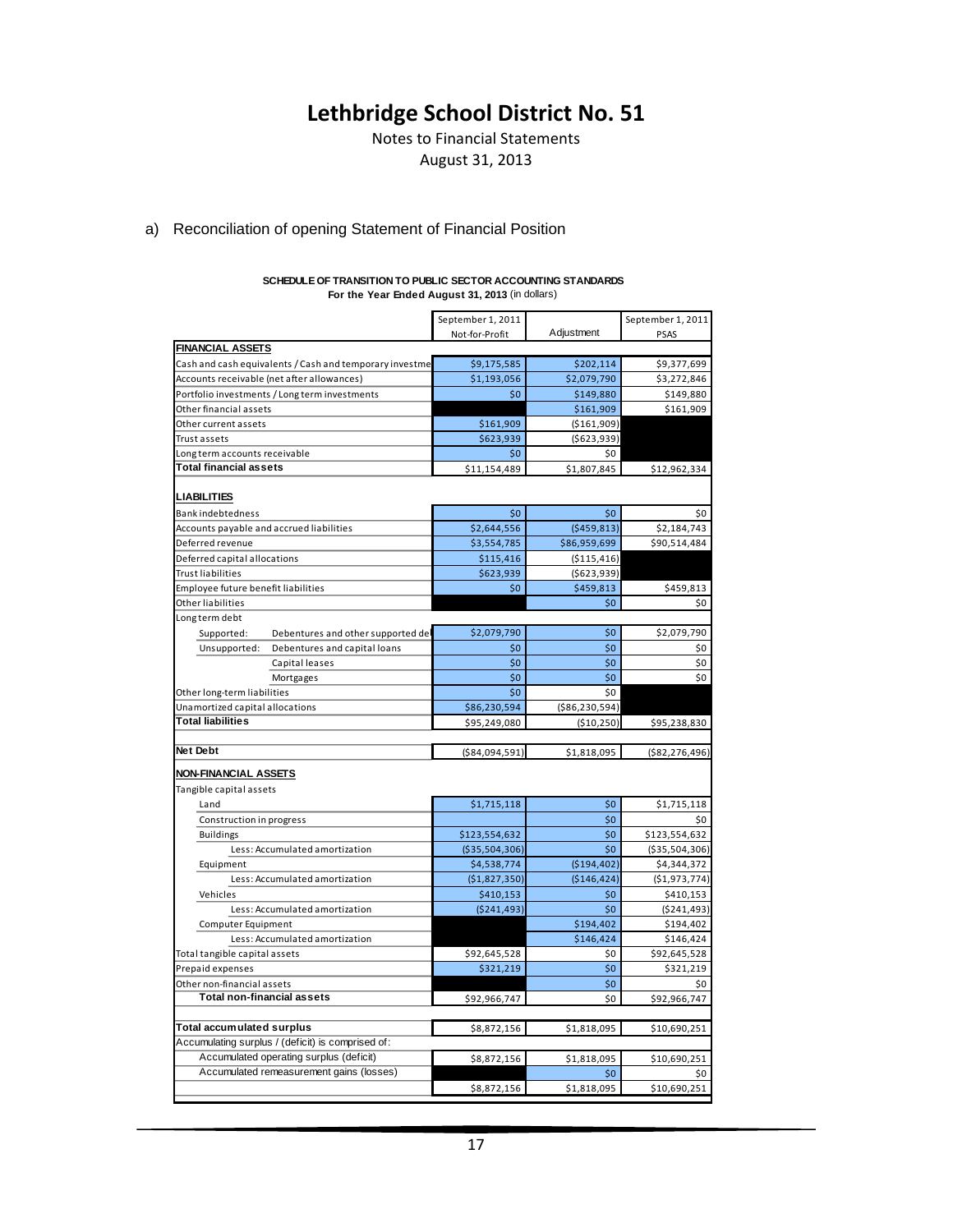Notes to Financial Statements August 31, 2013

#### b) Reconciliation of Statement of Financial Position

|                                                             | August 31, 2012 |                |                   | August 31, 2012 |
|-------------------------------------------------------------|-----------------|----------------|-------------------|-----------------|
|                                                             | Not-for-Profit  | Adjustment     | Adjustment        | <b>PSAS</b>     |
| FINANCIAL ASSETS                                            |                 |                |                   |                 |
| Cash and cash equivalents / Cash and temporary investments  | \$9,564,265     | \$201,041      | \$0               | \$9,765,306     |
| Accounts receivable (net after allowances)                  | \$1,675,945     | \$1,324,545    | \$0               | \$3,000,490     |
| Portfolio investments / Long term investments               | \$0             | \$150,862      | \$0               | \$150,862       |
| Other financial assets                                      |                 | \$0            | \$141,274         | \$141,274       |
| Other current assets                                        | \$141,274       | \$0            | (5141, 274)       |                 |
| Trust assets                                                | \$557,890       | (\$557,890)    | \$0               |                 |
| Long term accounts receivable                               | \$0             | \$0            | \$0               |                 |
| <b>Total financial assets</b>                               | \$11,939,374    | \$1,118,558    | \$0               | \$13,057,932    |
|                                                             |                 |                |                   |                 |
| LIABILITIES                                                 |                 |                |                   |                 |
| <b>Bankindebtedness</b>                                     | \$0             | \$0            | \$0               | \$0             |
| Accounts payable and accrued liabilities                    | \$2,927,498     | \$0            | ( \$508, 676)     | \$2,418,822     |
| Deferred revenue                                            | \$3,236,025     | (51, 573, 983) | \$87,651,321      | \$89,313,363    |
| Deferred capital allocations                                | \$461,417       | \$0            | (\$461,417)       |                 |
| Trust liabilities                                           | \$557,890       | ( \$557, 890)  | \$0               |                 |
| Employee future benefit liabilities                         | \$0             | \$0            | \$508,676         | \$508,676       |
| Other liabilities                                           |                 | \$0            | \$0               | \$0             |
| Long term debt                                              |                 |                |                   |                 |
| Debentures and other supported debt<br>Supported:           | \$1,324,545     | \$0            | \$0               | \$1,324,545     |
| Unsupported:<br>Debentures and capital loans                | \$0             | \$0            | \$0               | \$0             |
| Capital leases                                              | \$0             | \$0            | \$0               | \$0             |
| Mortgages                                                   | \$0             | \$0            | \$0               | \$0             |
| Other long-term liabilities                                 | \$0             | \$0            | \$0               |                 |
| Unamortized capital allocations<br><b>Total liabilities</b> | \$85,865,359    | \$0            | ( \$85, 865, 359) |                 |
|                                                             | \$94,372,734    | (\$2,131,873)  | \$1,324,545       | \$93,565,406    |
| <b>Net Debt</b>                                             | ( \$82,433,360) | \$3,250,431    | (51, 324, 545)    | ( \$80,507,474) |
|                                                             |                 |                |                   |                 |
| NON-FINANCIAL ASSETS                                        |                 |                |                   |                 |
| Tangible capital assets                                     |                 |                |                   |                 |
| Land                                                        | \$1,715,118     | \$0            | \$0               | \$1,715,118     |
| Construction in progress                                    | \$0             | \$0            | \$0               | \$0             |
| <b>Buildings</b>                                            | \$125,611,464   | \$0            | \$0               | \$125,611,464   |
| Less: Accumulated amortization                              | ( \$38,440,294) | \$0            | \$0               | (\$38,440,294)  |
| Equipment                                                   | \$4,815,819     | ( \$312, 795)  | \$0               | \$4,503,024     |
| Less: Accumulated amortization                              | (52, 281, 317)  | (\$202,555)    | \$0               | (52, 483, 872)  |
| Vehicles                                                    | \$538,406       | \$0            | \$0               | \$538,406       |
| Less: Accumulated amortization                              | (\$226,684)     | \$0            | \$0               | ( \$226, 684)   |
| Computer Equipment                                          |                 | \$312,795      | \$0               | \$312,795       |
| Less: Accumulated amortization                              |                 | \$202,555      | \$0\$             | \$202,555       |
| Total tangible capital assets                               | \$91,732,512    | \$0            | \$0               | \$91,732,512    |
| Prepaid expenses                                            | \$340,947       | \$0            | \$0               | \$340,947       |
| Other non-financial assets                                  |                 | \$0            | \$0\$             | \$0             |
| <b>Total non-financial assets</b>                           | \$92,073,459    | \$0            | \$0               | \$92,073,459    |
|                                                             |                 |                |                   |                 |
| Total accumulated surplus                                   | \$9,640,099     | \$3,250,431    | (\$1,324,545)     | \$11,565,985    |
| Accumulating surplus / (deficit) is comprised of:           |                 |                |                   |                 |
| Accumulated operating surplus (deficit)                     | \$9,640,099     | \$3,250,431    | (\$1,324,545)     | \$11,565,985    |
| Accumulated remeasurement gains (losses)                    |                 | \$0            | \$0               | \$0             |
|                                                             | \$9,640,099     | \$3,250,431    | (\$1,324,545)     | \$11,565,985    |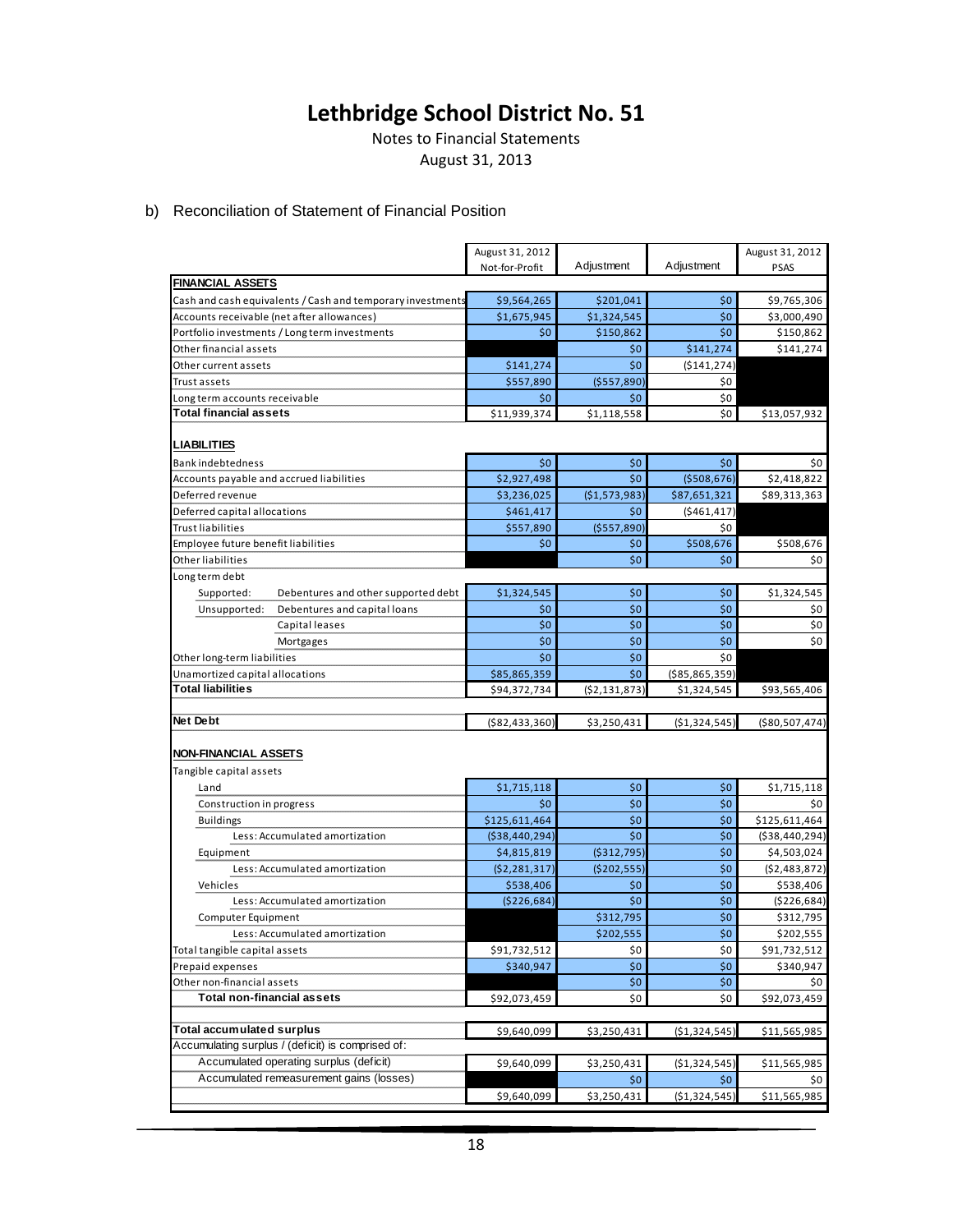Notes to Financial Statements August 31, 2013

#### c) Reconciliation of Statement of Operations

#### **SCHEDULE OF TRANSITION TO PUBLIC ACCOUNTING STANDARDS**

|                                              | August 31, 2012 |                  | August 31, 2012 |
|----------------------------------------------|-----------------|------------------|-----------------|
|                                              | Not-for-Profit  | Adjustment       | <b>PSAS</b>     |
| <b>REVENUES</b>                              |                 |                  |                 |
| <b>Alberta Education</b>                     | \$85,611,433    | \$3,192,532      | \$88,803,965    |
| <b>Other - Government of Alberta</b>         | \$705,350       | ( \$60,094)      | \$645,256       |
| <b>Federal Government and First Nations</b>  | \$376,564       | \$0              | \$376,564       |
| Other Alberta school authorities             | \$87,675        | (\$87,675)       | \$0             |
| Out of province authorities                  | \$0             | \$0              | \$0             |
| Alberta Municipalities-special tax levies    | \$0             | \$0              | \$0             |
| <b>Property taxes</b>                        | \$0             | \$0              | \$0             |
| <b>Fees</b>                                  | \$1,717,590     | \$0              | \$1,717,590     |
| Other sales and services                     | \$836,878       | (\$111,597]      | \$725,281       |
| <b>Investment income</b>                     | \$113,483       | \$0              | \$113,483       |
| Gifts and donations                          | \$414,120       | (\$16,568)       | \$397,552       |
| <b>Rental of facilities</b>                  | \$34,704        | \$0              | \$34,704        |
| <b>Fundraising</b>                           | \$2,460,861     | \$107,791        | \$2,568,652     |
| Gains (losses) on disposal of capital assets | \$0             | \$0              | \$0             |
| Amortization of capital contributions        | \$3,201,527     | ( \$3, 201, 527) |                 |
| Other revenue                                | \$0             | \$0              | \$0             |
| <b>Total Revenues</b>                        | \$95,560,185    | (5177, 138)      | \$95,383,047    |
| <b>EXPENSES</b>                              |                 |                  |                 |
| <b>Instruction</b>                           | \$76,976,381    | (\$94,094)       | \$76,882,287    |
| Plant operations and maintenance             | \$12,250,385    | \$0              | \$12,250,385    |
| <b>Transportation</b>                        | \$2,016,225     | \$0              | \$2,016,225     |
| <b>Administration</b>                        | \$3,181,825     | \$0              | \$3,181,825     |
| <b>External services</b>                     | \$284,929       | ( \$190, 835)    | \$94,094        |
| <b>Total Expenses</b>                        | \$94,709,745    | (5284, 929)      | \$94,424,816    |
| <b>Operating surplus (deficit)</b>           |                 |                  |                 |
|                                              | \$850,440       | \$107,791        | \$958,231       |

**For the Years Ended August 31, 2012** (in dollars)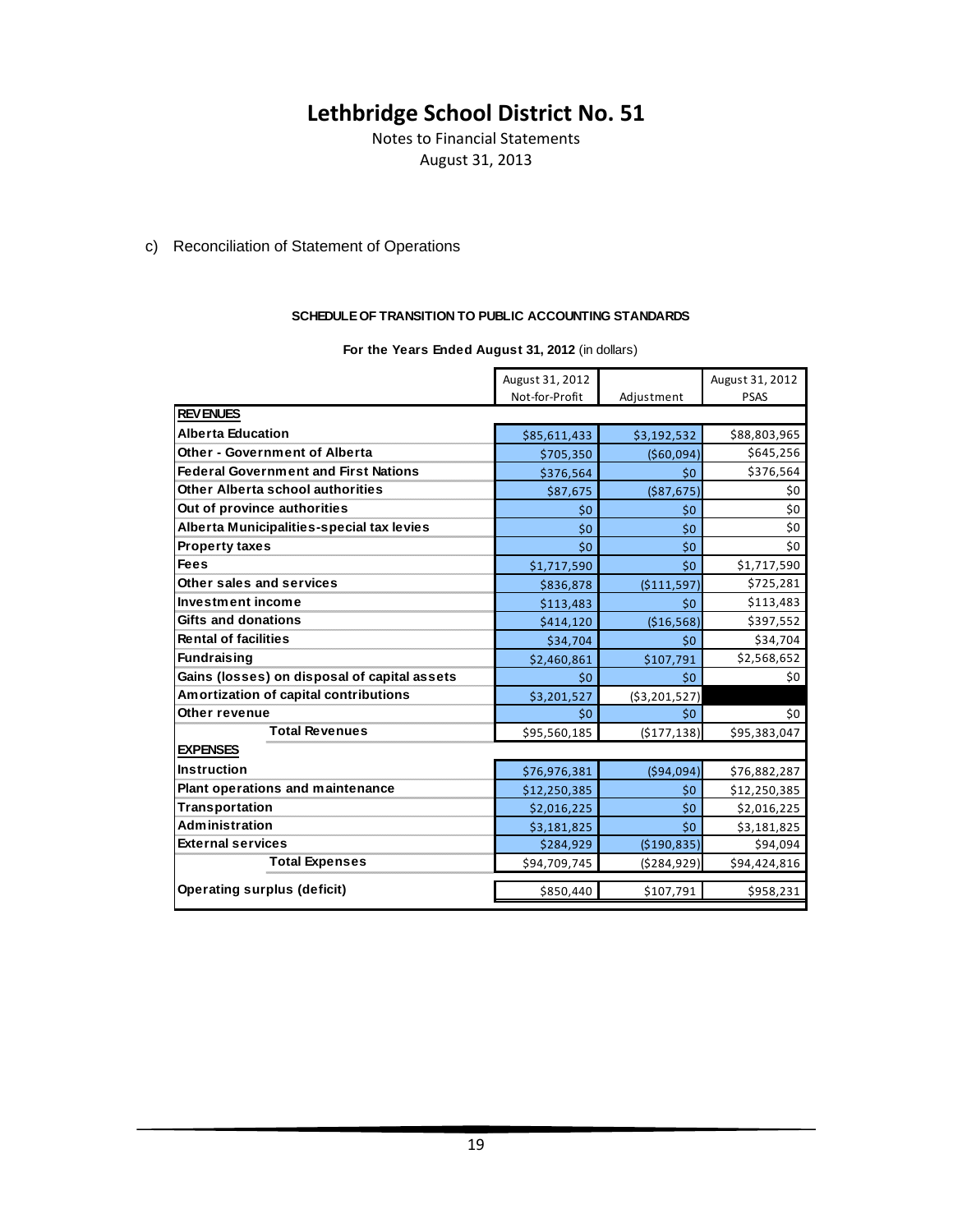Notes to Financial Statements August 31, 2013

#### d) Reconciliation of the Schedule of Expenses by Object

#### **SCHEDULE OF TRANSITION TO PUBLIC SECTOR ACCOUNTING STANDARDS**

|                                                   | August 31, 2012 |             | August 31, 2012 |
|---------------------------------------------------|-----------------|-------------|-----------------|
| <b>EXPENSES</b>                                   | Not-for-Profit  | Adjustments | <b>PSAS</b>     |
| <b>Certificated salaries</b>                      | \$44,220,051    | (\$89,060)  | \$44,130,991    |
| <b>Certificated benefits</b>                      | \$10,604,754    | (\$18,792)  | \$10,585,962    |
| Non-certificated salaries and wages               | \$15,728,319    | (\$98,746)  | \$15,629,573    |
| Non-certificated benefits                         | \$4,564,773     | (\$29,782)  | \$4,534,991     |
| <b>SUB-TOTAL</b>                                  | \$75,117,897    | (\$236,380) | \$74,881,517    |
| Services, contracts and supplies                  | \$16,002,320    | (\$48,549)  | \$15,953,771    |
| Amortization of supported tangible capital assets | \$3,201,527     | \$0         | \$3,201,527     |
| Amortization of unsupported tangible capital asse | \$173,606       | \$0         | \$173,606       |
| Supported interest on capital debt                | \$211,173       | \$0         | \$211,173       |
| Unsupported interest on capital debt              | \$0             | \$0         | \$0             |
| Other interest and finance charges                | \$3,222         | \$0         | \$3,222         |
| Losses on disposal of tangible capital assets     | \$0             | \$0         | \$0             |
| Other expense                                     | \$0             | \$0         | \$0             |
| <b>TOTAL EXPENSES</b>                             | \$94,709,745    | (\$284,929) | \$94,424,816    |

**for the Year Ended August 31, 2013** (in dollars)

#### **3. SUMMARY OF SIGNIFICANT ACCOUNTING POLICIES**

These financial statements have been prepared in accordance with the CICA Canadian public sector accounting standards (PSAS). The financial statements have, in management's opinion, been properly prepared within reasonable limits of materiality and within the framework of the accounting policies summarized below:

#### a) Cash and Cash Equivalents

Cash and cash equivalents include cash and investments that are readily convertible to known amounts of cash and that are subject to an insignificant risk of change in value. These short-term investments have a maturity of three months or less at acquisition and are held for the purpose of meeting short-term cash commitments rather than for investing.

#### b) Accounts Receivable

Accounts receivable are shown net of allowance for doubtful accounts.

c) Portfolio Investments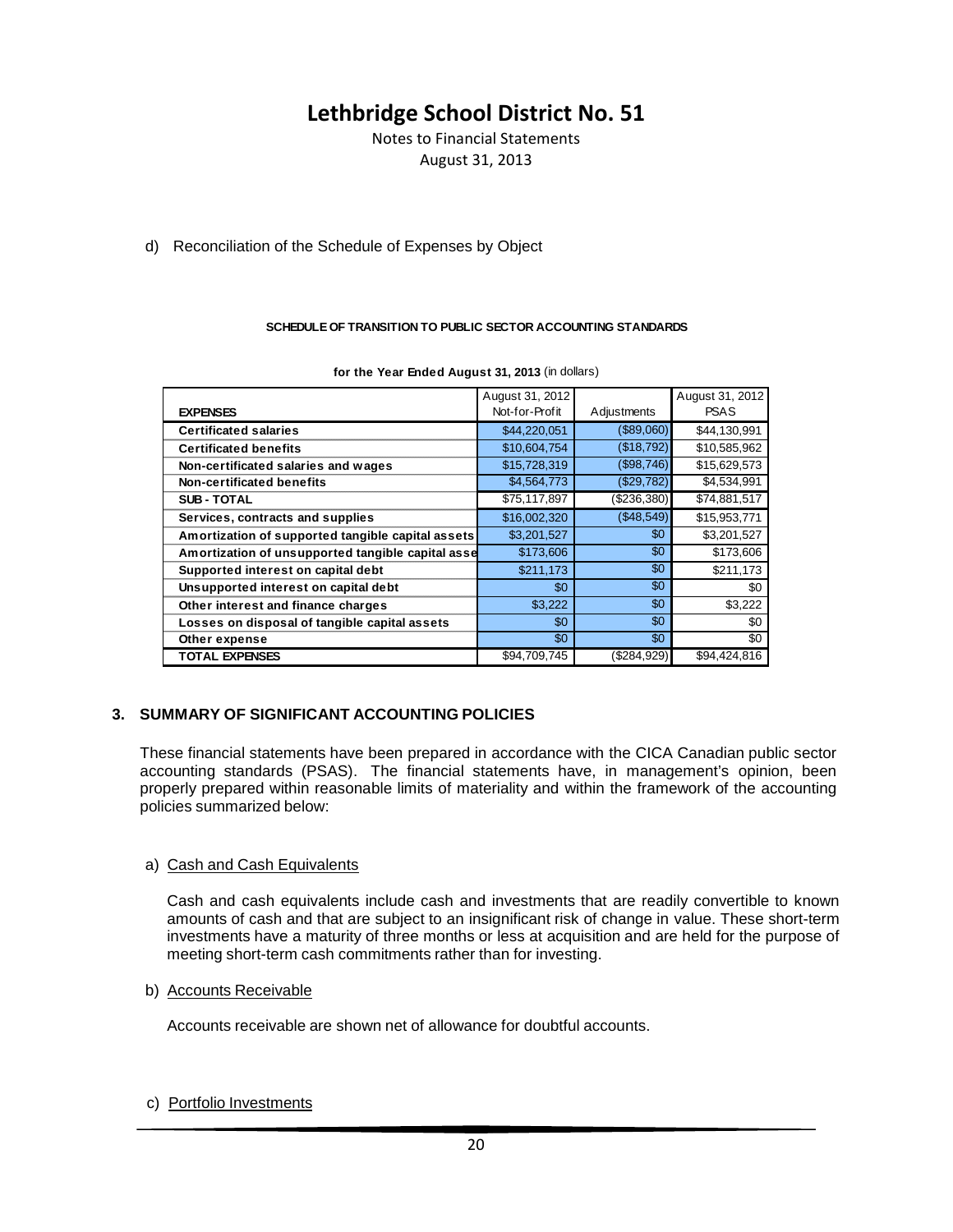Notes to Financial Statements August 31, 2013

The School District has investments in GIC's that have a maturity of greater than 3 months. GIC's not quoted in an active market are reported at cost or amortized cost.

Impairment is defined as a loss in value of a portfolio investment that is other than a temporary decline and is included in the Statement of Operations. In the case of an item in the fair value category, a reversal of any net remeasurement gains recognized in previous reporting periods up to the amount of the write-down is reported in the Statement of Remeasurement Gains and Losses. The loss is not reversed if there is a subsequent increase in value.

Detailed information regarding portfolio investments is disclosed in Note 6.

#### d) Tangible Capital Assets

The following criteria apply:

- Capital assets acquired or constructed are recorded at cost which includes amounts that are directly related to the acquisition, design, construction, development, improvement or betterment of the asset. Cost also includes overhead directly attributable to construction as well as interest costs that are directly attributable to the acquisition or construction of the asset.
- Donated capital assets are recorded at their fair market value at the date of donation, except in circumstances where fair value cannot be reasonably determined, when they are then recognized at nominal value. Transfers of capital assets from related parties are recorded at original cost less accumulated amortization.
- Work-in-progress is recorded as an acquisition to the applicable asset class at substantial completion.
- Sites and buildings are written down to residual value when conditions indicate they no longer contribute to the ability of the School District to provide services or when the value of future economic benefits associated with the sites and buildings are less than their net book value. For supported assets, the write-downs are accounted for as reductions to Unamortized Deferred Capital Contributions.
- Buildings that are demolished or destroyed are written-off.
- Capital assets with costs in excess of \$5,000 are capitalized.
- Capital assets are amortized over their estimated useful lives on a straight-line basis, at the following rates:

| Buildings                     | 20 to 40 years |
|-------------------------------|----------------|
| <b>Vehicles</b>               | 5 to 10 years  |
| Computer Hardware & Software  | 3 to 5 vears   |
| Other Equipment & Furnishings | 3 to 10 years  |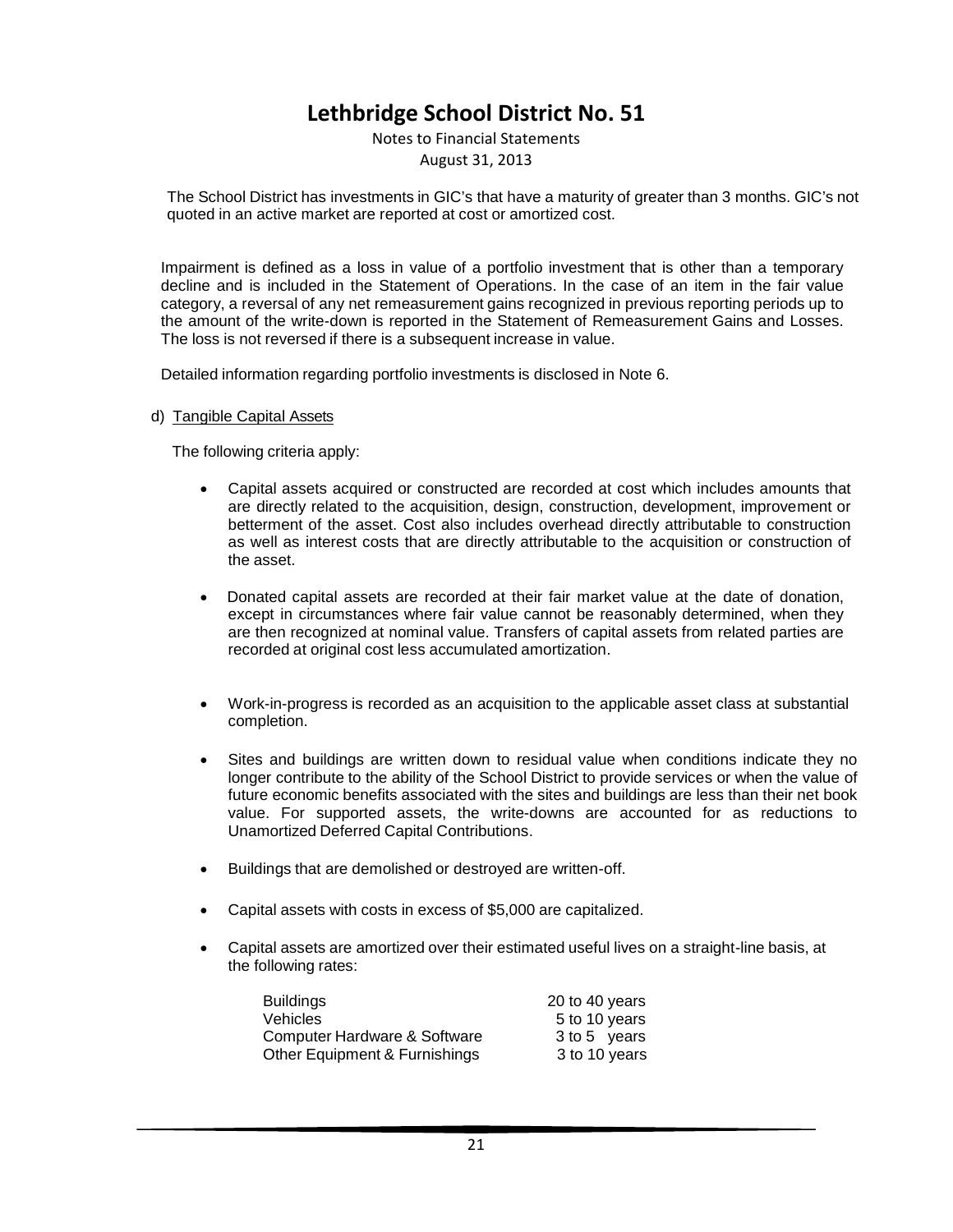Notes to Financial Statements August 31, 2013

#### e) Deferred Revenue

Deferred revenue includes contributions received for operations which have stipulations that meet the definition of a liability per Section PS 3200. These contributions are recognized by the School District once it has met all eligibility criteria to receive the contributions. When stipulations are met, deferred revenue is recognized as revenue in the fiscal year in a manner consistent with the circumstances and evidence used to support the initial recognition of the contributions received as a liability.

Deferred revenue also includes contributions for capital expenditures, unexpended and expended:

Unexpended Deferred Capital Revenue

Unexpended Deferred Capital Revenue represents externally restricted supported capital funds provided for a specific capital purposes received or receivable by the jurisdiction, but the related expenditure has not been made at year-end. These contributions must also have stipulations that meet the definition of a liability per PS 3200 when expended.

Expended Deferred Capital Revenue

Expended Deferred Capital Revenue represent externally restricted supported capital funds that have been expended but have yet to be amortized over the useful life of the related capital asset. Amortization over the useful life of the related capital asset is due to certain stipulations related to the contributions that require that the school jurisdiction to use the asset in a prescribed manner over the life of the associated asset.

#### f) Employee Future Benefits

The School District accrues its obligations and related costs including both vested and non-vested benefits under employee future benefit plans. Benefits include vacation, banked time and various qualifying compensated absences.

g) Operating and Capital Reserves

Certain amounts are internally or externally restricted for future operating or capital purposes. Transfers to and from reserves are recorded when approved by the Board of Trustees. Capital reserves are restricted to capital purposes and may only be used for operating purposes with approval by the Minister of Education. Reserves are disclosed in the Schedule of Change in Accumulated Surplus.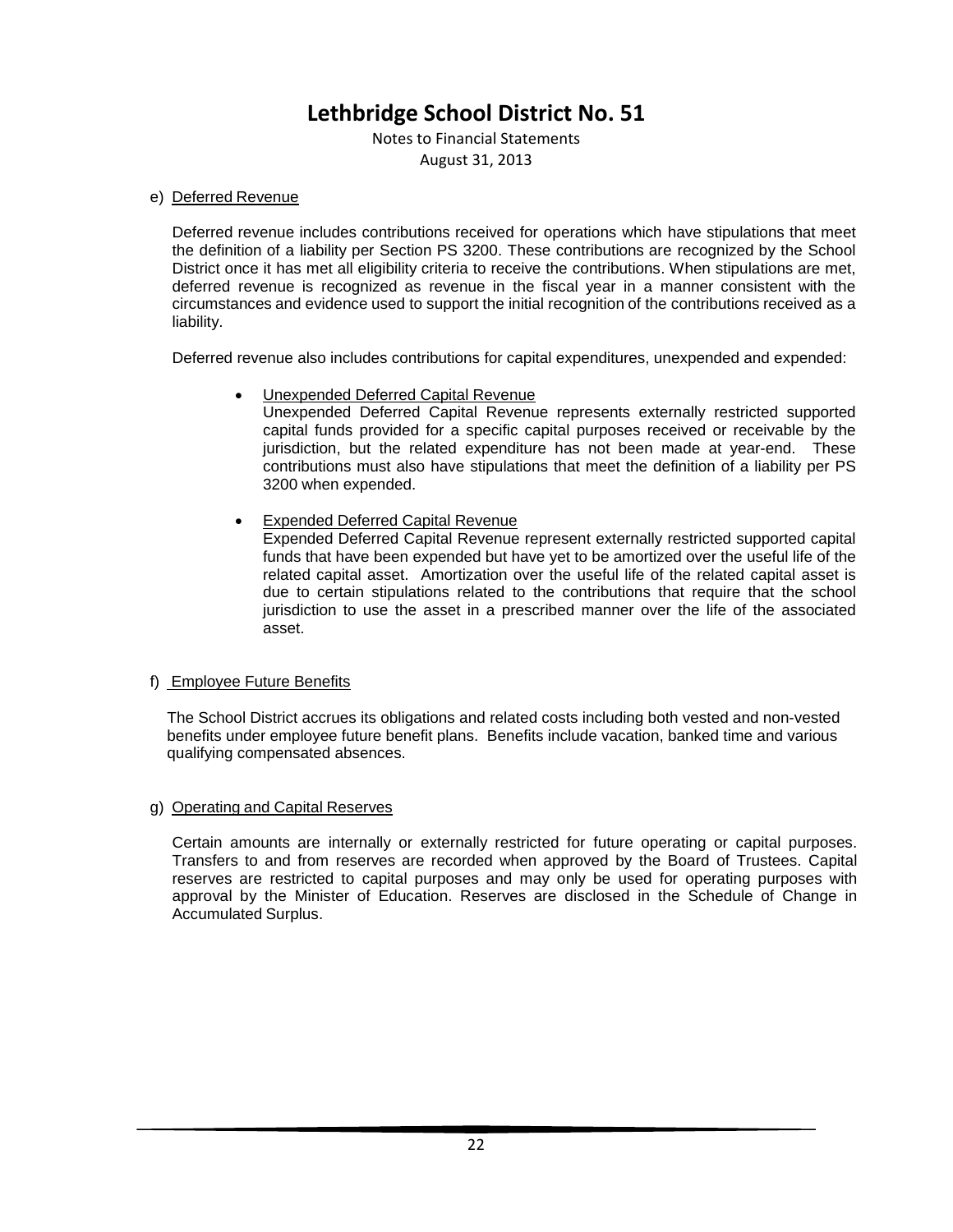Notes to Financial Statements August 31, 2013

#### h) Revenue Recognition

Revenues are recorded on an accrual basis. Instruction and support allocations are recognized in the year to which they relate. Fees for services related to courses and programs are recognized as revenue when such courses and programs are delivered.

Volunteers contribute a considerable number of hours per year to schools to ensure that certain programs are delivered, such as kindergarten, lunch services and the raising of school generated funds. Contributed services are not recognized in the financial statements.

*Eligibility criteria* are criteria that the School District has to meet in order to receive the contributions. *Stipulations* describe how the School District must use the contributions or the actions it must perform in order to keep the contributions.

Contributions without eligibility criteria or stipulations are recognized as revenue when the contributions are authorized by the transferring government or entity.

Contributions with eligibility criteria but without stipulations are recognized as revenue when the contributions are authorized by the transferring government or entity and all eligibility criteria have been met.

Contributions with or without eligibility criteria but with stipulations are recognized as revenue in the period the stipulations are met, except when and to the extent that the contributions give rise to an obligation that meets the definition of a liability in accordance with *Section PS 3200.* Such liabilities are recorded as deferred revenue. The following items fall under this category:

- Non-capital contributions for specific purposes are recorded as deferred revenue and recognized as revenue in the year the stipulated related expenses are incurred;
- Unexpended deferred capital revenue; or
- Expended deferred capital revenue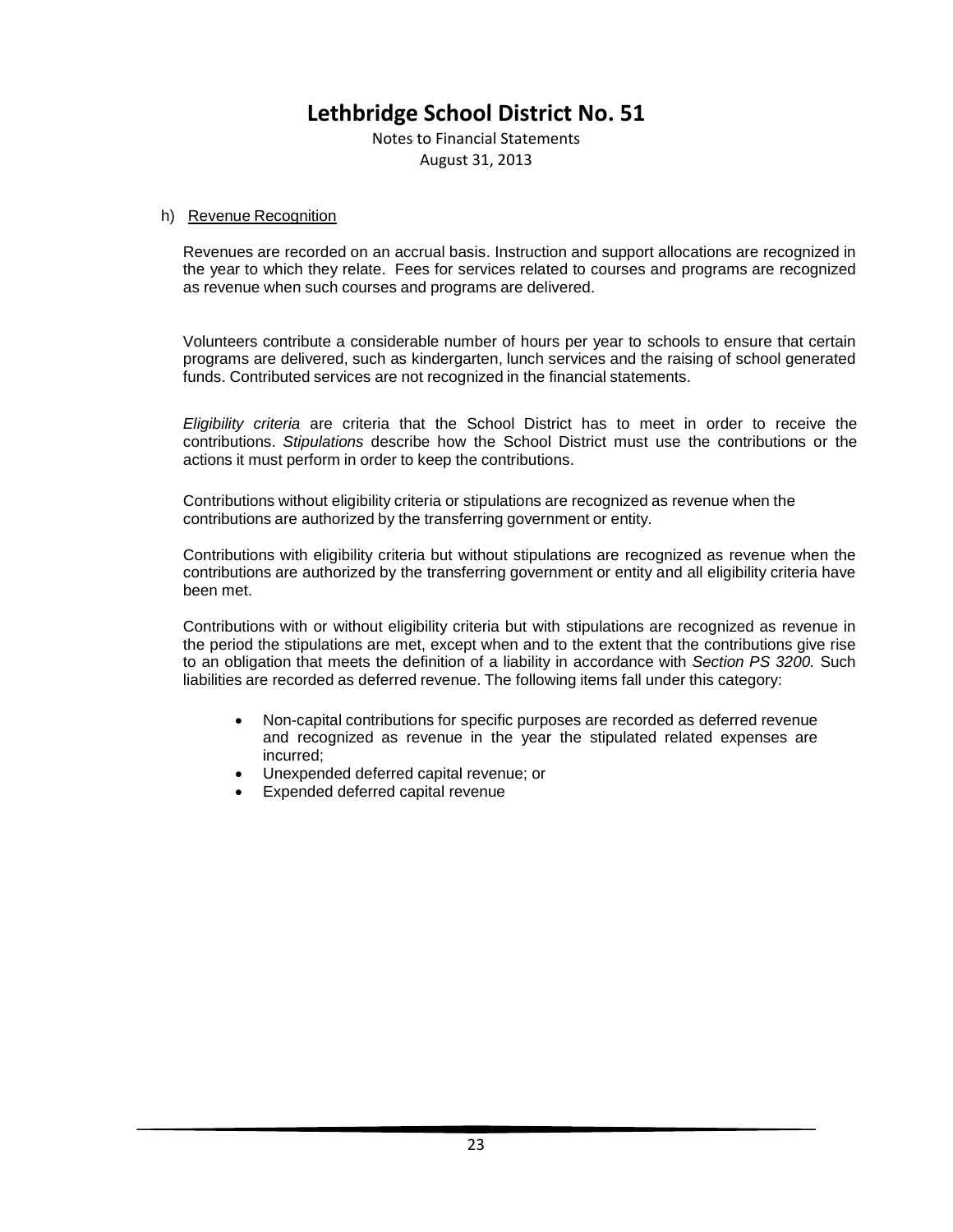Notes to Financial Statements August 31, 2013

#### i) Expenses

Expenses are reported on an accrual basis. The cost of all goods consumed and services received during the year is expensed.

Allocation of Costs

- Actual salaries of personnel assigned to two or more programs are allocated based on the time spent in each program.
- Employee benefits and allowances are allocated to the same programs, and in the same proportions, as the individual's salary.
- Supplies and services are allocated based on actual program identification.

#### j) Pensions

Pension costs included in these statements comprise the cost of employer contributions for current service of employees during the year.

The current and past service costs of the Alberta Teachers Retirement Fund are met by contributions by active members and the Government of Alberta. Under the terms of the Teachers' Pension Plan Act, Lethbridge School District No. 51 does not make pension contributions for certificated staff. The Government portion of the current service contribution to the Alberta Teachers Retirement Fund on behalf of the jurisdiction is included in both revenues and expenses. For the school year ended August 31, 2013, the amount contributed by the Government was \$4.7 million (2012 \$4.4 million).

The school board participates in a multi-employer pension plan, the Local Authorities Pension Plan, and does not report on any unfunded liabilities. The expense for this pension plan is equivalent to the annual contributions of \$1.336 million for the year ended August 31, 2013 (2012 \$1.287 million). At December 31, 2012, the Local Authorities Pension Plan reported an actuarial deficiency of \$4.977 billion (2011 deficiency of \$4.639 billion).

#### k) Program Reporting

The District's operations have been segmented as follows:

**ECS-Grade 12 Instruction**. The provision of Early Childhood Services education and grades 1-12 instructional services that fall under the basic public education mandate.

**Plant Operations and Maintenance.** The operation and maintenance of all school buildings and maintenance shop facilities.

**Transportation.** The provision of regular and special education bus services (to/from school), whether contracted or board operated, including transportation facilities.

**Board & System Administration**. The provision of board governance and systembased/central office administration.

**External Services.** All projects, activities, and services offered outside the public education mandate for ECS children and students in grades 1-12. Services offered beyond the mandate for public education are to be self-supporting, and Alberta Education funding may not be utilized to support these programs.

The allocation of revenues and expenses are reported by program, source, object and type on the Schedule of Program Operations.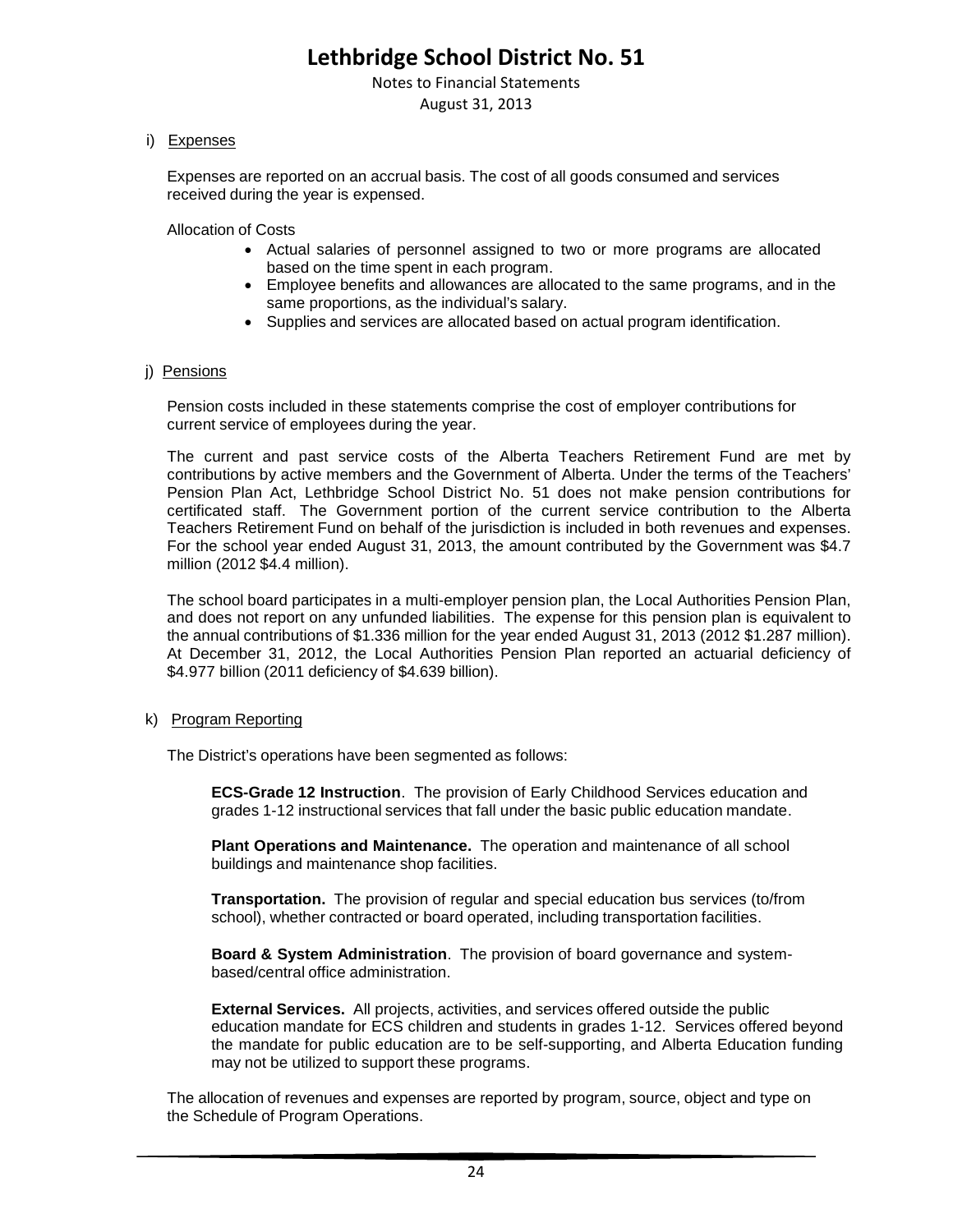Notes to Financial Statements August 31, 2013

#### l) Scholarship Endowment Funds

Contributions to scholarship endowment funds must be held in perpetuity in accordance with the agreement with the donor. The residual may be disbursed for the purposes of the scholarship.

Reinvestment of the endowment principal represents a direct increase to accumulated surplus. The remaining income earned on endowment principal is recognized as deferred revenue or as revenue in the year to the extent that stipulations have been met.

#### m) Trusts Under Administration

The School District has property that has been transferred or assigned to it to be administered or directed by a trust agreement or statute. The District holds title to the property for the benefit of the beneficiary.

Trusts under administration have been excluded from the financial reporting of the District. Trust balances can be found in Note 18.

#### n) Financial Instruments

A contract establishing a financial instrument creates, at its inception, rights and obligations to receive or deliver economic benefits. The financial assets and financial liabilities portray these rights and obligations in the financial statements. The School District recognizes a financial instrument when it becomes a party to a financial instrument contract.

Financial instruments consist of cash and cash equivalents, accounts receivable, portfolio investments, accounts payable and accrued liabilities, and long term debt. Unless otherwise noted, it is management's opinion that the School District is not exposed to significant credit and liquidity risks, or market risk, which includes currency, interest rate and other price risks.

All financial assets and liabilities are recorded at cost or amortized cost and the associated transaction costs are added to the carrying value of items in the cost or amortized cost upon initial recognition. The gain or loss arising from derecognition of a financial instrument is recognized in the Statement of Operations. Impairment losses such as write-downs or write-offs are reported in the Statement of Operations.

Recognition, derecognition and measurement policies followed in the financial statements for periods prior to the effective date of September 1, 2012 specified are not reversed and, therefore, the financial statements of prior periods, including the comparative information, have not been restated.

#### o) Measurement Uncertainty

The precise determination of many assets and liabilities is dependent on future events. As a result, the preparation of financial statements for a period involves the use of estimates and approximations, which have been made using careful judgement. Actual results could differ from those estimates. Significant areas requiring the use management estimates relate to the potential impairment of assets, and rates for amortization.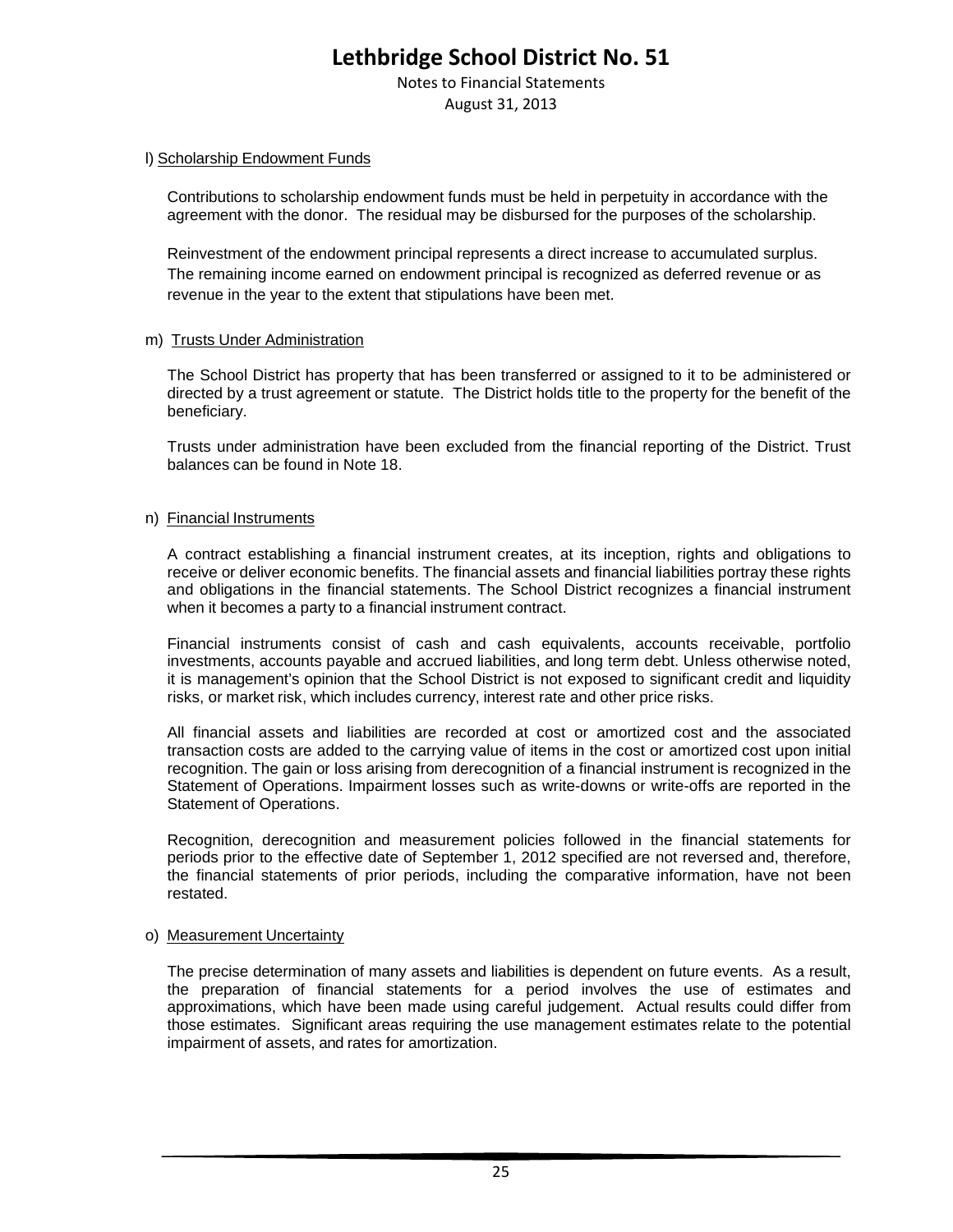Notes to Financial Statements August 31, 2013

#### **4. CASH AND CASH EQUIVELENTS**

|                                   |                                                  | 2013             |                          | 2012                     | 2011              |
|-----------------------------------|--------------------------------------------------|------------------|--------------------------|--------------------------|-------------------|
|                                   | Average<br><b>Effective</b><br>(Market)<br>Yield | Cost             | <b>Amortized</b><br>Cost | <b>Amortized</b><br>Cost | Amortized<br>Cost |
| Cash                              |                                                  | \$<br>12,989,701 | \$12,989,701             | \$<br>9,765,306          | \$<br>9,377,699   |
| Cash equivalents                  |                                                  | \$               | \$                       | \$                       | Φ                 |
| Temporary investments             |                                                  |                  |                          |                          |                   |
| Government of Canada, direct      | %                                                |                  |                          |                          |                   |
| Provincial, direct and guaranteed | %                                                |                  |                          |                          |                   |
| Corporate                         | %                                                |                  |                          |                          |                   |
| Municipal                         | ℅                                                |                  |                          |                          |                   |
| Pooled investment funds           | ℅                                                |                  |                          |                          |                   |
| Total fixed-income securities     | %                                                |                  |                          |                          |                   |
| Total cash and cash equivalents   |                                                  | 12,989,701       | \$12,989,701             | 9,765,306                | 9,377,699         |

#### **5. ACCOUNTS RECEIVABLE**

|                                        |                 | 2013                                                |                                          | 2012                                     | 2011                                     |
|----------------------------------------|-----------------|-----------------------------------------------------|------------------------------------------|------------------------------------------|------------------------------------------|
|                                        | Gross<br>Amount | <b>Allowance</b><br>for Doubtful<br><b>Accounts</b> | <b>Net</b><br><b>Realizable</b><br>Value | <b>Net</b><br><b>Realizable</b><br>Value | <b>Net</b><br><b>Realizable</b><br>Value |
| Alberta Education - Grants             | 43,859<br>\$    | \$                                                  | 43,859<br>\$                             | \$<br>286,990                            | 113,361<br>\$                            |
| Alberta Education - Capital            | 1,253,453       |                                                     | 1,253,453                                | 707,564                                  | 64,030                                   |
| Alberta Education - IMR                |                 |                                                     |                                          |                                          |                                          |
| Alberta Education - Supported          | 953,658         |                                                     | 953,658                                  | 1,402,993                                | 2,201,313                                |
| Other Alberta school jurisdictions     |                 |                                                     |                                          | 9,354                                    |                                          |
| Treasury Board and Finance             |                 |                                                     |                                          |                                          |                                          |
| Alberta Health & Wellness              |                 |                                                     |                                          | 11,566                                   | 13,170                                   |
| Alberta Health Services                |                 |                                                     |                                          |                                          |                                          |
| Enterprise & Advanced Education        |                 |                                                     |                                          |                                          |                                          |
| Post-secondary institutions            |                 |                                                     |                                          |                                          |                                          |
| Other Government of Alberta ministries | 8,261           |                                                     | 8,261                                    | 9,240                                    | 9,240                                    |
| Federal government                     | 292,354         |                                                     | 292,354                                  | 365,941                                  | 269,831                                  |
| <b>Municipalities</b>                  |                 |                                                     |                                          |                                          |                                          |
| <b>First nations</b>                   |                 |                                                     |                                          |                                          |                                          |
| Foundations                            |                 |                                                     |                                          |                                          |                                          |
| Other                                  | 253,265         |                                                     | 253,265                                  | 206,842                                  | 601,901                                  |
| Total                                  | \$2,804,850     | \$                                                  | \$2,804,850                              | \$3,000,490                              | \$3,272,846                              |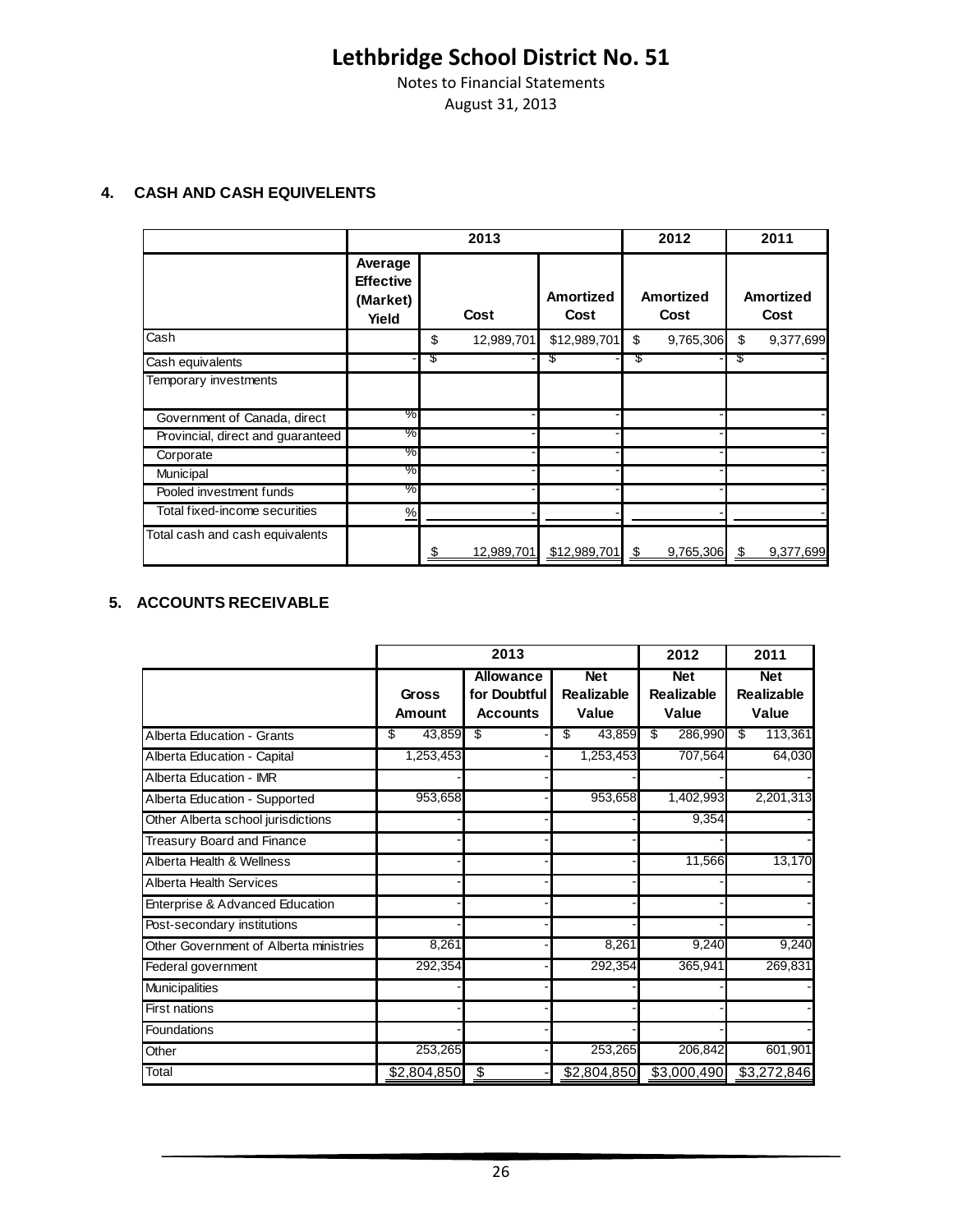Notes to Financial Statements August 31, 2013

#### **6. PORTFOLIO INVESTMENTS**

|                                             |                                                  |                |        | 2013           |                   |                |                |                |              |
|---------------------------------------------|--------------------------------------------------|----------------|--------|----------------|-------------------|----------------|----------------|----------------|--------------|
|                                             | Average<br><b>Effective</b><br>(Market)<br>Yield |                | Cost   |                | <b>Fair Value</b> |                | <b>Balance</b> |                | 2012 Balance |
| Long term deposits                          | 1%                                               | S              | 83,584 | -\$            | 83,584 \$         |                | 83,584         | S              | 150,862      |
| Guaranteed interest certificates            | %                                                |                |        |                |                   |                |                |                |              |
| Fixed income securities                     |                                                  |                |        |                |                   |                |                |                |              |
| Government of Canada, direct and guaranteed | %                                                | S              |        | \$             |                   | \$             |                | \$             |              |
| Provincial, direct and guaranteed           | ℅                                                |                |        |                |                   |                |                |                |              |
| Municipal                                   | %                                                |                |        |                |                   |                |                |                |              |
| Corporate                                   | ℅                                                |                |        |                |                   |                |                |                |              |
| Pooled investment funds                     | ℅                                                |                |        |                |                   |                |                |                |              |
| Total fixed income securities               | %                                                |                |        |                |                   |                |                |                |              |
| Equities                                    |                                                  |                |        |                |                   |                |                |                |              |
| Canadian                                    | %                                                |                |        |                |                   |                |                |                |              |
| Foreign                                     | %                                                |                |        |                |                   |                |                |                |              |
| Real estate                                 | %                                                |                |        |                |                   |                |                |                |              |
| <b>Total equities</b>                       | $\frac{0}{2}$                                    |                |        |                |                   |                |                |                |              |
| Supplemental Integrated Pension Plan Assets | %                                                |                |        |                |                   |                |                |                |              |
| Restricted long-term investments            | %                                                |                |        |                |                   |                |                |                |              |
| Other (Specify)                             | %                                                |                |        |                |                   |                |                |                |              |
| Other (Specify)                             | %                                                |                |        |                |                   |                |                |                |              |
| Other (Specify)                             | %                                                |                |        |                |                   |                |                |                |              |
| Total portfolio investments                 | $\frac{9}{6}$                                    | $\mathfrak{L}$ | 83,584 | $\mathfrak{L}$ | 83,584            | $\mathfrak{s}$ | 83,584         | $\mathfrak{L}$ | 150,862      |

|                                             |                                           |                         |         | 2012                     |                   |                |
|---------------------------------------------|-------------------------------------------|-------------------------|---------|--------------------------|-------------------|----------------|
|                                             | Average<br>Effective<br>(Market)<br>Yield |                         | Cost    |                          | <b>Fair Value</b> | <b>Balance</b> |
| Long term deposits                          | 1%                                        | \$                      | 150,862 | \$                       | 150,862           | \$<br>150,862  |
| Guaranteed interest certificates            | %                                         |                         |         |                          |                   |                |
| Fixed income securities                     |                                           |                         |         |                          |                   |                |
| Government of Canada, direct and guaranteed | $\%$                                      | $\overline{\mathbb{S}}$ |         | $\overline{\mathcal{S}}$ |                   | \$             |
| Provincial, direct and guaranteed           | %                                         |                         |         |                          |                   |                |
| Municipal                                   | %                                         |                         |         |                          |                   |                |
| Corporate                                   | %                                         |                         |         |                          |                   |                |
| Pooled investment funds                     | %                                         |                         |         |                          |                   |                |
| Total fixed income securities               | $\%$                                      |                         |         |                          |                   |                |
| Equities                                    |                                           |                         |         |                          |                   |                |
| Canadian                                    | $\%$                                      | \$                      |         | \$                       |                   | \$             |
| Foreign                                     | $\%$                                      |                         |         |                          |                   |                |
| Real estate                                 | %                                         |                         |         |                          |                   |                |
| <b>Total equities</b>                       | $\frac{0}{2}$                             |                         |         |                          |                   |                |
| Supplemental Integrated Pension Plan Assets | $\frac{0}{0}$                             | \$                      |         | \$                       |                   | \$             |
| Restricted long-term investments            | %                                         |                         |         |                          |                   |                |
| Other (Specify)                             | $\%$                                      |                         |         |                          |                   |                |
| Other (Specify)                             | %                                         |                         |         |                          |                   |                |
| Other (Specify)                             | %                                         |                         |         |                          |                   |                |
| Total portfolio investments                 | $\%$                                      | \$                      | 150,862 | $\sqrt{2}$               | 150,862           | \$<br>150,862  |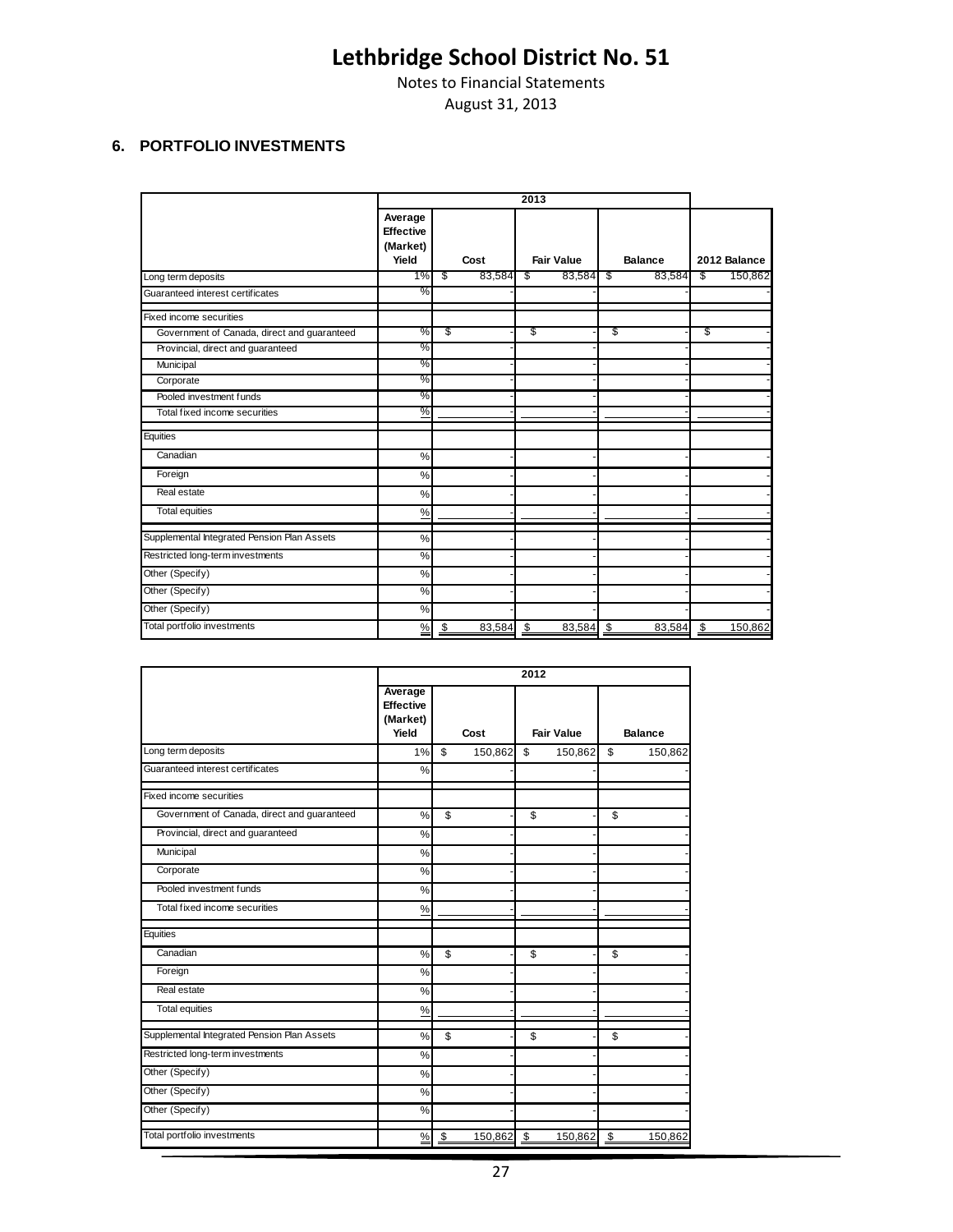Notes to Financial Statements August 31, 2013

#### **6. PORTFOLIO INVESTMENTS (continued)**

|                                             |                                                  |               |         | 2011           |                   |               |                |  |  |  |  |  |  |  |
|---------------------------------------------|--------------------------------------------------|---------------|---------|----------------|-------------------|---------------|----------------|--|--|--|--|--|--|--|
|                                             | Average<br><b>Effective</b><br>(Market)<br>Yield |               | Cost    |                | <b>Fair Value</b> |               | <b>Balance</b> |  |  |  |  |  |  |  |
| Long term deposits                          | 1%                                               | \$            | 149,880 | \$             | 149,880           | \$            | 149,880        |  |  |  |  |  |  |  |
| Guranteed interest certificates             | %                                                |               |         |                |                   |               |                |  |  |  |  |  |  |  |
| Fixed income securities                     |                                                  |               |         |                |                   |               |                |  |  |  |  |  |  |  |
| Government of Canada, direct and guaranteed | $\%$                                             | \$            |         | \$             |                   | \$            |                |  |  |  |  |  |  |  |
| Provincial, direct and guaranteed           | %                                                |               |         |                |                   |               |                |  |  |  |  |  |  |  |
| Municipal                                   | %                                                |               |         |                |                   |               |                |  |  |  |  |  |  |  |
| Corporate                                   | %                                                |               |         |                |                   |               |                |  |  |  |  |  |  |  |
| Pooled investment funds                     | $\frac{0}{0}$                                    |               |         |                |                   |               |                |  |  |  |  |  |  |  |
| Total fixed income securities               | $\%$                                             |               |         |                |                   |               |                |  |  |  |  |  |  |  |
| Equities                                    |                                                  |               |         |                |                   |               |                |  |  |  |  |  |  |  |
| Canadian                                    | %                                                | \$            |         | \$             |                   | \$            |                |  |  |  |  |  |  |  |
| Foreign                                     | %                                                |               |         |                |                   |               |                |  |  |  |  |  |  |  |
| Real estate                                 | %                                                |               |         |                |                   |               |                |  |  |  |  |  |  |  |
| <b>Total equities</b>                       | $\%$                                             |               |         |                |                   |               |                |  |  |  |  |  |  |  |
| Supplemental Integrated Pension Plan Assets | $\%$                                             | \$            |         | \$             |                   | \$            |                |  |  |  |  |  |  |  |
| Restricted long-term investments            | $\%$                                             |               |         |                |                   |               |                |  |  |  |  |  |  |  |
| Other (Specify)                             | %                                                |               |         |                |                   |               |                |  |  |  |  |  |  |  |
| Other (Specify)                             | %                                                |               |         |                |                   |               |                |  |  |  |  |  |  |  |
| Other (Specify)                             | %                                                |               |         |                |                   |               |                |  |  |  |  |  |  |  |
| Total portfolio investments                 | $\frac{9}{6}$                                    | $\frac{3}{2}$ | 149,880 | $\mathfrak{S}$ | 149,880           | $\mathcal{S}$ | 149,880        |  |  |  |  |  |  |  |

Portfolio Investments: Maturity Structure for fixed income securities based on principal amount.

|                           | 2013    | 2012            | 2011    |
|---------------------------|---------|-----------------|---------|
| $\overline{1}$ to 5 years | 100.0%  | 100.0%          | 100.0%  |
| 6 to 10 years             | $0.0\%$ | $0.0\%$         | $0.0\%$ |
| 11 to 20 years            | $0.0\%$ | $0.0\%$         | $0.0\%$ |
| Over 20 years             | $0.0\%$ | $0.0\%$         | $0.0\%$ |
|                           | ' 00.0% | 1 <u>00.0</u> % | 00.0%   |

It is management's opinion that there has been no impairment during the year.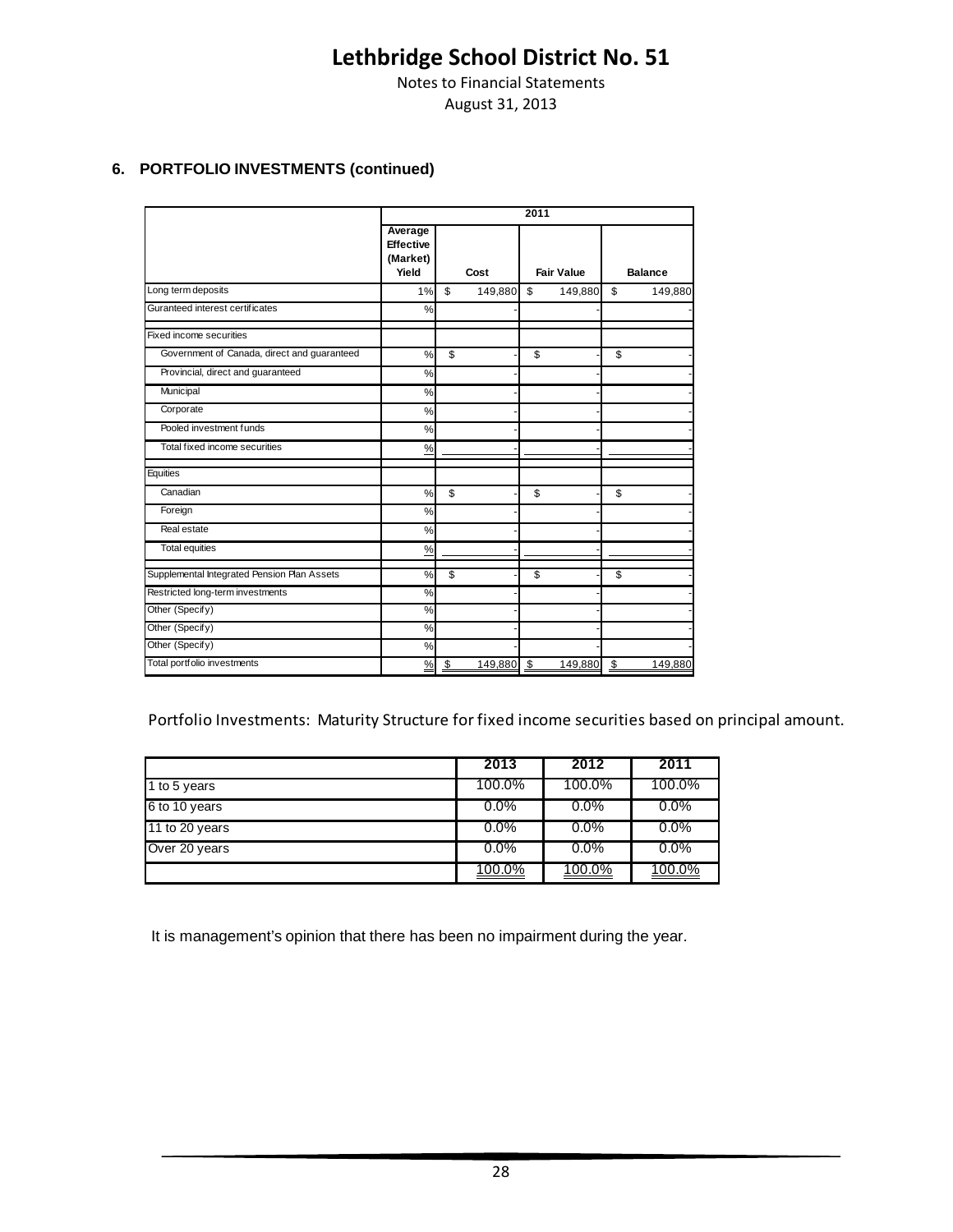Notes to Financial Statements August 31, 2013

#### **7. OTHER FINANCIAL ASSETS**

Other Financial Assets consists of the following:

|                                |    | 2013    |    | 2012    | 2011          |
|--------------------------------|----|---------|----|---------|---------------|
| Inventory                      |    | 130,545 | -S | 141,274 | \$<br>161,909 |
| Other (specify if significant) |    |         |    |         |               |
| Other                          |    |         |    |         |               |
| Total                          | ۰D | 130,545 | \$ | 141,274 | 161,909       |

#### **8. BANK INDEBTEDNESS**

The jurisdiction has negotiated a line of credit with the Royal Bank of Canada in the amount of \$500,000 that bears interest at the bank prime rate. This line of credit is secured by a borrowing resolution and a security agreement, covering all revenue of the jurisdiction. There is no outstanding line of credit balance at August 31, 2013.

#### **9. ACCOUNTS PAYABLE AND ACCRUED LIABILITIES**

|                                                                | 2013            | 2012            | 2011            |
|----------------------------------------------------------------|-----------------|-----------------|-----------------|
| Alberta Education                                              | \$<br>10,000    | \$<br>10,000    | \$<br>10,000    |
| Other Alberta school jurisdictions                             |                 |                 |                 |
| Alberta Capital Finance Authority (Interest on long-term debt) | 53,998          | 78,448          | 121,523         |
| Alberta Health & Wellness                                      |                 |                 |                 |
| Alberta Health Services                                        |                 |                 |                 |
| Enterprise & Advanced Education                                |                 |                 |                 |
| Post-secondary institutions                                    |                 |                 |                 |
| Other Government of Alberta ministries                         |                 |                 |                 |
| Federal government                                             | 887,597         | 877,918         | 836,881         |
| First nations                                                  |                 |                 |                 |
| Other interest on long-term debt                               |                 |                 |                 |
| Other bank charges, fees, and interest                         |                 |                 |                 |
| Salaries & benefit costs                                       |                 |                 |                 |
| Other trade payables and accrued liabilities                   | 1,917,757       | 1,452,456       | 1,216,339       |
| Total                                                          | \$<br>2,869,352 | \$<br>2,418,822 | \$<br>2,184,743 |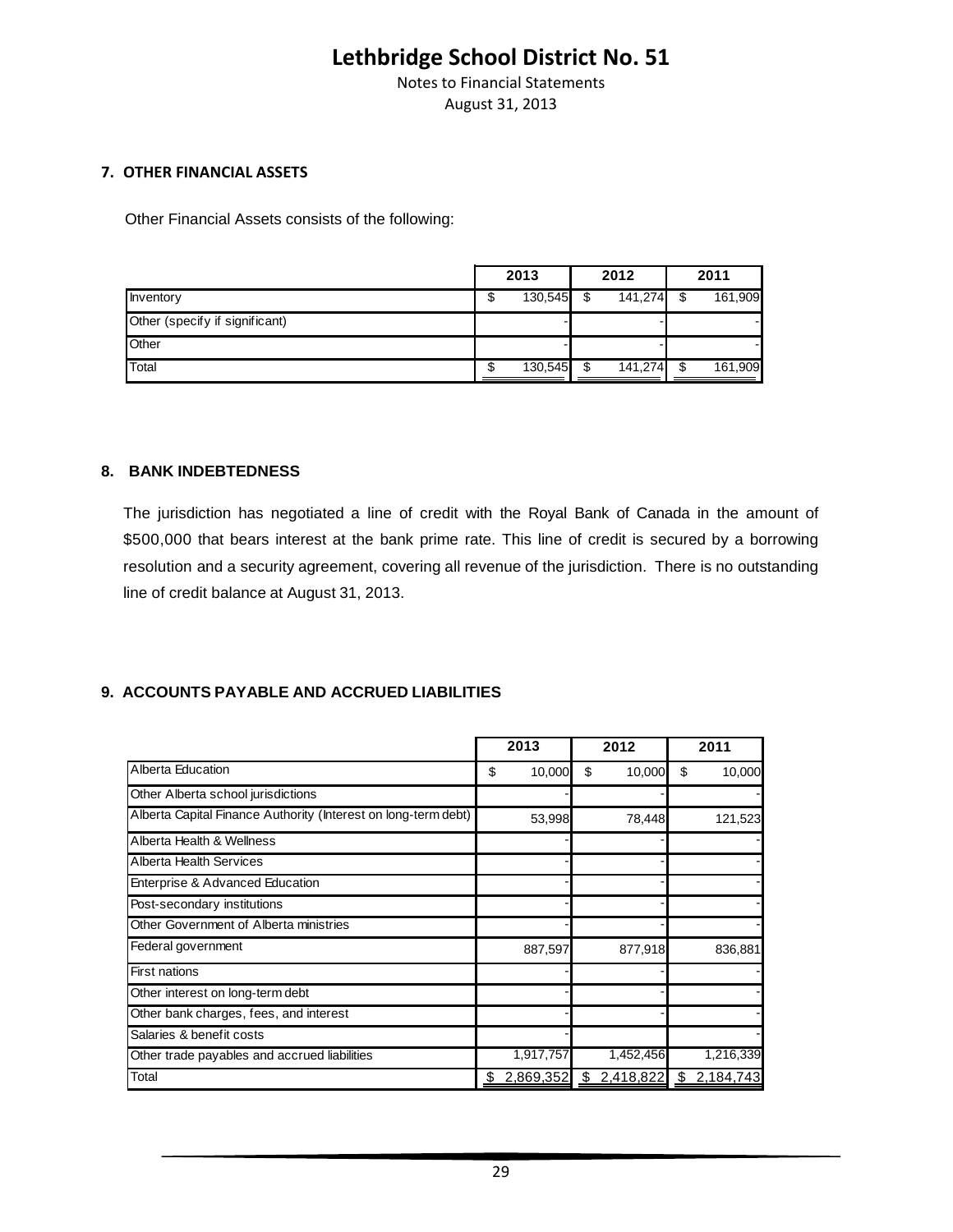Notes to Financial Statements August 31, 2013

#### **10. DEFERRED REVENUE**

| SOURCE AND GRANT OR FUND TYPE               | <b>DEFERRED</b><br><b>REVENUE</b><br>as at<br>Aug. 31, 2012 | ADD:<br>2012/2013<br><b>Restricted Funds estricted Funds</b><br>Received/<br><b>Receivable</b> | DEDUCT:<br>2012/2013<br><b>Expended</b><br>(Paid / Payable) | ADD (DEDUCT):<br>2012/2013<br>Adjustments<br>for Returned<br><b>Funds</b> | <b>DEFERRED</b><br><b>REVENUE</b><br>as at<br>Aug. 31, 2013 |
|---------------------------------------------|-------------------------------------------------------------|------------------------------------------------------------------------------------------------|-------------------------------------------------------------|---------------------------------------------------------------------------|-------------------------------------------------------------|
| Unexpended deferred operating revenue       |                                                             |                                                                                                |                                                             |                                                                           |                                                             |
| <b>Alberta Education:</b>                   |                                                             |                                                                                                |                                                             |                                                                           |                                                             |
| Alberta Initiative for School Improvement   | 71,948<br>\$                                                | \$<br>342,888                                                                                  | \$<br>$(414, 836)$ \$                                       |                                                                           | \$                                                          |
| Infrastructure Maintenance Renew al         | 841,588                                                     | 1,628,685                                                                                      | (2, 124, 877)                                               |                                                                           | 345,396                                                     |
| Other Alberta Education deferred revenue    | 50,000                                                      | 105,000                                                                                        | (50,000)                                                    |                                                                           | 105,000                                                     |
| <b>Other Government of Alberta:</b>         |                                                             |                                                                                                |                                                             |                                                                           |                                                             |
| Southw est Child and Family Services        | 19,643                                                      | 89,018                                                                                         | (74, 323)                                                   |                                                                           | 34,338                                                      |
| (Specify)                                   |                                                             |                                                                                                |                                                             |                                                                           |                                                             |
| <b>Other Deferred Revenue:</b>              |                                                             |                                                                                                |                                                             |                                                                           |                                                             |
| <b>School Generated Funds</b>               | 380,824                                                     | 4,833,190                                                                                      | (4,942,567)                                                 |                                                                           | 271,447                                                     |
| Fees                                        | 129,172                                                     | 486,711                                                                                        | (438, 781)                                                  |                                                                           | 177,102                                                     |
| Donations                                   | 17,003                                                      |                                                                                                | (17,003)                                                    |                                                                           |                                                             |
| Endow ment Revenue                          | 34,229                                                      | 1,127                                                                                          |                                                             |                                                                           | 35,356                                                      |
| Program Grants                              | 117,635                                                     | 86,250                                                                                         | (140, 832)                                                  |                                                                           | 63,053                                                      |
| Other                                       |                                                             |                                                                                                |                                                             |                                                                           |                                                             |
| Total unexpended deferred operating revenue | .662.042<br>Ъ                                               | 7,572,869<br>Ъ                                                                                 | (8,203,219)                                                 | Ъ                                                                         | 1,031,692<br>Ъ                                              |
| Unexpended deferred capital revenue         | 461,417                                                     | 2,164,012                                                                                      | (2,219,235)                                                 |                                                                           | 406,194                                                     |
| <b>Expended deferred capital revenue</b>    | 87,189,904                                                  | 2,219,234                                                                                      | (3,280,397)                                                 |                                                                           | 86,128,741                                                  |
| Total                                       | 89,313,363<br>\$.                                           | 11,956,115<br>\$                                                                               | (13,702,851)                                                | \$                                                                        | 87,566,627<br>\$                                            |

| SOURCE AND GRANT OR FUND TYPE               | <b>DEFERRED</b><br><b>REVENUE</b><br>as at<br>Aug. 31, 2011 | ADD:<br>2011/2012<br>Received/<br>Receivable | DEDUCT:<br>2011/2012<br><b>Restricted Funds Restricted Funds</b><br>Expended<br>(Paid / Payable) | ADD (DEDUCT):<br>2011/2012<br>Adjustments<br>for Returned<br><b>Funds</b> | <b>DEFERRED</b><br><b>REVENUE</b><br>as at<br>Aug. 31, 2012 |
|---------------------------------------------|-------------------------------------------------------------|----------------------------------------------|--------------------------------------------------------------------------------------------------|---------------------------------------------------------------------------|-------------------------------------------------------------|
| Unexpended deferred operating revenue       |                                                             |                                              |                                                                                                  |                                                                           |                                                             |
| <b>Alberta Education:</b>                   |                                                             |                                              |                                                                                                  |                                                                           |                                                             |
| Alberta Initiative for School Improvement   | \$<br>168,444                                               | \$<br>562,793                                | \$.<br>(659, 289)                                                                                | \$                                                                        | \$<br>71,948                                                |
| Infrastructure Maintenance Renew al         | 1,242,038                                                   | 1,556,023                                    | (1,956,473)                                                                                      |                                                                           | 841,588                                                     |
| Other Alberta Education deferred revenue    | 75,604                                                      | 50,000                                       | (75, 604)                                                                                        |                                                                           | 50,000                                                      |
| <b>Other Government of Alberta:</b>         |                                                             |                                              |                                                                                                  |                                                                           |                                                             |
| Southw est Child and Family Services        | 6,348                                                       | 92,599                                       | (79, 304)                                                                                        |                                                                           | 19,643                                                      |
| (Specify)                                   |                                                             |                                              |                                                                                                  |                                                                           |                                                             |
| <b>Other Deferred Revenue:</b>              |                                                             |                                              |                                                                                                  |                                                                           |                                                             |
| <b>School Generated Funds</b>               | 189,481                                                     | 4,242,541                                    | (4,051,198)                                                                                      |                                                                           | 380,824                                                     |
| Fees                                        | 283,437                                                     | 214,390                                      | (368, 655)                                                                                       |                                                                           | 129,172                                                     |
| Donations                                   | 60,403                                                      |                                              | (43, 400)                                                                                        |                                                                           | 17,003                                                      |
| Endow ment Revenue                          | 34,320                                                      | 34,229                                       | (34, 320)                                                                                        |                                                                           | 34,229                                                      |
| Program Grants                              | 28,609                                                      | 173,095                                      | (84,069)                                                                                         |                                                                           | 117,635                                                     |
| Other                                       |                                                             |                                              |                                                                                                  |                                                                           |                                                             |
| Total unexpended deferred operating revenue | \$<br>2,088,684                                             | \$<br>6,925,670                              | \$<br>(7, 352, 312)                                                                              | \$                                                                        | \$<br>1,662,042                                             |
| Unexpended deferred capital revenue         | 115,416                                                     | 2,344,551                                    | (1,998,550)                                                                                      |                                                                           | 461,417                                                     |
| Expended deferred capital revenue           | 88,310,384                                                  | 2,081,047                                    | (3,201,527)                                                                                      |                                                                           | 87,189,904                                                  |
| <b>Total</b>                                | \$<br>90,514,484                                            | 11,351,268                                   | (12, 552, 389)                                                                                   | \$                                                                        | \$<br>89,313,363                                            |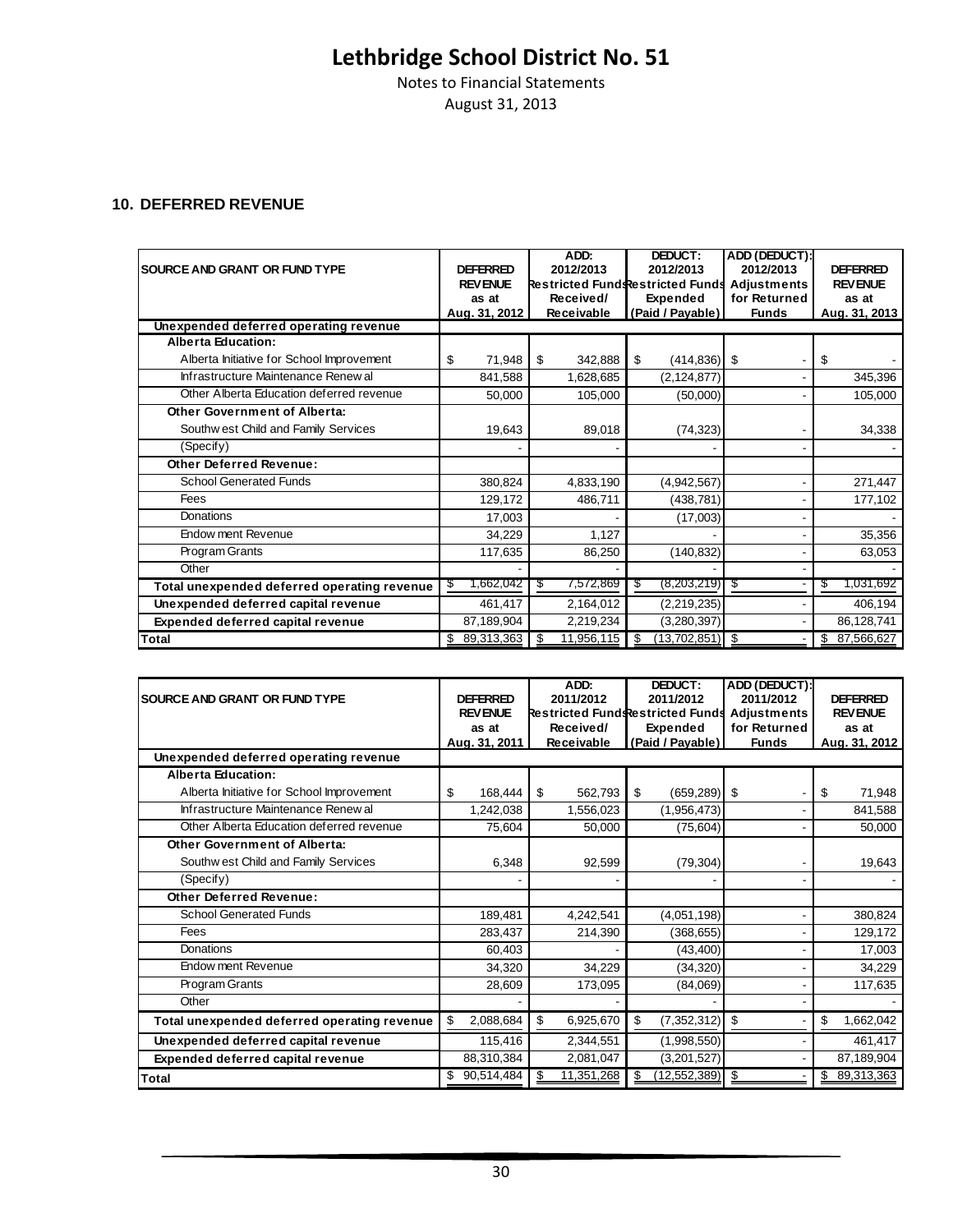Notes to Financial Statements August 31, 2013

#### **11. EMPLOYEE FUTURE BENEFIT LIABILITY**

Employee future benefit liabilities consist of the following:

|                                | 2013    | 2012    | 2011    |
|--------------------------------|---------|---------|---------|
| Accumulated sick pay liability |         |         |         |
| Vacation accrual liability     | 506,461 | 467,098 | 459,813 |
| Other compensated absences     | 11.881  | 41,578  |         |
| Other employee future benefits |         |         |         |
| Total                          | 518,342 | 508,676 | 459,813 |

#### **12. DEBT**

|                                                         | 2013    | 2012                      | 2011 |
|---------------------------------------------------------|---------|---------------------------|------|
| Debentures outstanding at August 31, 2013 have interest |         |                           |      |
| rates between 8% to 12%. The terms of the Loan range    |         |                           |      |
| betw een 20 and 25 years, payments made annually        |         |                           |      |
| supported by Alberta Education                          | 899.660 | $$1,324,545$ $$2,079,790$ |      |

#### Debenture Debt - Supported

The debenture debt bears interest at rates varying between 8% and 11.62%. The debenture debt is fully supported by Alberta Finance. Debenture payments due over the next five years and beyond are:

|                  | Principal | <b>Interest</b> | Total       |
|------------------|-----------|-----------------|-------------|
| 2013-2014        | \$254,327 | \$89,584        | \$343,911   |
| 2014-2015        | 204,934   | 64,306          | 269,240     |
| 2015-2016        | 196,773   | 43,771          | 240,544     |
| 2016-2017        | 196,773   | 24,053          | 220,826     |
| 2017-2018        | 46,853    | 4,334           | 51,187      |
| 2018 to maturity |           |                 |             |
| Total            | 899,660   | 226,048         | \$1,125,708 |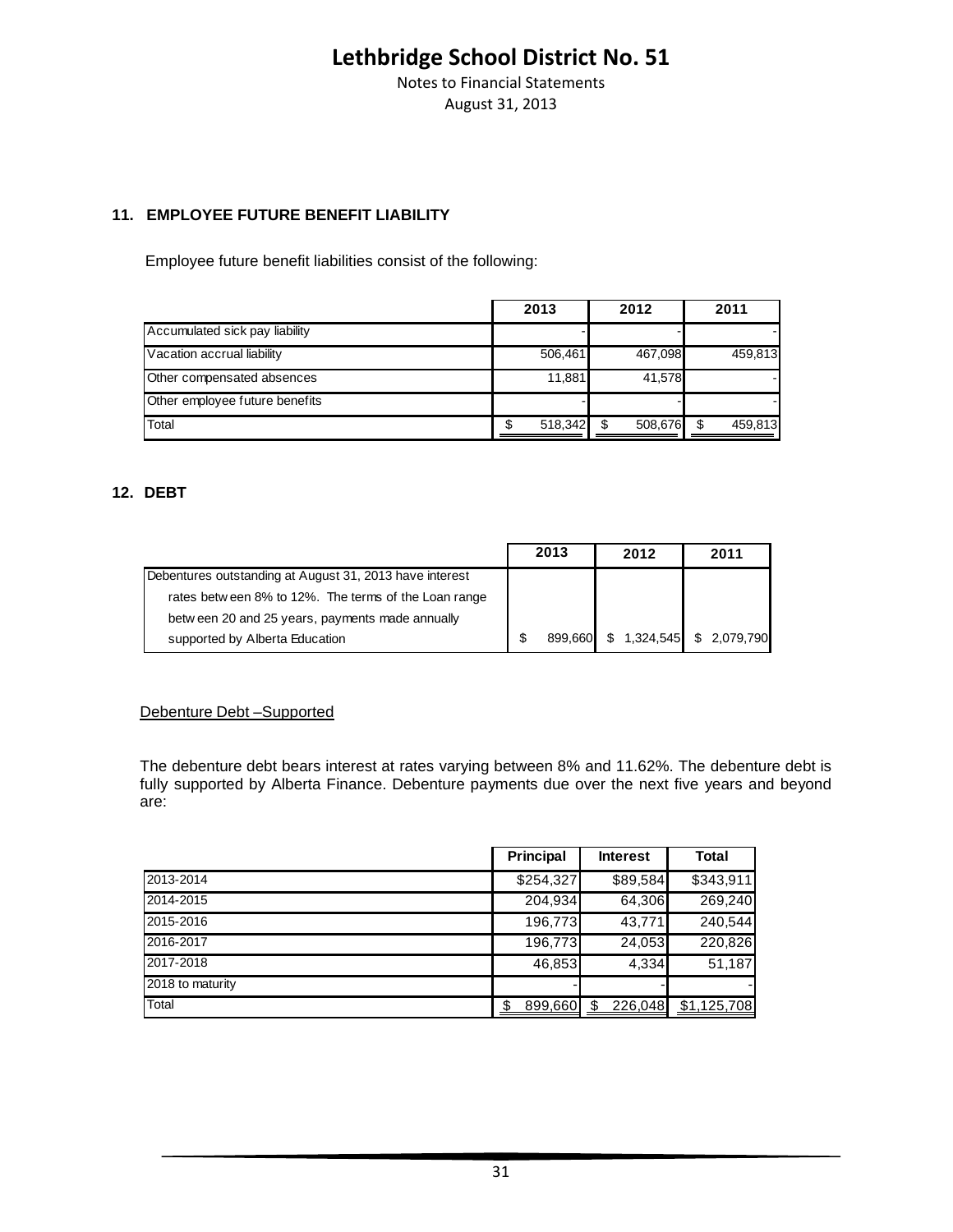Notes to Financial Statements August 31, 2013

|                                     |                       |                                                            |                         | August 31, 2013                      |                            |                               |                          |
|-------------------------------------|-----------------------|------------------------------------------------------------|-------------------------|--------------------------------------|----------------------------|-------------------------------|--------------------------|
|                                     |                       | Construction                                               |                         |                                      |                            | Computer                      |                          |
|                                     | Land                  | ı<br>In Progress<br><b>Buildings</b>                       | Buildings               | Equipment                            | Vehicles                   | Hardware &<br><b>Software</b> | <b>Total</b>             |
| Estimated useful life               |                       |                                                            | 25-40 Years             | 5-10 Years                           | 5-10 Years                 | 3-5 Years                     |                          |
| <b>Historical cost</b>              |                       |                                                            |                         |                                      |                            |                               |                          |
| Beginning of year                   | 1,715,118<br>မာ       | မာ                                                         | \$125,611,464           | 4,503,023<br>ക                       | 538,406<br>မာ              | 312,796<br>မာ                 | \$132,680,807            |
| Additions                           |                       |                                                            | 2,174,826               | 104,98                               | 111,917                    |                               | 2,391,724                |
| Transfers in (out)                  |                       |                                                            |                         | (17,689)                             |                            | (11, 909)                     | (29,598)                 |
| Less disposals including write-offs |                       |                                                            |                         |                                      |                            |                               |                          |
|                                     | 1,715,118<br>⊷        | မာ                                                         | 8127,786,200            | 4,590,315<br>⊷                       | 650,323<br>↮               | 300,887<br>⊷                  | \$135,042,933            |
| Accumulated amortization            |                       |                                                            |                         |                                      |                            |                               |                          |
| Beginning of year                   | ⊬                     | Ю                                                          | \$38,440,294            | 2,078,770<br>↔                       | 226,684<br>မာ              | 202,547<br>⊷                  | \$40,948,295             |
| Additions                           |                       |                                                            | 3,005,318               | 432,109                              | 53,472                     | 55,153                        | 3,546,052                |
| Transfers in (out)                  |                       |                                                            |                         | (17, 689)                            |                            | (1,909)                       | (29,598)                 |
| Less disposals including write-offs |                       |                                                            |                         |                                      |                            |                               |                          |
|                                     | ↮                     | \$                                                         | \$41,445,612            | 2,493,190<br>⊷                       | 280,156<br>s               | 245,791<br>မာ                 | \$44,464,749             |
| Net Book Value at End of Year       | $\frac{1.715.118}{2}$ | $\begin{array}{c} \hline \hline \hline \hline \end{array}$ | $\frac{1586340.678}{6}$ | $\frac{2.097,125}{2}$                | $\frac{370,167}{2}$        | $\frac{36.096}{55.096}$       | $\frac{1}{2}$ 90.578.184 |
|                                     |                       |                                                            |                         |                                      |                            |                               |                          |
|                                     |                       |                                                            |                         | August 31, 2012                      |                            |                               |                          |
|                                     |                       | Construction                                               |                         |                                      |                            | Computer                      |                          |
|                                     |                       | ×<br>In Progress                                           |                         |                                      |                            | Hardware &                    |                          |
|                                     | Land                  | <b>Buildings</b>                                           | <b>Buildings</b>        | Equipment                            | Vehicles                   | Software                      | <b>Total</b>             |
| Estimated useful life               |                       |                                                            | 25-40 Years             | 5-10 Years                           | 5-10 Years                 | 3-5 Years                     |                          |
| <b>Historical cost</b>              |                       |                                                            |                         |                                      |                            |                               |                          |
| Beginning of year                   | 1,715,118<br>ఱ        | o۹                                                         | \$123,554,632           | 4,344,370<br>မာ                      | 410,153<br>⊷               | 194,404<br>⊷                  | \$130,218,67             |
| Additions                           |                       |                                                            | 2,056,832               | 158,653                              | 128,253                    | 118,392                       | 2,462,130                |
| Transfers in (out)                  |                       |                                                            |                         |                                      |                            |                               |                          |
| Less disposals including write-offs |                       |                                                            |                         |                                      |                            |                               |                          |
|                                     | 1,715,118<br>∽        | မာ                                                         | \$125,611,464           | 4,503,023<br>မှ                      | 207 829<br>∽               | 312,796<br>∽                  | \$132,680,807            |
| Accumulated amortization            |                       |                                                            |                         |                                      |                            |                               |                          |
| Beginning of year                   | ⊷                     | Ю                                                          | 35,504,306<br>မာ        | 1,680,934<br>↔                       | 241,493<br>မာ              | 146,416<br>မာ                 | 37,573,149<br>↔          |
| Additions                           |                       |                                                            | 2,935,988               | 397,836                              | (14, 809)                  | 56,131                        | 3,375,146                |
| Transfers in (out)                  |                       |                                                            |                         |                                      |                            |                               |                          |
| Less disposals including write-offs |                       |                                                            |                         |                                      |                            |                               |                          |
|                                     | ↮                     | S                                                          | \$38,440,294            | 2,078,770<br>⊷                       | 226,684<br>⊷               | 202,547<br>⊷                  | \$40,948,295             |
| Net Book Value at End of Year       | 1.715.118<br>⊷∥       | ∞                                                          | 87,171,170              | 2,424,253<br>$\overline{\mathbb{E}}$ | <u>311.722</u><br>$\Theta$ | 110,249<br>۱ф                 | 91,732,512               |

# 13. TANGIBLE CAPITAL ASSETS **13. TANGIBLE CAPITAL ASSETS**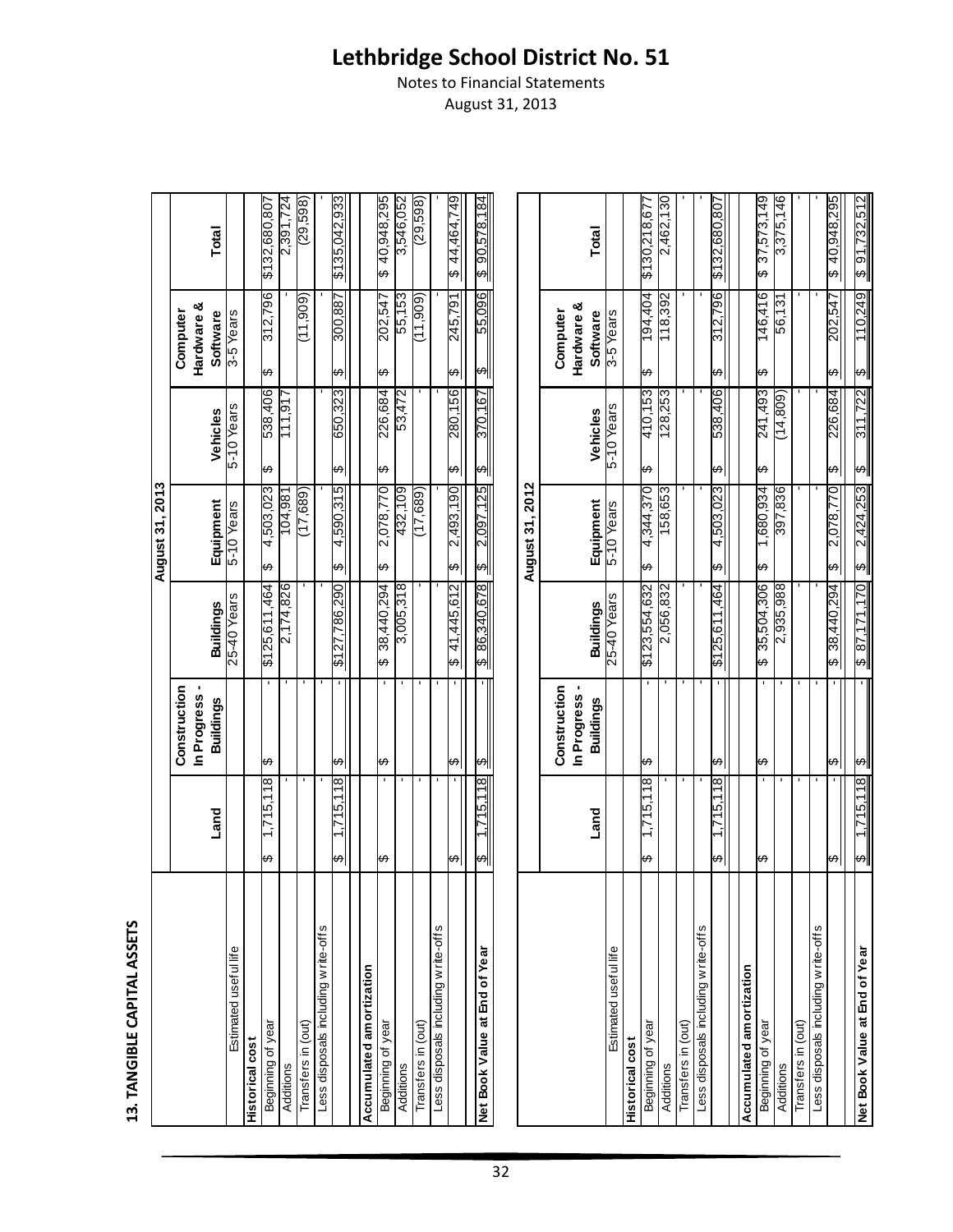Notes to Financial Statements August 31, 2013

#### **14. ACCUMULATED SURPLUS**

The School jurisdiction's accumulated surplus is summarized as follows:

|                                               | 2013          |     | 2012       | 2011             |
|-----------------------------------------------|---------------|-----|------------|------------------|
| Unrestricted surplus                          | \$<br>799,912 | -\$ | 726,137    | \$<br>486,933    |
| <b>Operating reserves</b>                     | 8,512,440     |     | 5,073,538  | 4,737,994        |
| Accumulated surplus (deficit) from operations | 9,312,352     |     | 5,799,675  | 5,224,927        |
| Investment in tangible capital assets         | 4,449,442     |     | 4,542,608  | 4,335,143        |
| Capital reserves                              | 1,148,579     |     | 906,028    | 812,507          |
| Endow ments $(1)$                             | 317,674       |     | 317,674    | 317,674          |
| Accumulated remeasurement gains (losses)      |               |     |            |                  |
| Accumulated surplus (deficit)                 | 15,228,047    | £.  | 11,565,985 | \$<br>10,690,251 |

 The school jurisdiction has recorded a provision for employee future benefits. Since this provision is not required to be funded by current operations, accumulated surplus (deficit) is adjusted as follows:

|                                               | 2013      | 2012      | 2011      |
|-----------------------------------------------|-----------|-----------|-----------|
| Accumulated surplus (deficit) from operations | 9,312,352 | 5,799,675 | 5,224,927 |
| Employee future benefits                      | 518.342   | 508,676   | 459,813   |
| Adjusted accumulated surplus (deficit) (2)    | 9,830,694 | 6,308,351 | 5,684,740 |

- (1) Terms of the endowments stipulate that the principal balance be maintained permanently. Investment income of \$35,356 (2012 ‐ \$34,209) is externally restricted for scholarships and is included in deferred revenue. Investment income of \$117,983 (2012) ‐ \$113,483) is unrestricted.
- (2) Adjusted accumulated surplus represents unspent funding available to support the school jurisdiction's operations for the 2013‐2014 year.

#### **15. CONTRACTUAL OBLIGATIONS**

|                                  | 2013          | 2012            |
|----------------------------------|---------------|-----------------|
| Building Projects <sup>(1)</sup> | \$<br>852,100 | \$<br>1,392,000 |
| Building Leases <sup>(2)</sup>   | -             |                 |
| Service Providers <sup>(3)</sup> |               |                 |
| Other (Specify)                  | -             |                 |
| Other                            |               |                 |
| Total                            | \$<br>852,100 | \$<br>1,392,000 |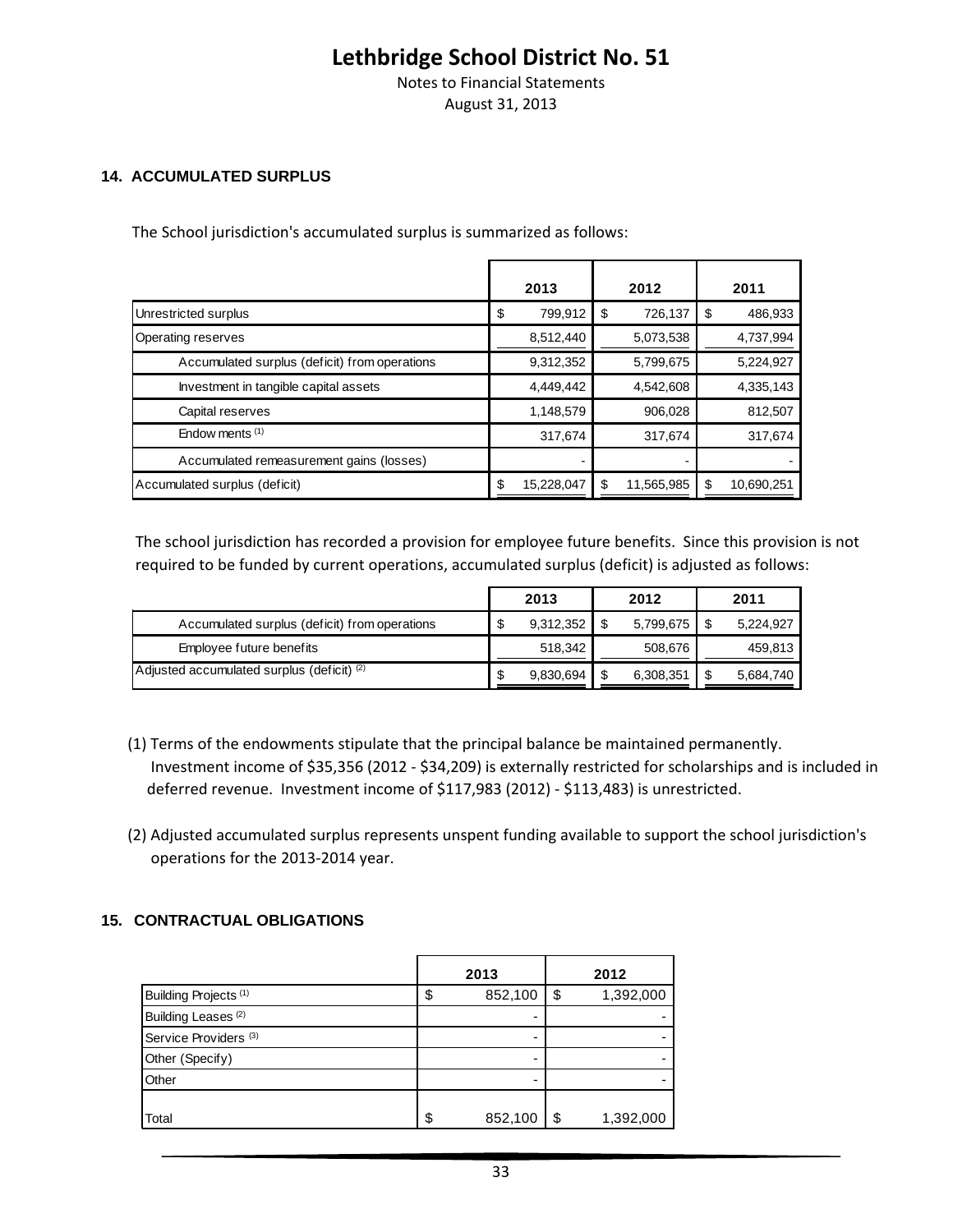Notes to Financial Statements August 31, 2013

#### **15. CONTRACTUAL OBLIGATIONS (continued)**

(1) Building Projects: The jurisdiction is committed to further capital expenditures for the installation of modular facilities of approximately \$852,100. Alberta Education will fund \$406,200 of these costs through capital contributions with the jurisdiction contributing the remaining installation costs through capital reserves.

Estimated payment requirements for each of the next five years and thereafter are as follows:

|            |    | <b>Building</b><br><b>Projects</b> |    | <b>Building</b><br>Leases | <b>Service Providers</b> |   | <b>Other</b> |
|------------|----|------------------------------------|----|---------------------------|--------------------------|---|--------------|
| 2013-14    | \$ | 852,100                            | \$ |                           |                          | S |              |
| 2014-15    |    | -                                  |    |                           |                          |   |              |
| 2015-16    |    | -                                  |    |                           |                          |   |              |
| 2016-17    |    | -                                  |    |                           |                          |   |              |
| 2017-18    |    | -                                  |    |                           |                          |   |              |
| Thereafter |    |                                    |    |                           |                          |   |              |
|            | ß. | 852,100                            | S. |                           |                          |   |              |

#### **16. CONTINGENT LIABILITIES**

- a) The jurisdiction is a member of Urban Schools Insurance Consortium (USIC). Under the terms of its membership, the jurisdiction could become liable for its proportionate share of any claim losses in excess of the funds held by the exchange. The jurisdiction's share of the pool as at August 31, 2013 is \$103,964 (2012 - \$118,640).
- b) The jurisdiction has been named as a respondent in a human rights complaint. As the likelihood of the outcome of this claim is not determinable at the date of reporting, no provision has been made in the financial statements for any costs associated with this claim.

#### **17. FEES**

|                                                        | 2013      | 2012      |
|--------------------------------------------------------|-----------|-----------|
| <b>Transportation fees</b>                             | \$        |           |
| Fees charged for instruction material and supplies (1) | 244,113   | 257,704   |
| International Student Fees                             | 202,391   | 170.547   |
| <b>Early Education Fees</b>                            | 175.962   | 170.627   |
| Other fees                                             | 2,256,788 | 1,118,712 |
| Total                                                  | 2,879,254 | 1,717,590 |

(1) Charged under School Act Section 60(2)(j)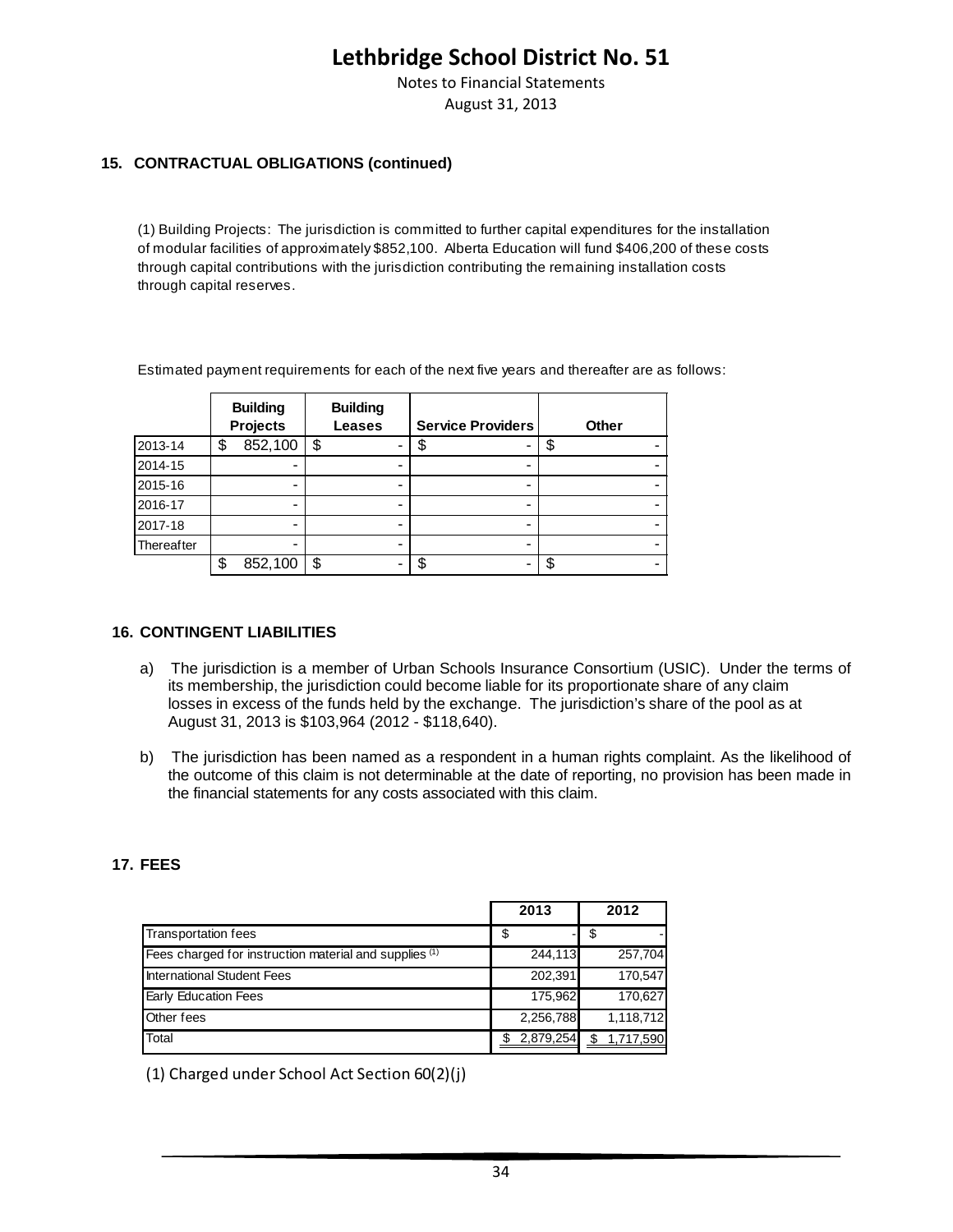Notes to Financial Statements August 31, 2013

#### **18. TRUSTS UNDER ADMINISTRATION**

These balances represent assets that are held in trust by the jurisdiction. They are not recorded on the statements of the District.

|                                                    | 2013      | 2012      |
|----------------------------------------------------|-----------|-----------|
| Scholarship trusts                                 | \$188,667 | \$183,364 |
| Regional Learning Consortium (Banker board)        | 199,367   | 420,769   |
| Chinook Regional Foundation for Career Transitions | 94.695    | 51,449    |
| Total                                              | 482.729   | 655,582   |

#### **19. SCHOOL GENERATED FUNDS**

|                                                                | 2013             | 2012             |
|----------------------------------------------------------------|------------------|------------------|
| Deferred School Generated Revenue, Beginning of Year           | \$1,989,036      | \$1,689,902      |
| Gross Receipts:                                                |                  |                  |
| Fees                                                           | 1,781,031        | 1,287,331        |
| Fundraising                                                    | 2,581,387        | 2,568,652        |
| Gifts and donations                                            | 414,608          | 360,526          |
| Grants to schools                                              |                  |                  |
| Other sales and services                                       | 265,942          | 133,823          |
| Total gross receipts                                           | 5,042,968        | 4,350,332        |
|                                                                |                  |                  |
| Total Related Expenses and Uses of Funds                       | 2,514,153        | 1,970,089        |
| Total Direct Costs Including Cost of Goods Sold to Raise Funds | 2,428,414        | 2,081,109        |
|                                                                |                  |                  |
| Deferred School Generated Revenues, End of Year                | \$2,089,437      | 1,989,036<br>\$  |
|                                                                |                  |                  |
| Balance included in Deferred Revenue                           | \$<br>271,447    | \$<br>380,824    |
| Balance included in Accumulated Surplus                        | 1,817,990<br>\$. | 1,608,212<br>\$. |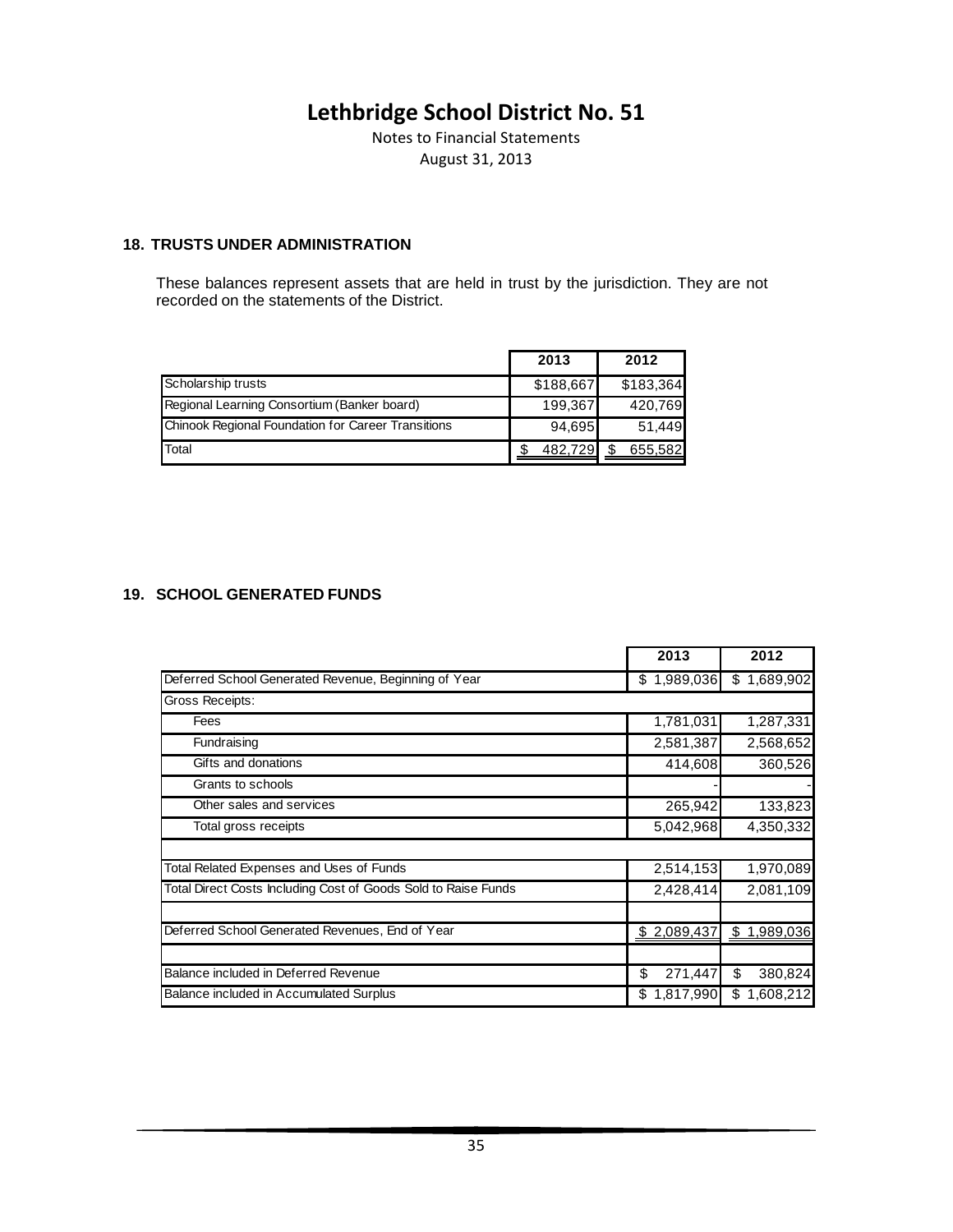Notes to Financial Statements August 31, 2013

#### **20. RELATED PARTY TRANSACTIONS**

All entities that are consolidated in the accounts of the Government of Alberta are related parties of school jurisdictions. These include government departments, health authorities, post-secondary institutions and other school jurisdictions in Alberta.

|                                               |                                                             | <b>Balances</b>                       | <b>Transactions</b> |                 |  |
|-----------------------------------------------|-------------------------------------------------------------|---------------------------------------|---------------------|-----------------|--|
|                                               | <b>Financial</b><br>Assets (at<br>cost or net<br>realizable | Liabilities (at<br>amortized<br>cost) | <b>Revenues</b>     | <b>Expenses</b> |  |
| Government of Alberta (GOA):                  |                                                             |                                       |                     |                 |  |
| <b>Education</b>                              | \$                                                          | \$                                    | \$93,803,298        | \$              |  |
| Accounts receivable / Accounts payable        | 953,658                                                     |                                       |                     |                 |  |
| Prepaid expenses / Deferred revenue           |                                                             | 450,396                               |                     |                 |  |
| Unexpended deferred capital revenue           |                                                             | 406,194                               |                     |                 |  |
| Expended deferred capital revenue             | 1,253,453                                                   | 86,128,742                            | 3,280,397           | 3,280,397       |  |
| Other assets & liabilities                    |                                                             |                                       |                     |                 |  |
| Grant revenue & expenses                      | 167,500                                                     | 10,000                                |                     |                 |  |
| Other revenues & expenses                     |                                                             |                                       |                     | 180,593         |  |
| Other Alberta school jurisdictions            |                                                             |                                       |                     | 27,408          |  |
| <b>Treasury Board and Finance (Principal)</b> |                                                             | 899,660                               |                     |                 |  |
| Treasury Board and Finance (Accrued interest) |                                                             | 53,998                                | 133,468             | 133,468         |  |
| <b>Alberta Health</b>                         | 8,261                                                       |                                       | 369,279             |                 |  |
| <b>Alberta Health Services</b>                |                                                             |                                       |                     | 26,485          |  |
| <b>Enterprise and Advanced Education</b>      |                                                             |                                       |                     |                 |  |
| <b>Post-secondary institutions</b>            |                                                             |                                       | 330,139             | 41,250          |  |
| Alberta Infrastructure                        |                                                             |                                       |                     |                 |  |
| <b>Human Services</b>                         |                                                             |                                       |                     |                 |  |
| Southw est Child and Family Services          |                                                             | 34,338                                | 74,323              |                 |  |
| Other GOA ministry (Specify)                  |                                                             |                                       |                     |                 |  |
| Other GOA ministries                          |                                                             |                                       |                     |                 |  |
| Other:                                        |                                                             |                                       |                     |                 |  |
| <b>Other Related Parties</b>                  |                                                             |                                       |                     |                 |  |
| <b>TOTAL</b><br>2012/2013                     | \$2,382,872                                                 | $\frac{1}{2}$<br>87,983,328           | \$97,990,904        | \$3,689,601     |  |
| 2011/2012<br><b>TOTAL</b>                     | \$2,458,829                                                 | \$<br>90,047,493                      | \$89,809,590        | \$3,621,602     |  |

#### **21. ECONOMIC DEPENDENCE ON RELATED THIRD PARTY**

The jurisdiction's primary source of income is from the Alberta Government. The District's ability to continue viable operations is dependent on this funding.